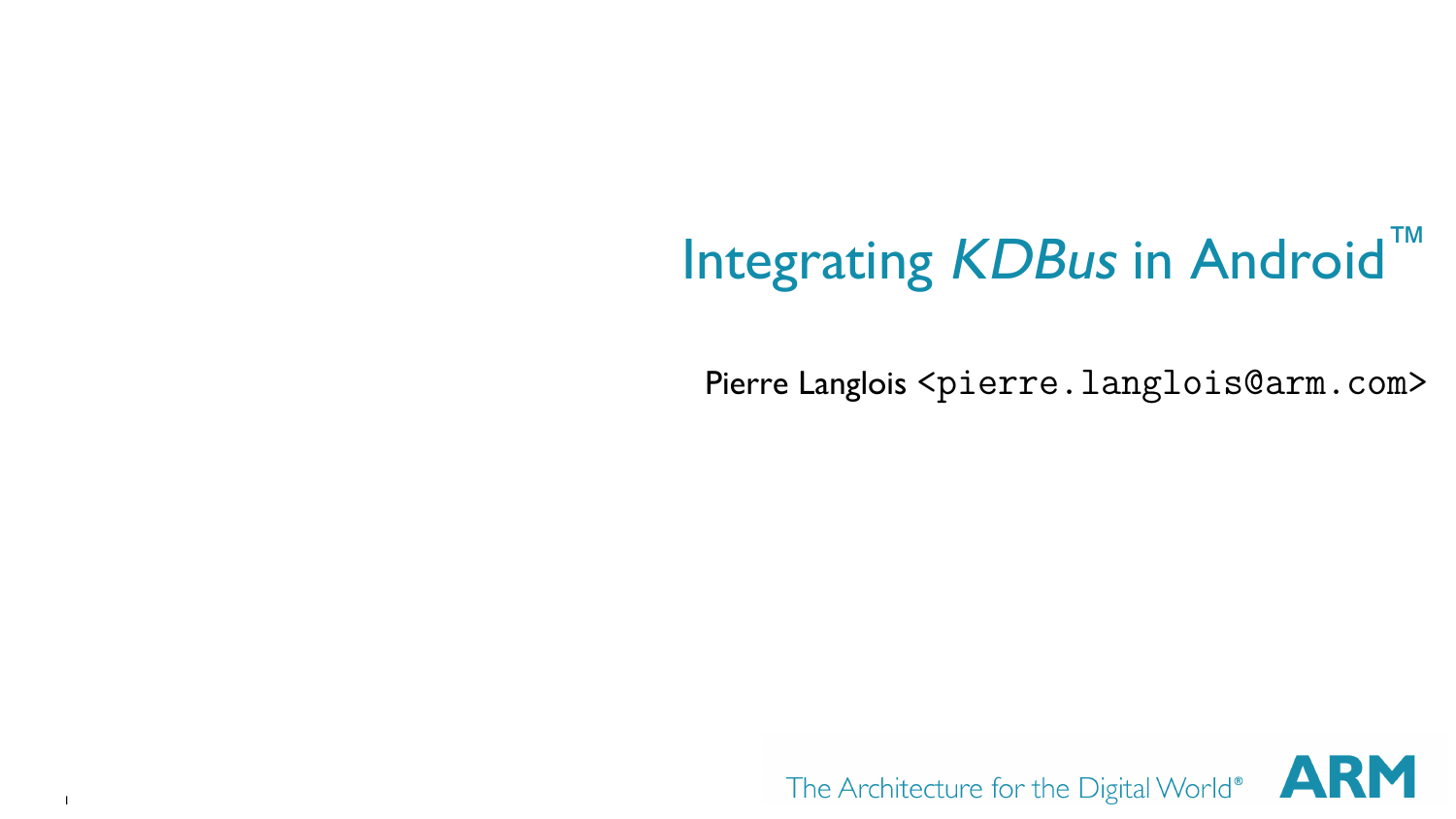# Why work on Binder and KDBus?

High level thoughts:

- Could we have the same code running on distros and Android ™ ?  $\blacksquare$
- Can Android gain from KDBus?  $\blacksquare$
- Are we duplicating work?

But also:

- Binder is used everywhere in Android.  $\blacksquare$
- KDBus can potentially become widely used.  $\blacksquare$
- We can learn a lot.

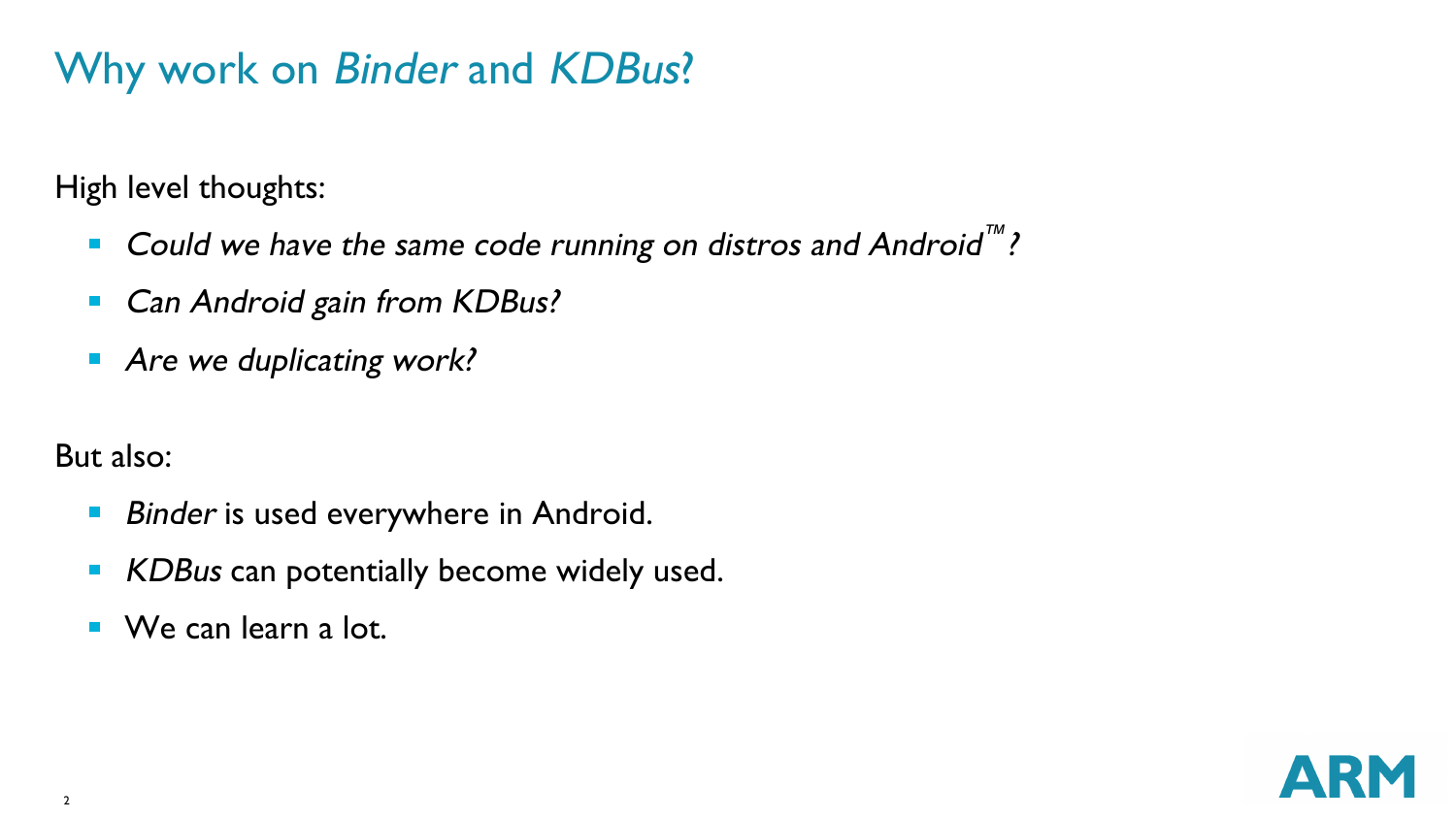#### What we want to achieve.

Investigate KDBus as a replacement for Binder:

- Understand if it can be done.
- Build a proof-of-concept.  $\blacksquare$
- Identify potential blockers and difficult problems.  $\blacksquare$

Things we haven't looked at:

- Any sort of measurement / profiling.
- Comparing security mechanisms.  $\blacksquare$

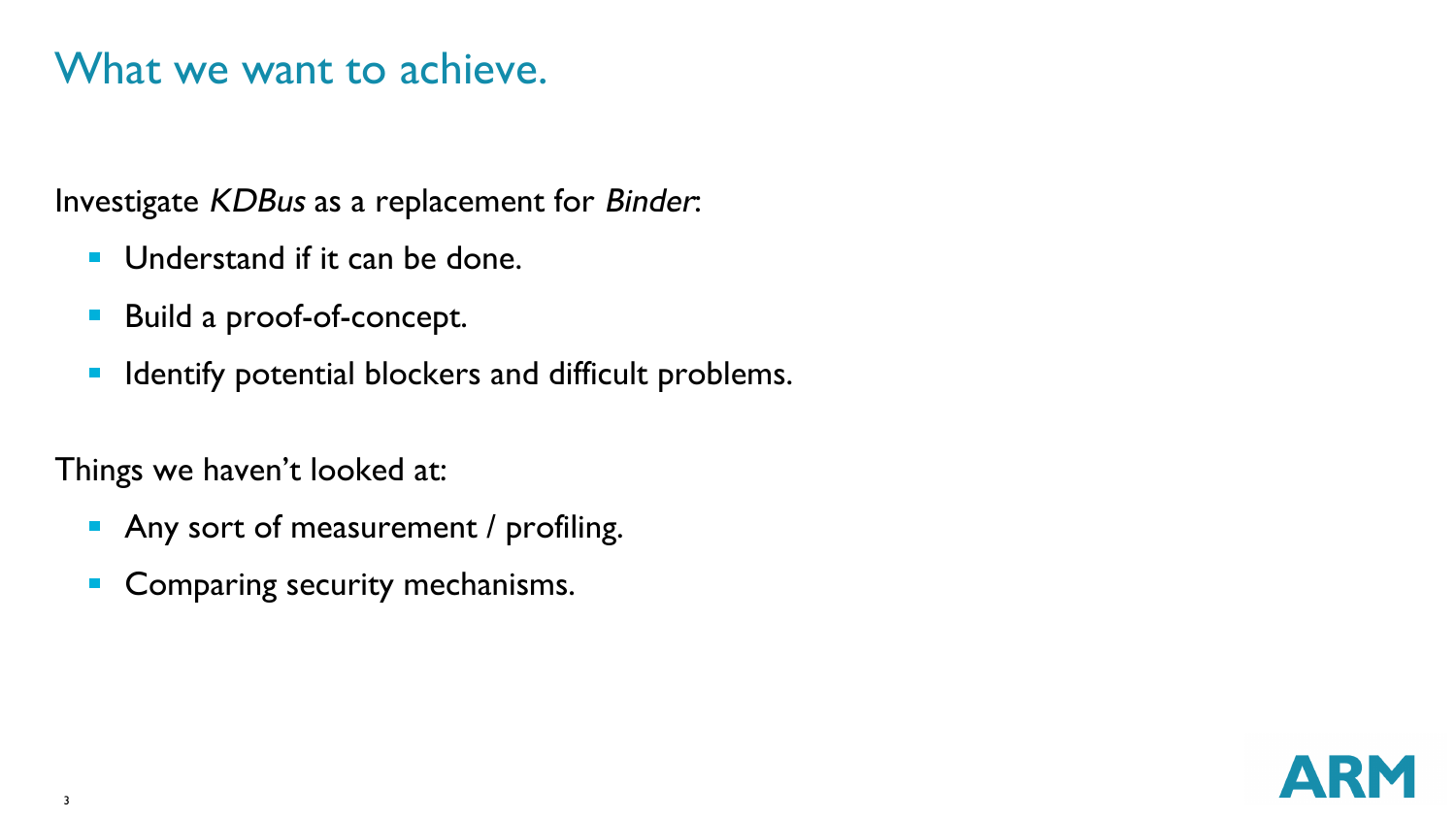# Our work in a nutshell

libbinder provides the API to the rest of the system.



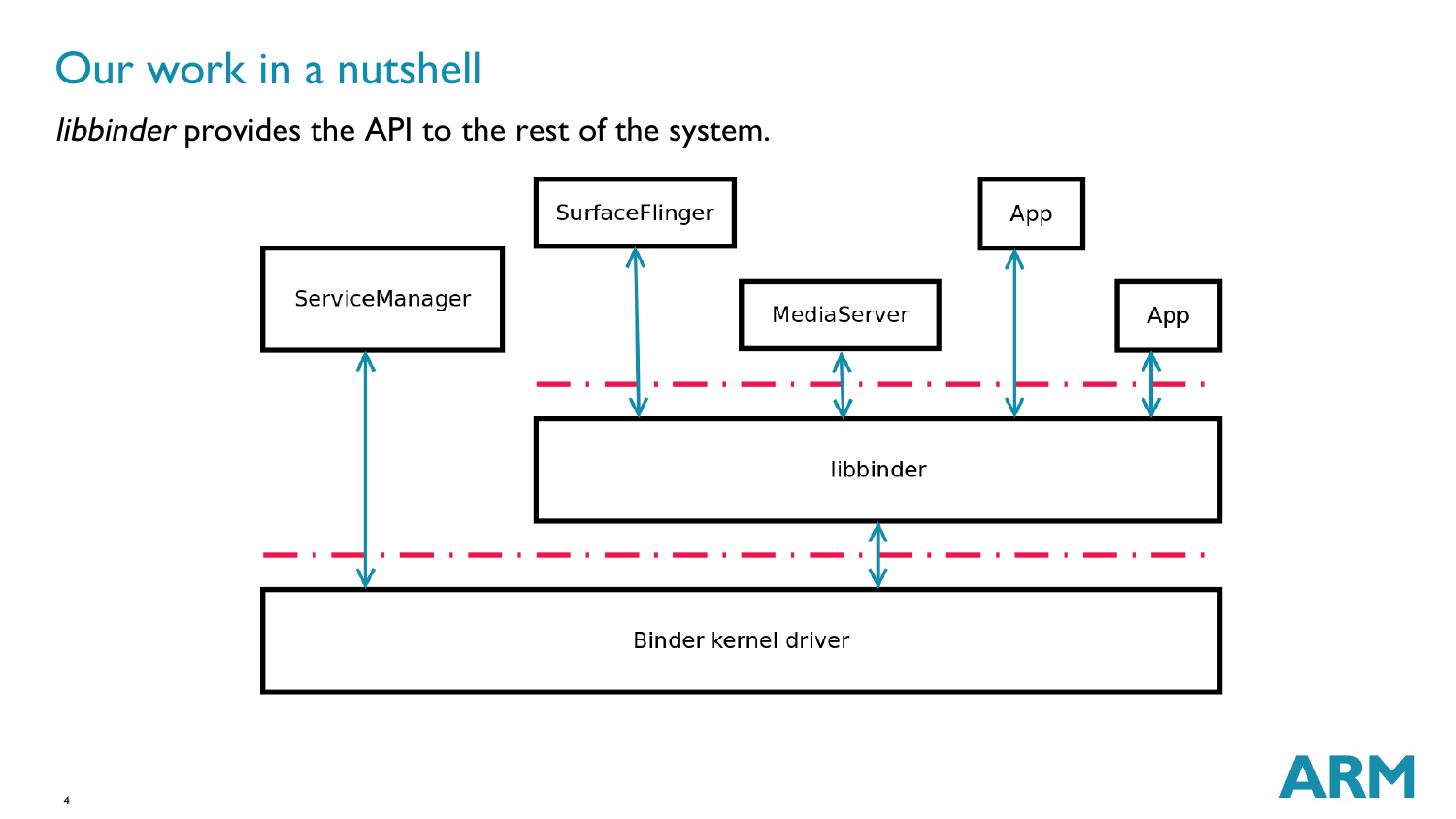# Our work in a nutshell

Let's make a drop-in replacement which talks to KDBus!



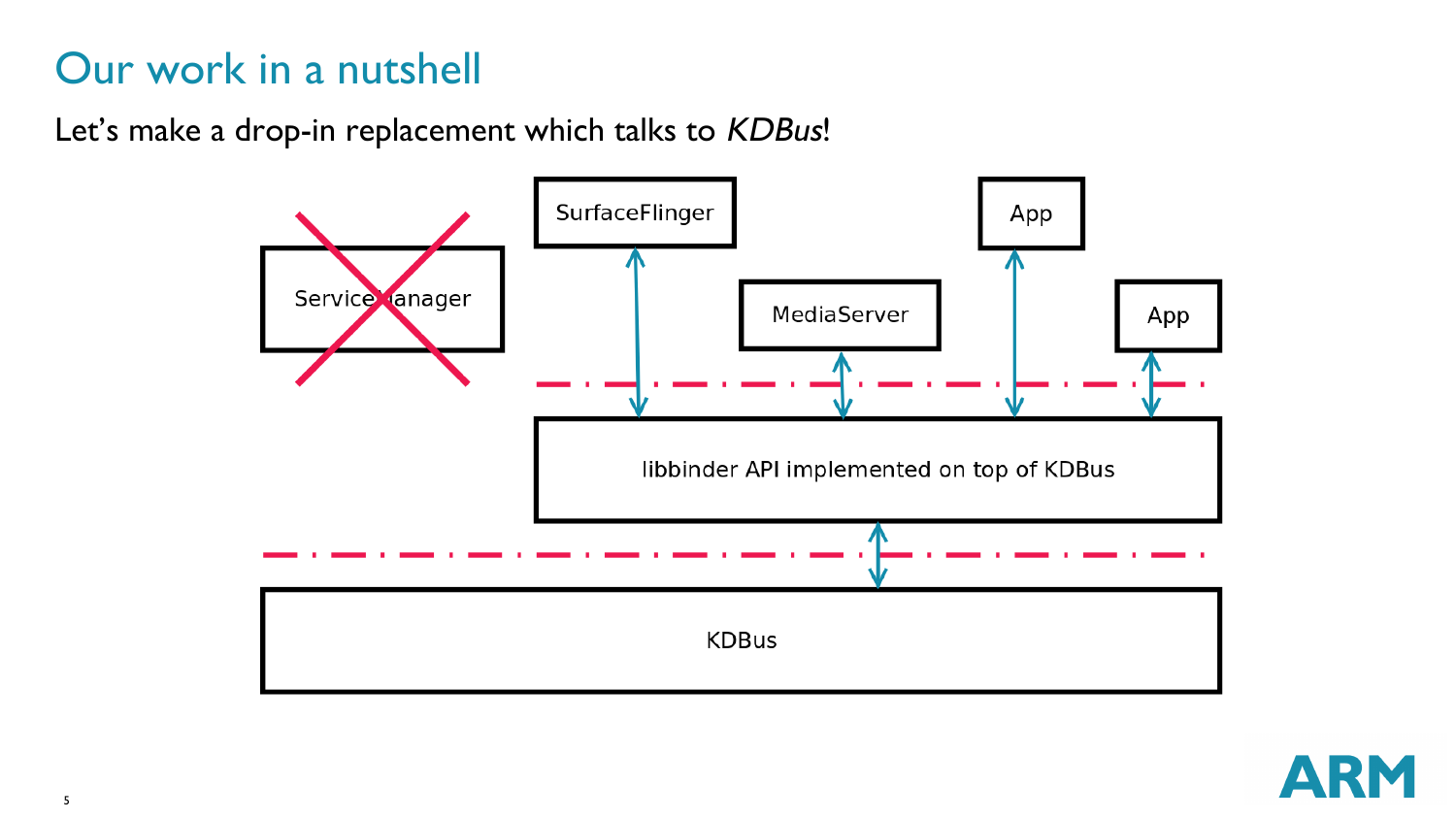### Features covered here

- Abstraction around services.
- Services discovery.
- **Remote procedure calls.**
- **Thread pool management.**
- **Marshalling.**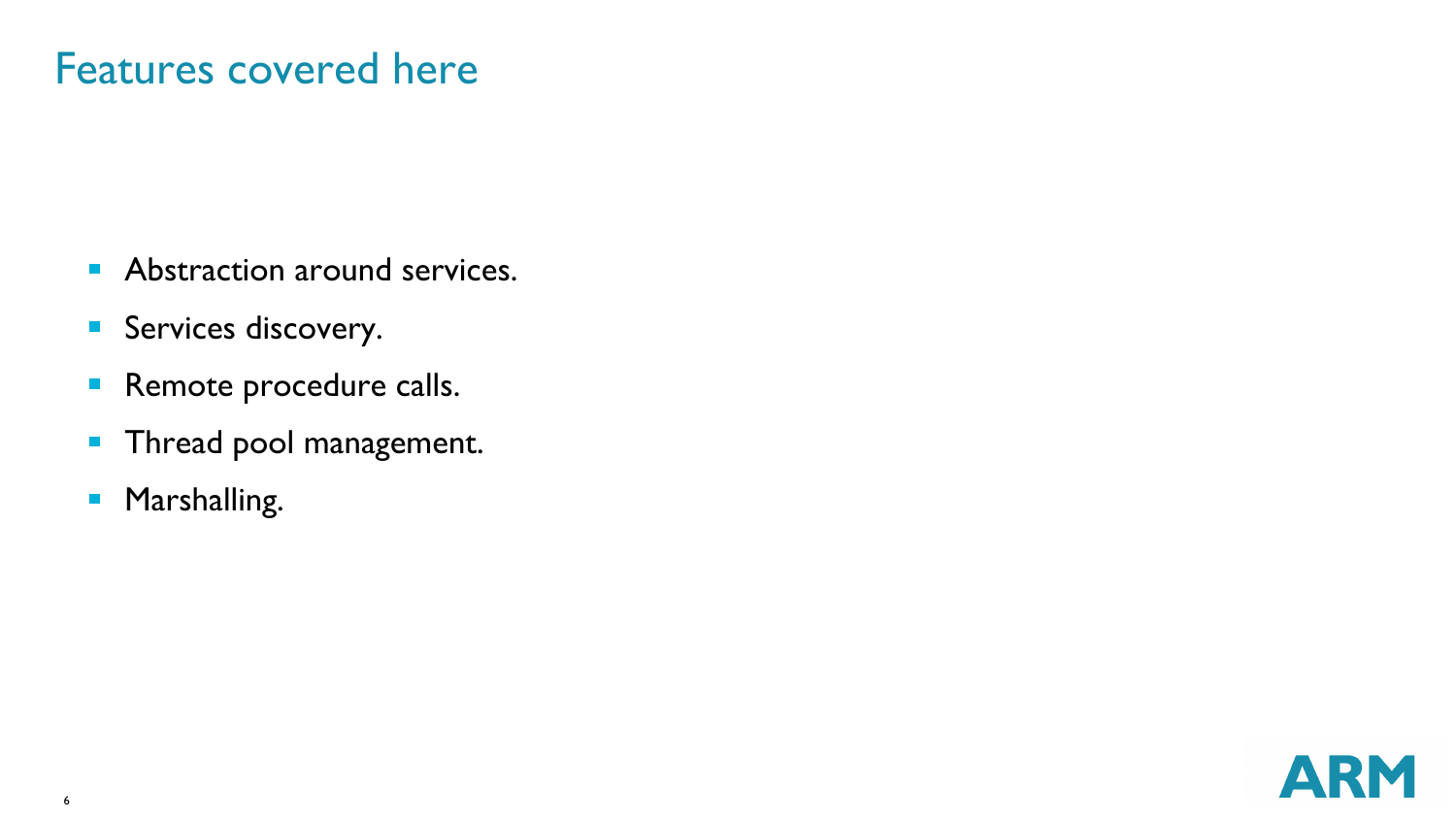

- **Binder API: Remote interfaces and objects**
- Notes about Binder internals
- Overview of KDBus  $\mathbf{H}^{\mathrm{c}}$
- Implementing Binder's API with KDBus  $\blacksquare$
- Current state and future work

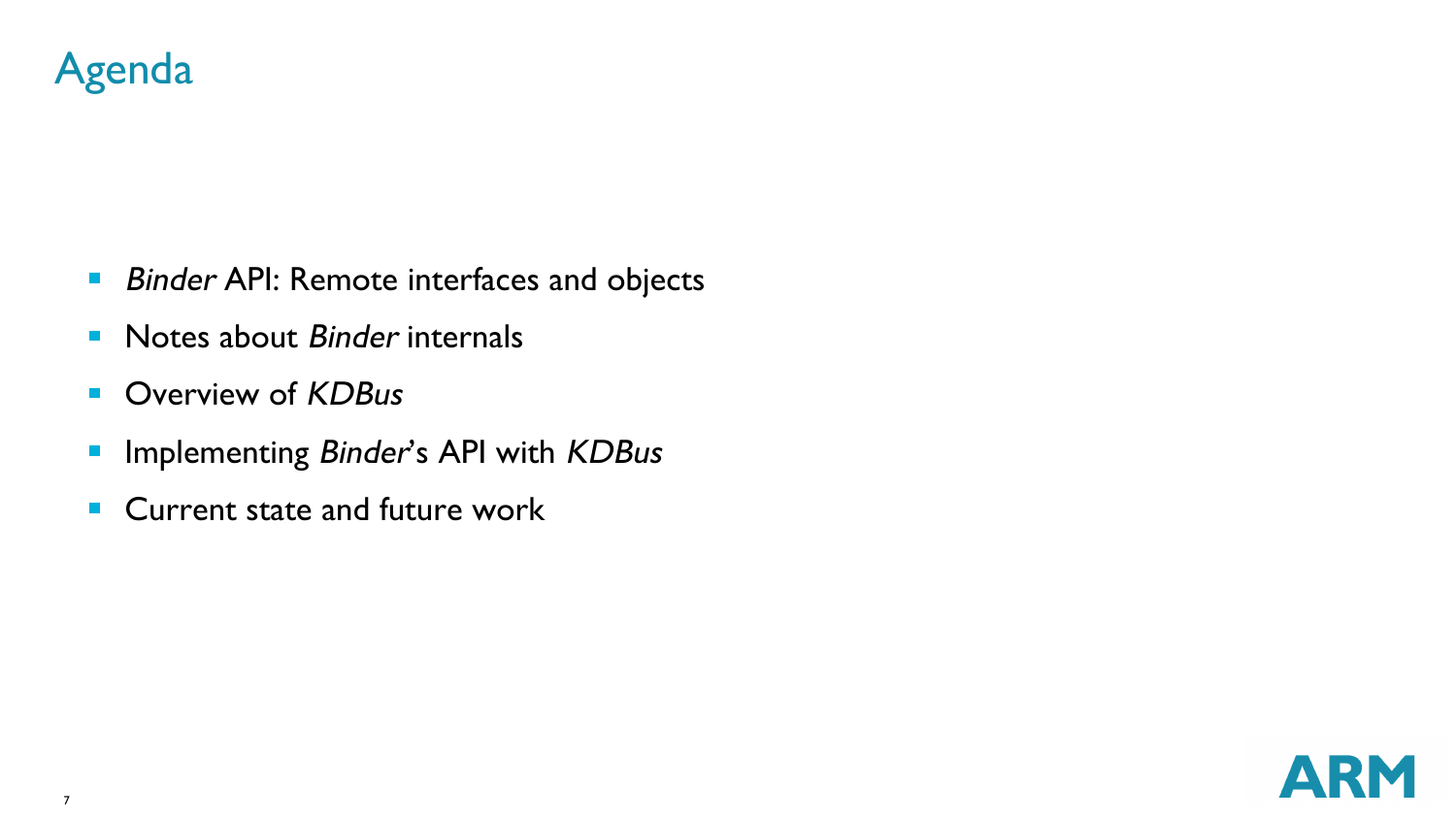# Binder API: Remote interfaces and objects

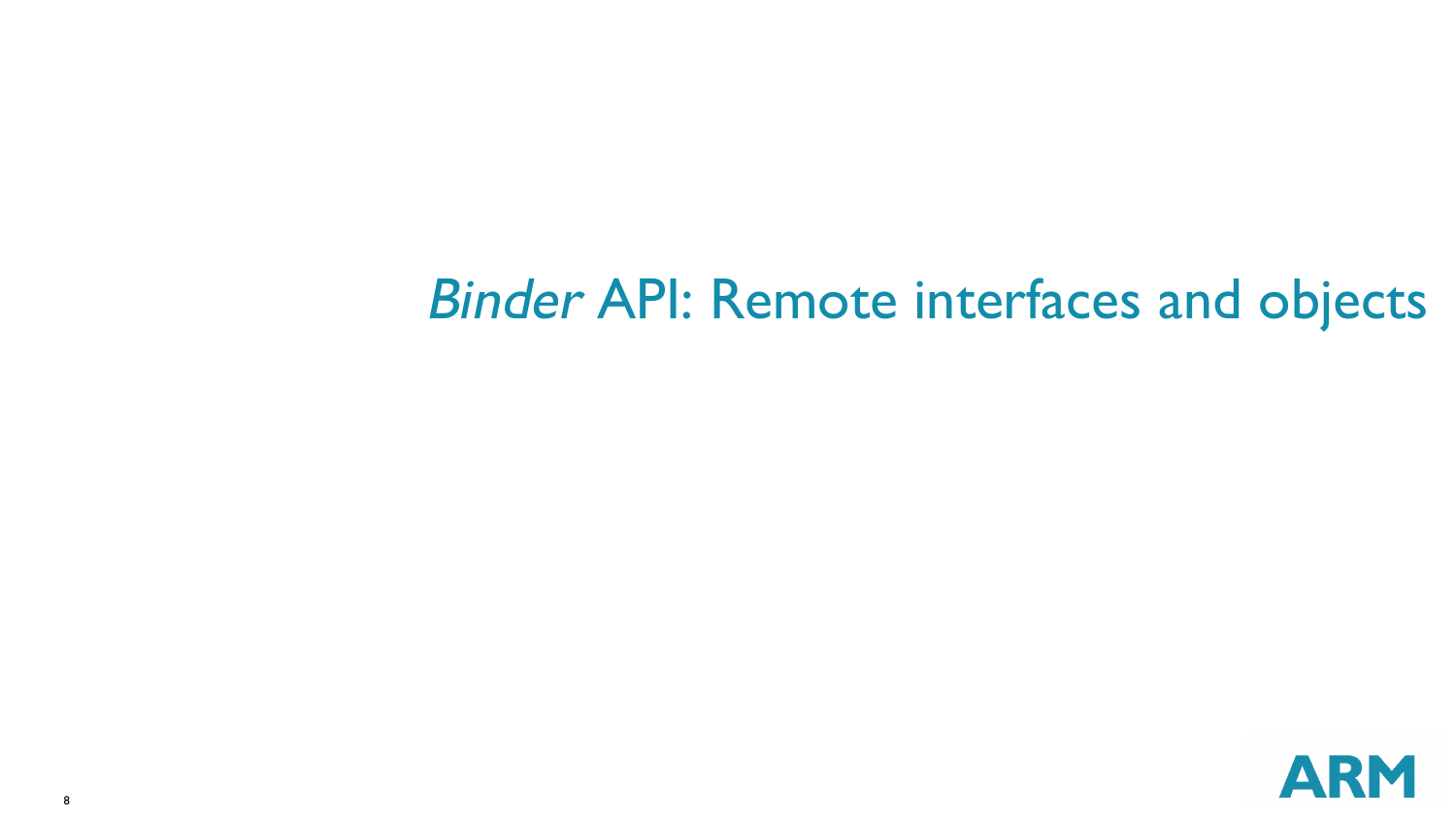#### Binder is heavily object oriented

- A service is defined by an interface.
- We use a service with an instance object.
- We issue transactions by calling methods.  $\blacksquare$
- Service instances can be passed around.  $\blacksquare$
- п A service has a lifetime.

We refer to these special objects as Binders.

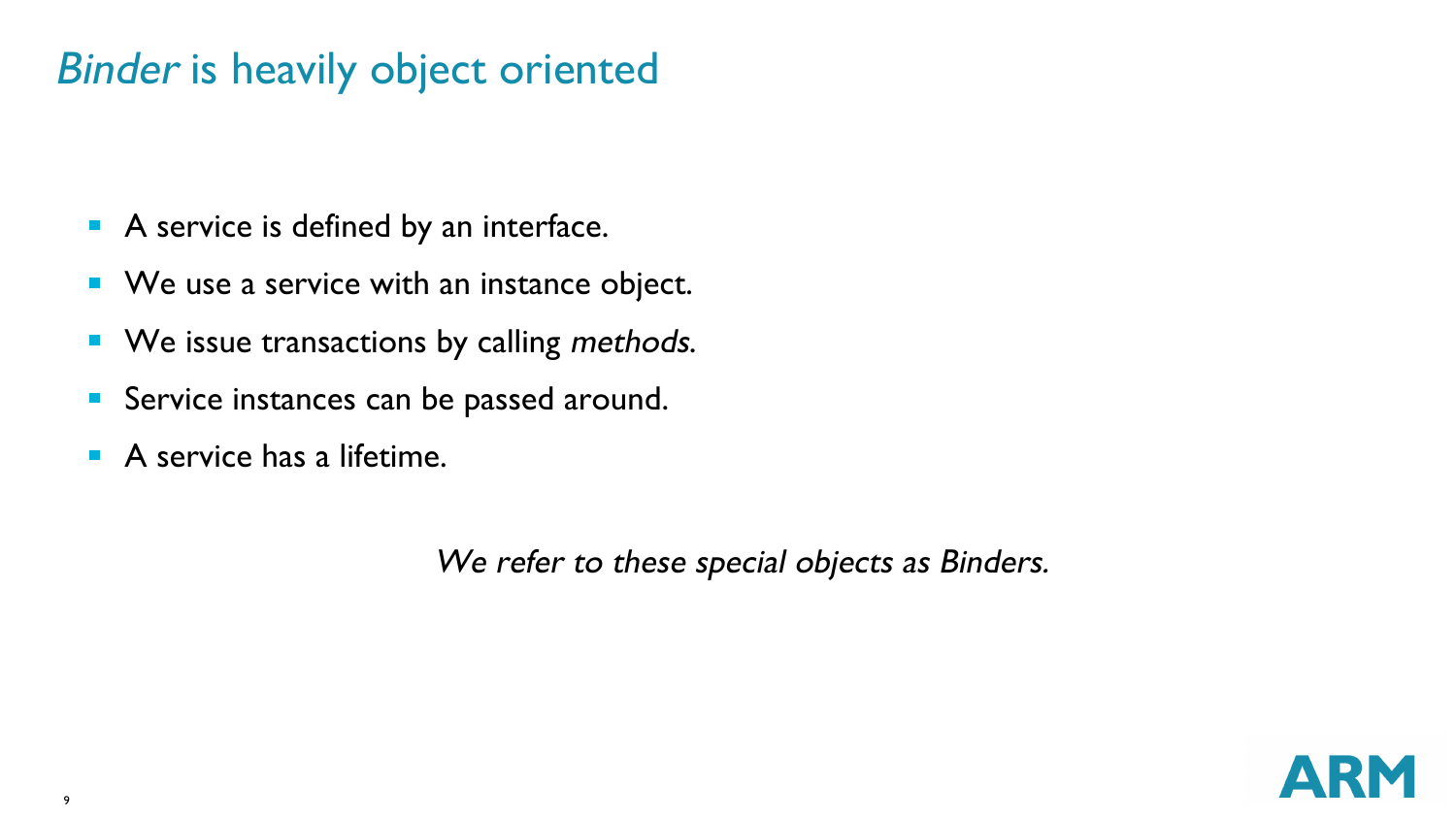### Binder: Remote interfaces in C++

A system service provides an interface:

```
class IAdder : IInterface {
  enum Code {
    ADD
  };
```

```
virtual int add(int a, int b) = 0;
};
```
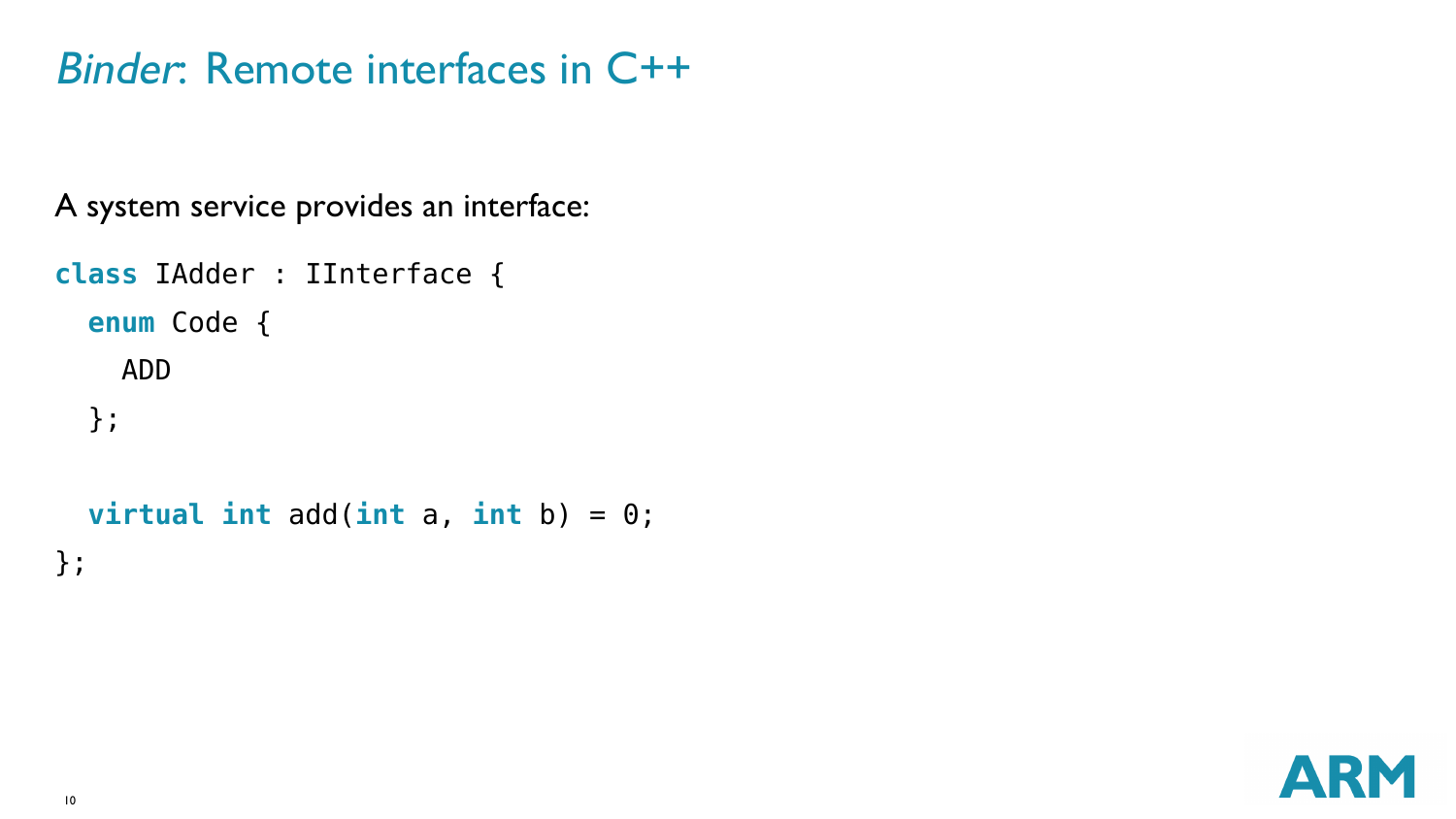#### Binder: Remote calls

No need to know where the transaction will be handled, remotely or locally:

```
sp<IBinder> proxy = ...
sp<IAdder> service = interface_cast<IAdder>(proxy);
```

```
int answer = service -<br>add(20, 22);
```


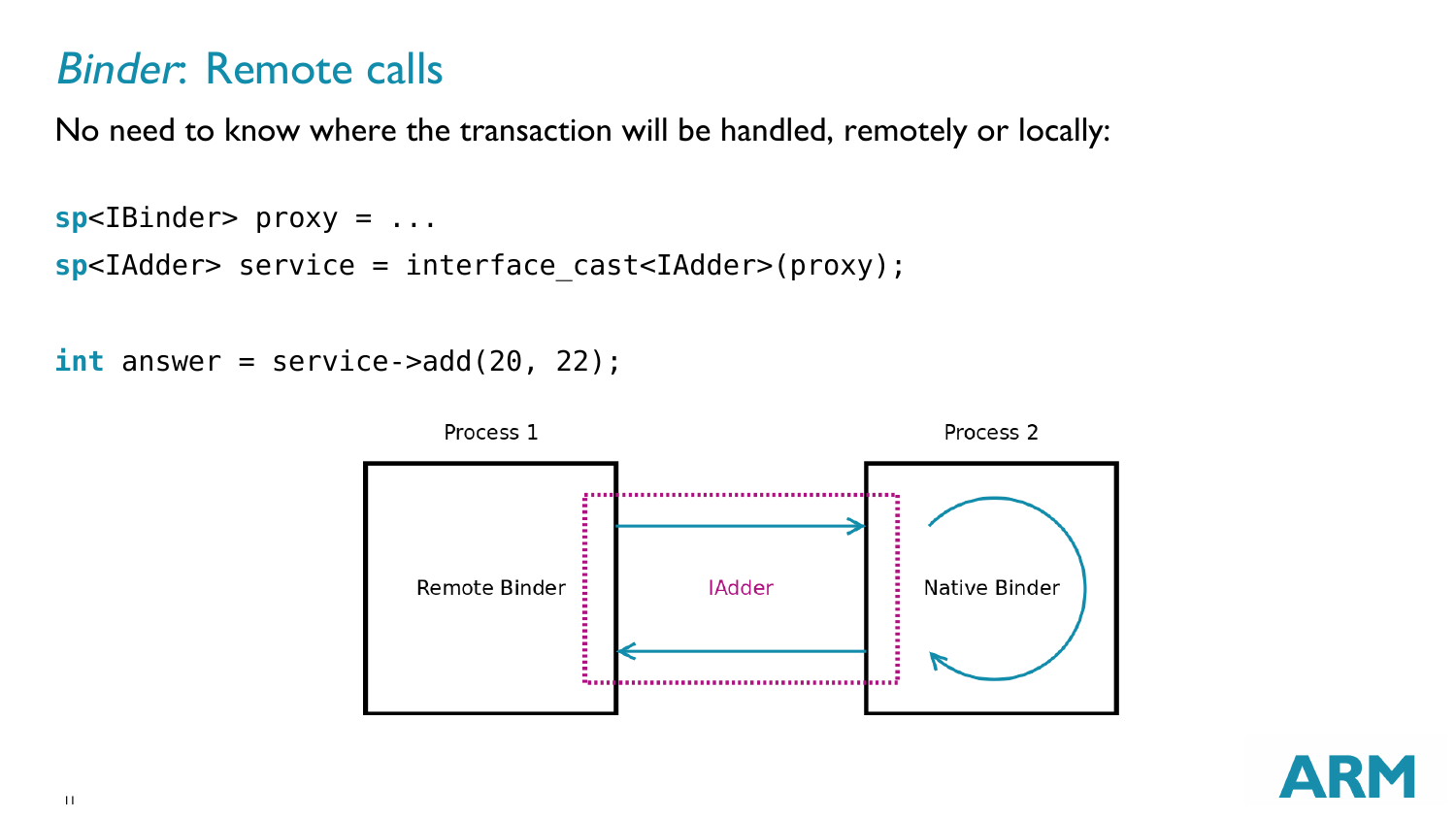# Binder: Servers and clients

Or Proxies and Stubs.

Remote proxy:

```
class BpAdder : BpInterface<IAdder> {
  int add(int a, int b) override {
   // Issue a blocking transaction.
    return result;
  }
```
Native stub:

};

**class** BnAdder : BnInterface<IAdder> { **int** add(**int** a, **int** b) **override** { **return** a + b; }



};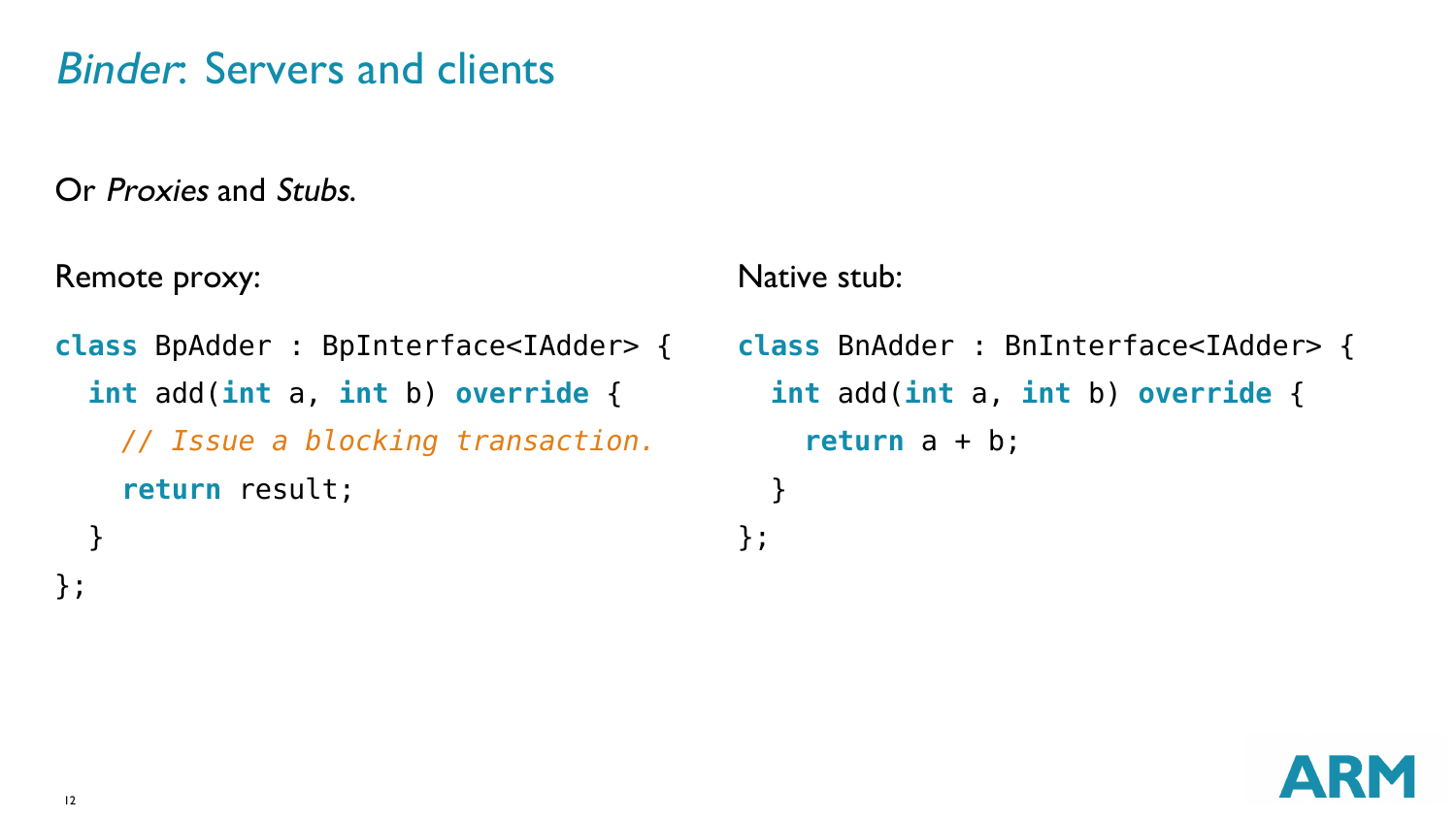```
class BpAdder : BpInterface<IAdder> {
  int add(int a, int b) override {
    Parcel data;
    Parcel reply;
```

```
data.writeInt(a);
data.writeInt(b);
```
} };

remote()->transact(ADD, data, &reply);

```
return reply.readInt();
```
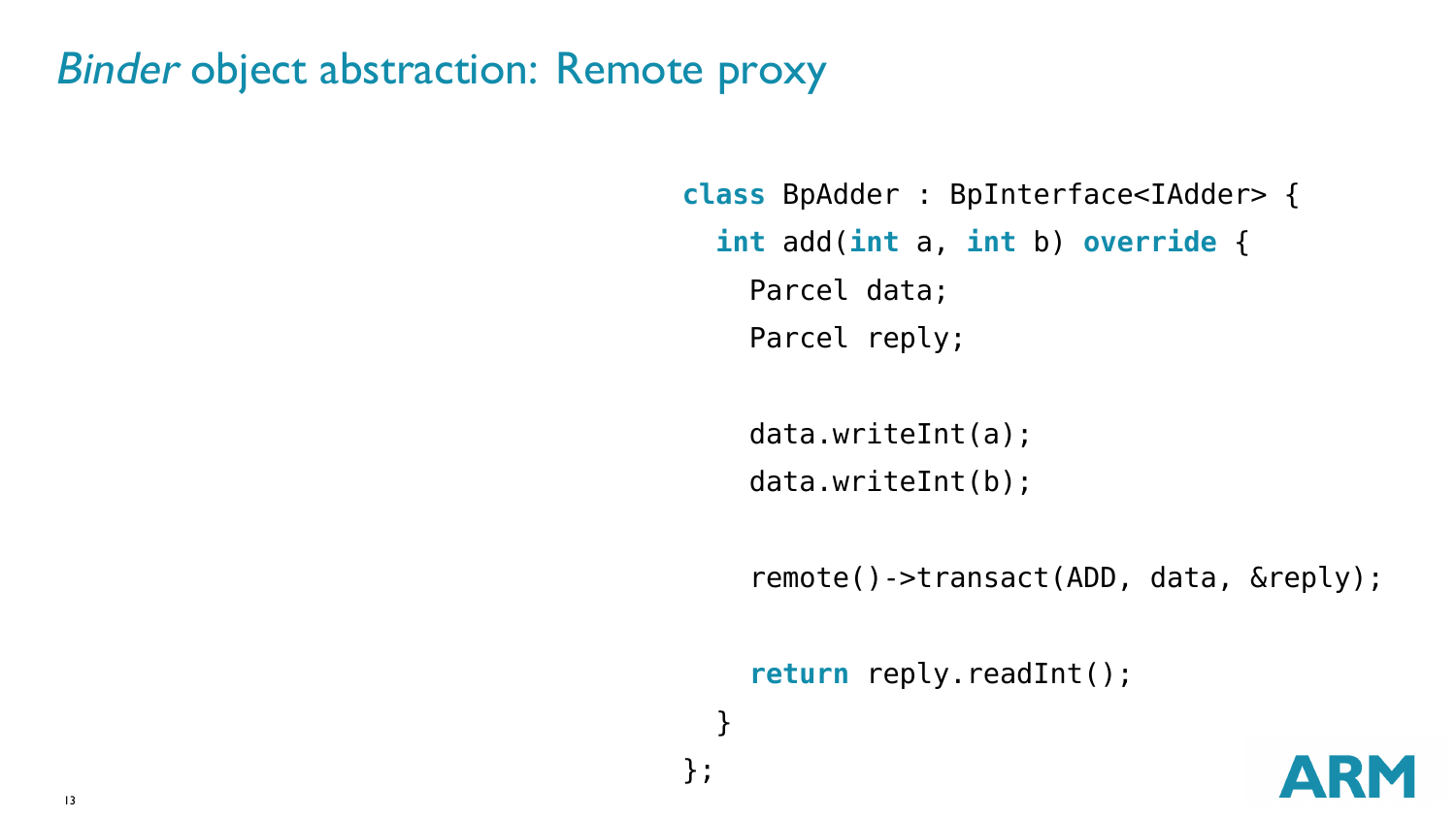$\blacksquare$ Package the data. **class** BpAdder : BpInterface<IAdder> { **int** add(**int** a, **int** b) **override** { Parcel data; Parcel reply;

> data.writeInt(a); data.writeInt(b);

} };

remote()->transact(ADD, data, &reply);

**return** reply.readInt();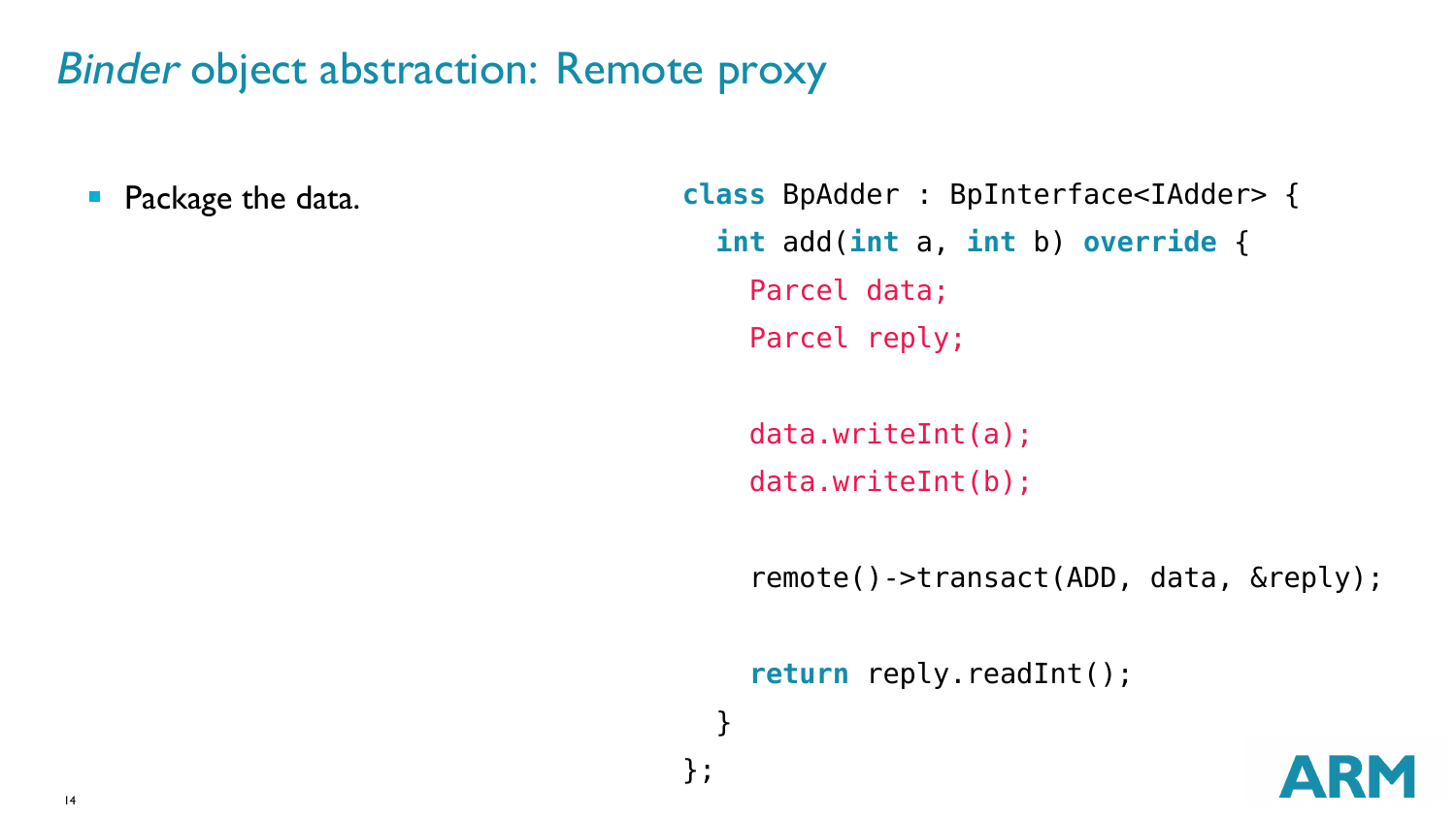- $\blacksquare$ Package the data.
- Send it with code ADD.

```
class BpAdder : BpInterface<IAdder> {
 int add(int a, int b) override {
   Parcel data;
   Parcel reply;
```
data.writeInt(a); data.writeInt(b);

} };

remote()->transact(ADD, data, &reply);

**return** reply.readInt();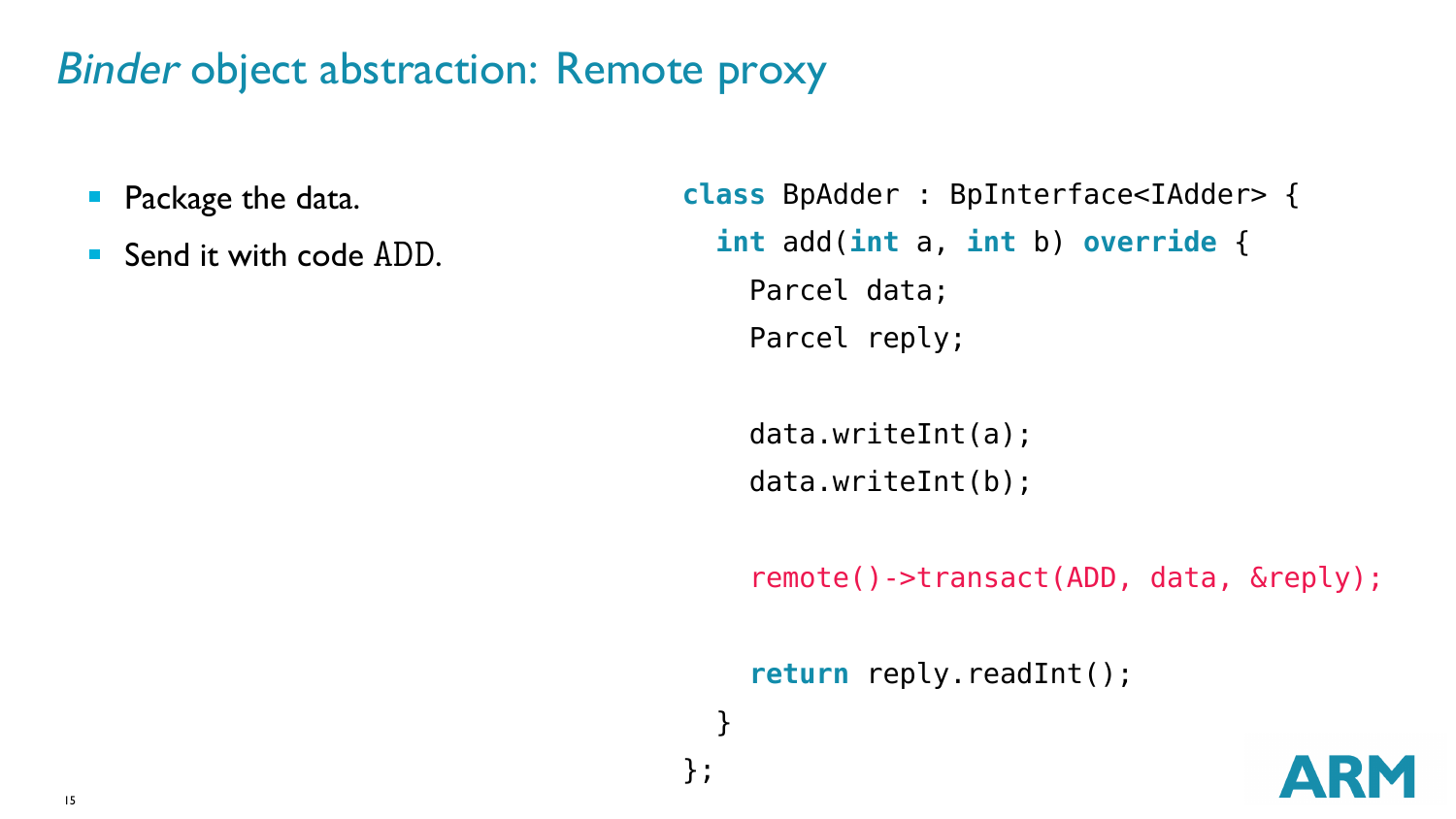$\overline{\phantom{a}}$ Implements a callback on request.

```
class BnAdder : BnInterface<IAdder> {
  int add(int a, int b) override {
    return a + b;
  }
  status_t onTransact(uint32_t code,
                      const Parcel& data,
                      Parcel *reply) override {
    switch (code) {
      case ADD: {
        int a = data.readInt():
        int b = data.readInt():
        int result = add(a, b);
        reply->writeInt(result);
        return NO_ERROR;
      }
    }
```
} }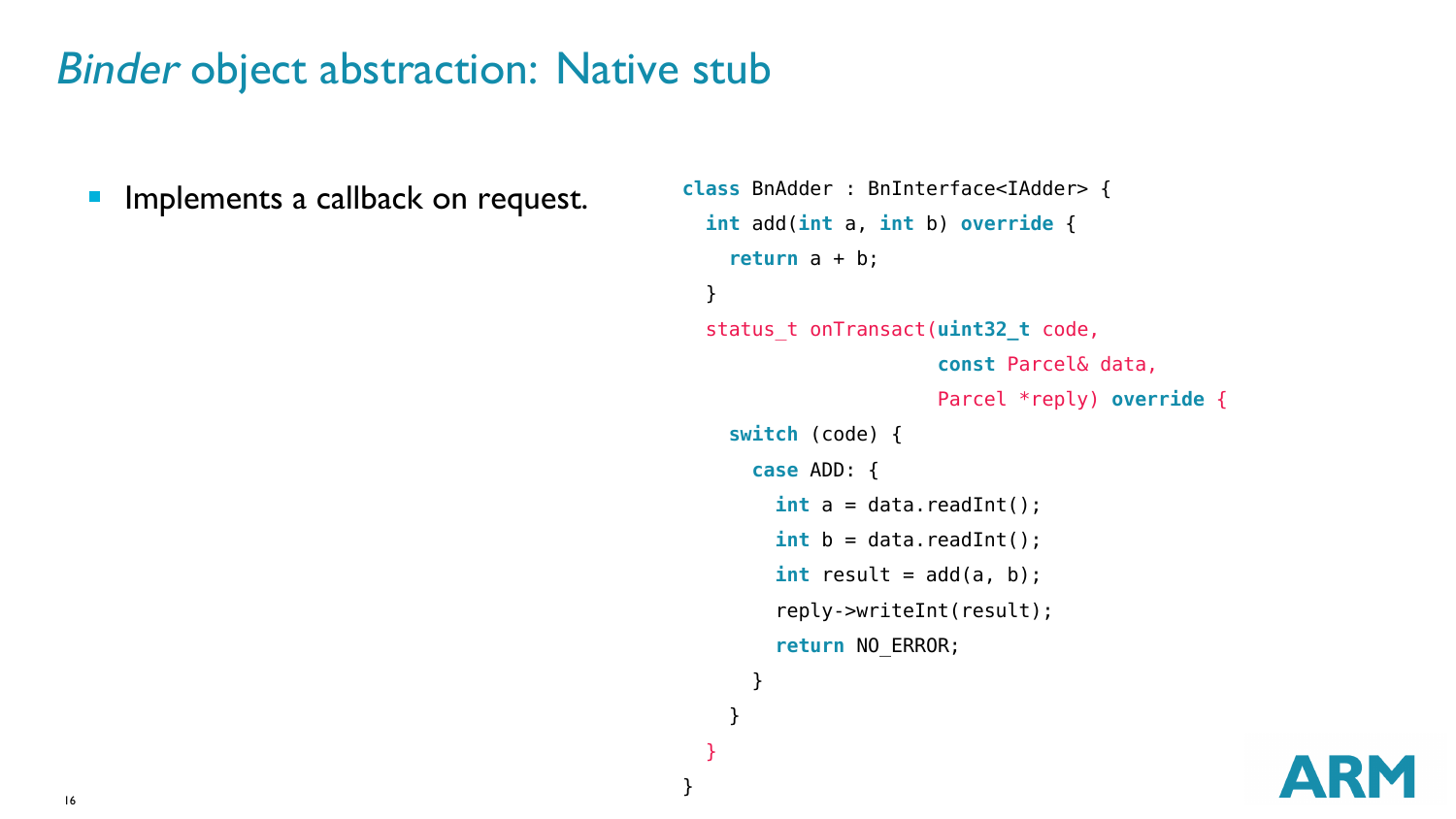- $\overline{\phantom{a}}$ Implements a callback on request.
- Interpret the transaction code.  $\blacksquare$

```
class BnAdder : BnInterface<IAdder> {
 int add(int a, int b) override {
   return a + b;
 }
 status_t onTransact(uint32_t code,
                      const Parcel& data,
                      Parcel *reply) override {
    switch (code) {
      case ADD: {
        int a = data.readInt():
        int b = data.readInt():
        int result = add(a, b):
        reply->writeInt(result);
        return NO_ERROR;
      }
```
} } }

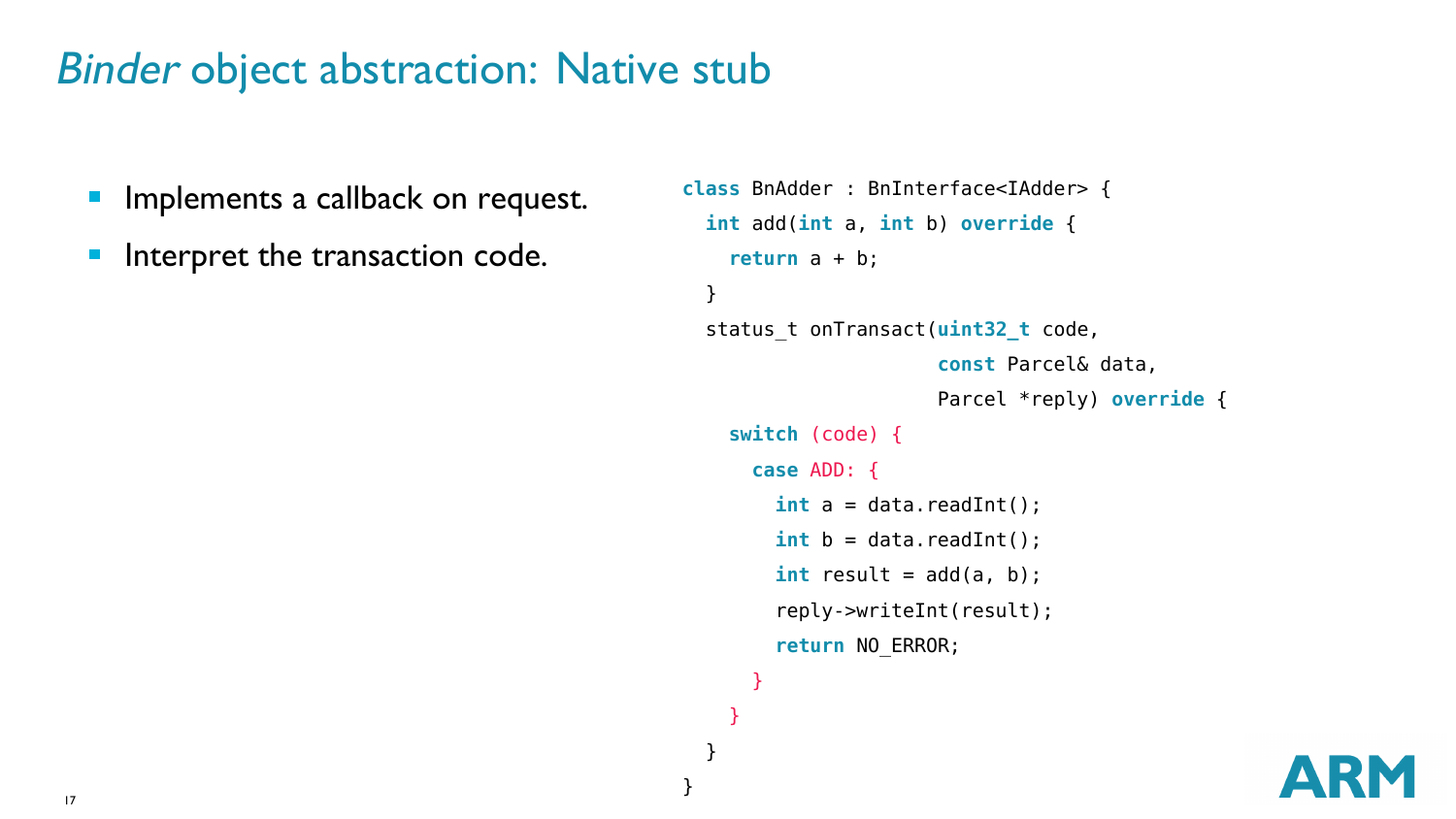- $\overline{\phantom{a}}$ Implements a callback on request.
- Interpret the transaction code.  $\overline{\phantom{a}}$
- **Unpackage incoming data.**

```
class BnAdder : BnInterface<IAdder> {
 int add(int a, int b) override {
   return a + b;
 }
 status_t onTransact(uint32_t code,
                      const Parcel& data,
                      Parcel *reply) override {
    switch (code) {
      case ADD: {
        int a = data.readInt():
        int b = data.readInt():
        int result = add(a, b):
        reply->writeInt(result);
        return NO_ERROR;
      }
    }
  }
```
}

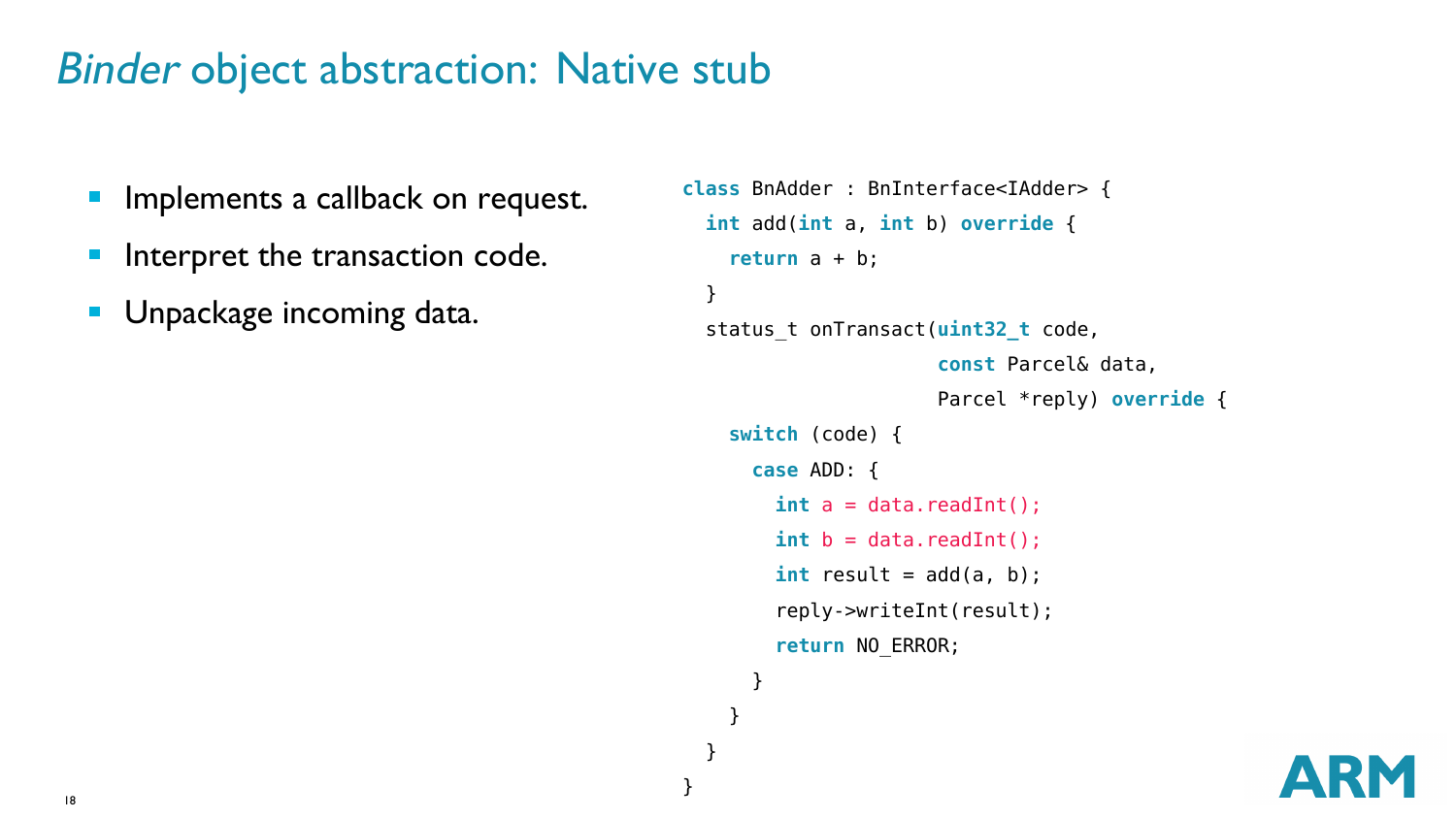- $\overline{\phantom{a}}$ Implements a callback on request.
- Interpret the transaction code.  $\mathcal{L}_{\mathcal{A}}$
- **Unpackage incoming data.**
- × Native call.

```
class BnAdder : BnInterface<IAdder> {
 int add(int a, int b) override {
   return a + b;
 }
 status_t onTransact(uint32_t code,
                      const Parcel& data,
                      Parcel *reply) override {
    switch (code) {
      case ADD: {
        int a = data.readInt():
        int b = data.readInt():
        int result = add(a, b):
        reply->writeInt(result);
        return NO_ERROR;
      }
    }
```
} }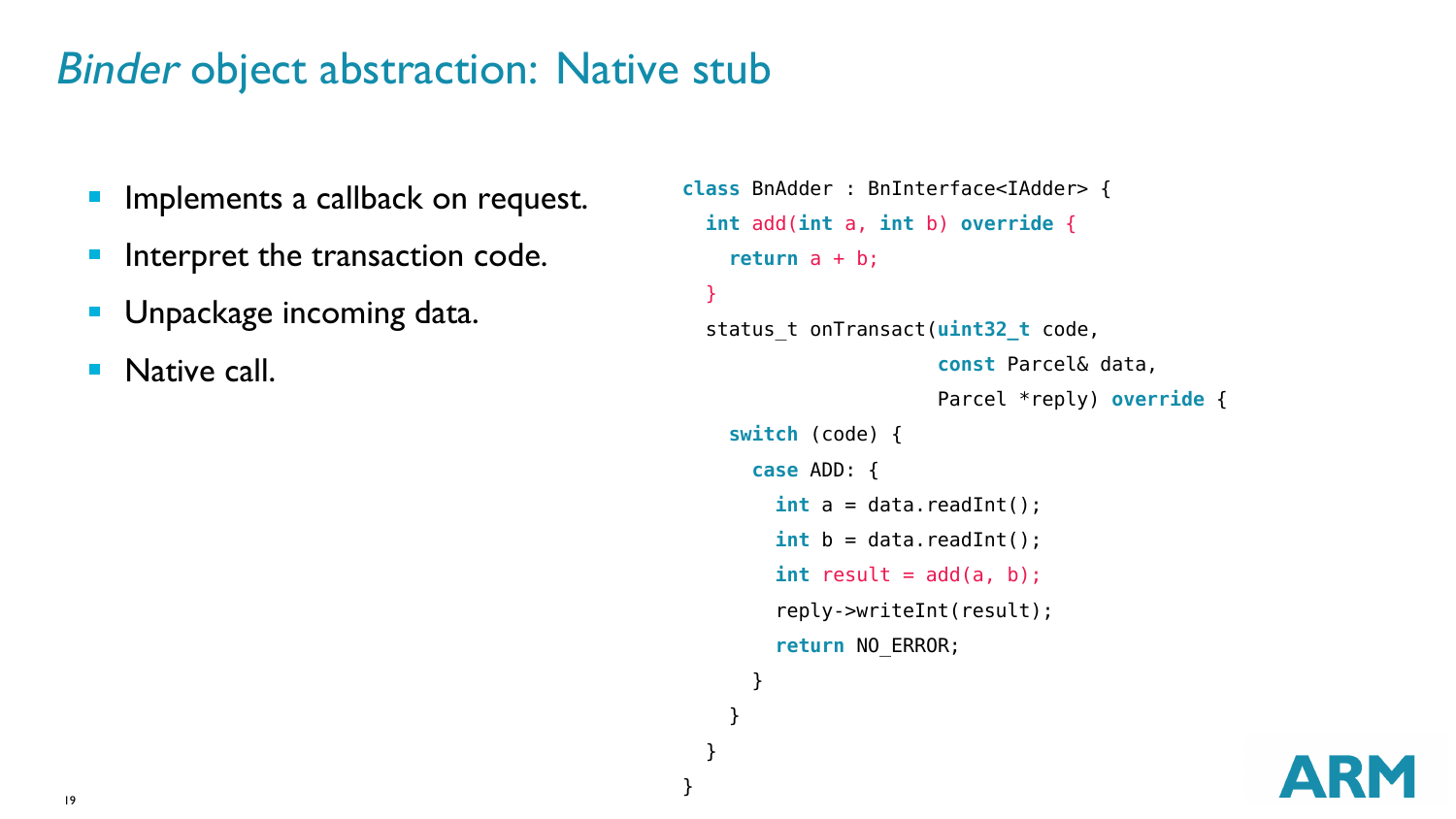- $\overline{\phantom{a}}$ Implements a callback on request.
- Interpret the transaction code.  $\mathcal{L}_{\mathcal{A}}$
- **Unpackage incoming data.**
- m. Native call.
- Package the reply.  $\blacksquare$

```
class BnAdder : BnInterface<IAdder> {
 int add(int a, int b) override {
    return a + b;
 }
 status_t onTransact(uint32_t code,
                      const Parcel& data,
                      Parcel *reply) override {
    switch (code) {
      case ADD: {
        int a = data.readInt():
        int b = data.readInt():
        int result = add(a, b):
        reply->writeInt(result);
        return NO_ERROR;
      }
    }
```
} }

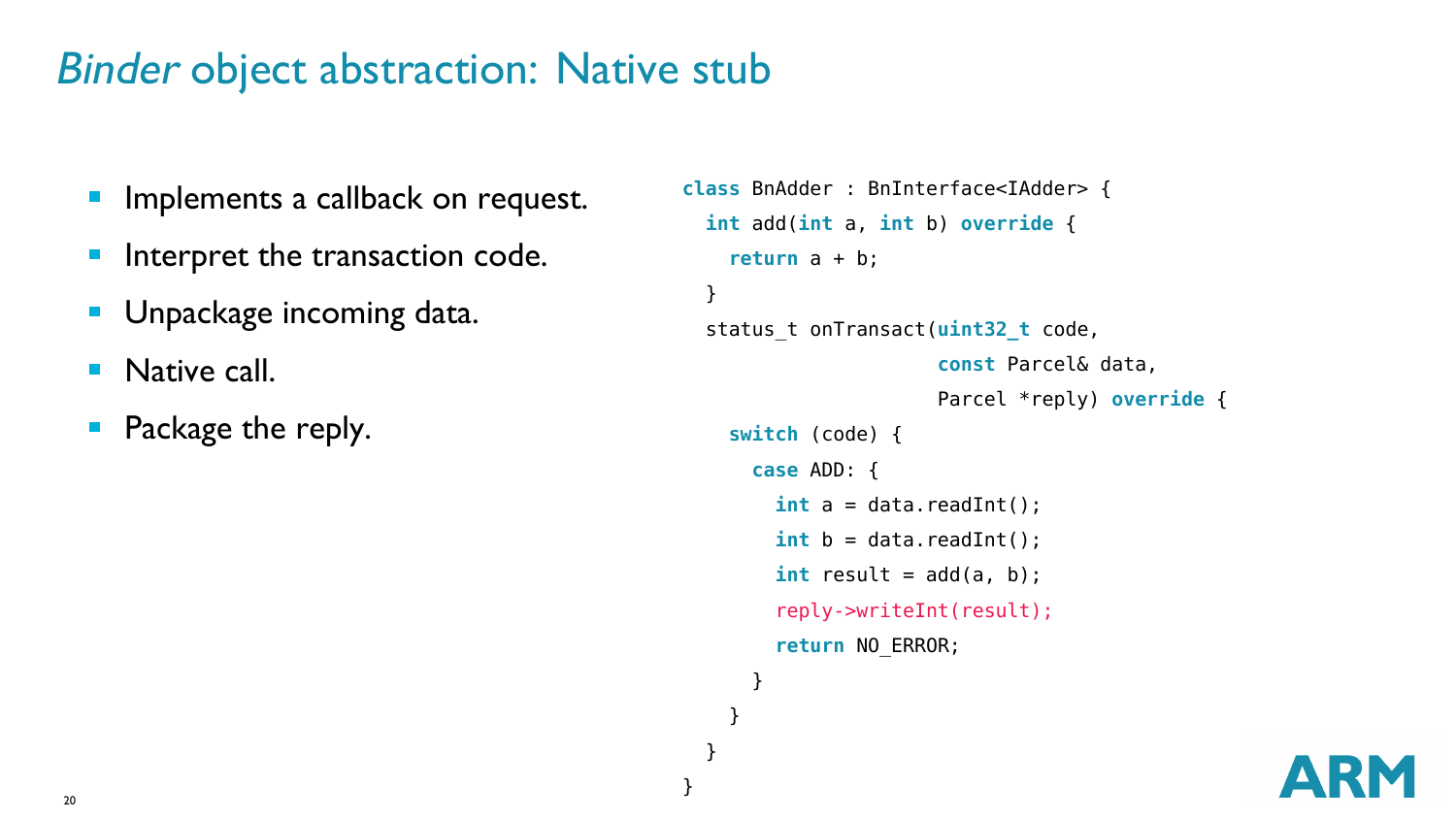- $\blacksquare$ Package the data.
- Send it with code ADD.

```
class BpAdder : BpInterface<IAdder> {
 int add(int a, int b) override {
   Parcel data;
   Parcel reply;
```
data.writeInt(a); data.writeInt(b);

} };

remote()->transact(ADD, data, &reply);

**return** reply.readInt();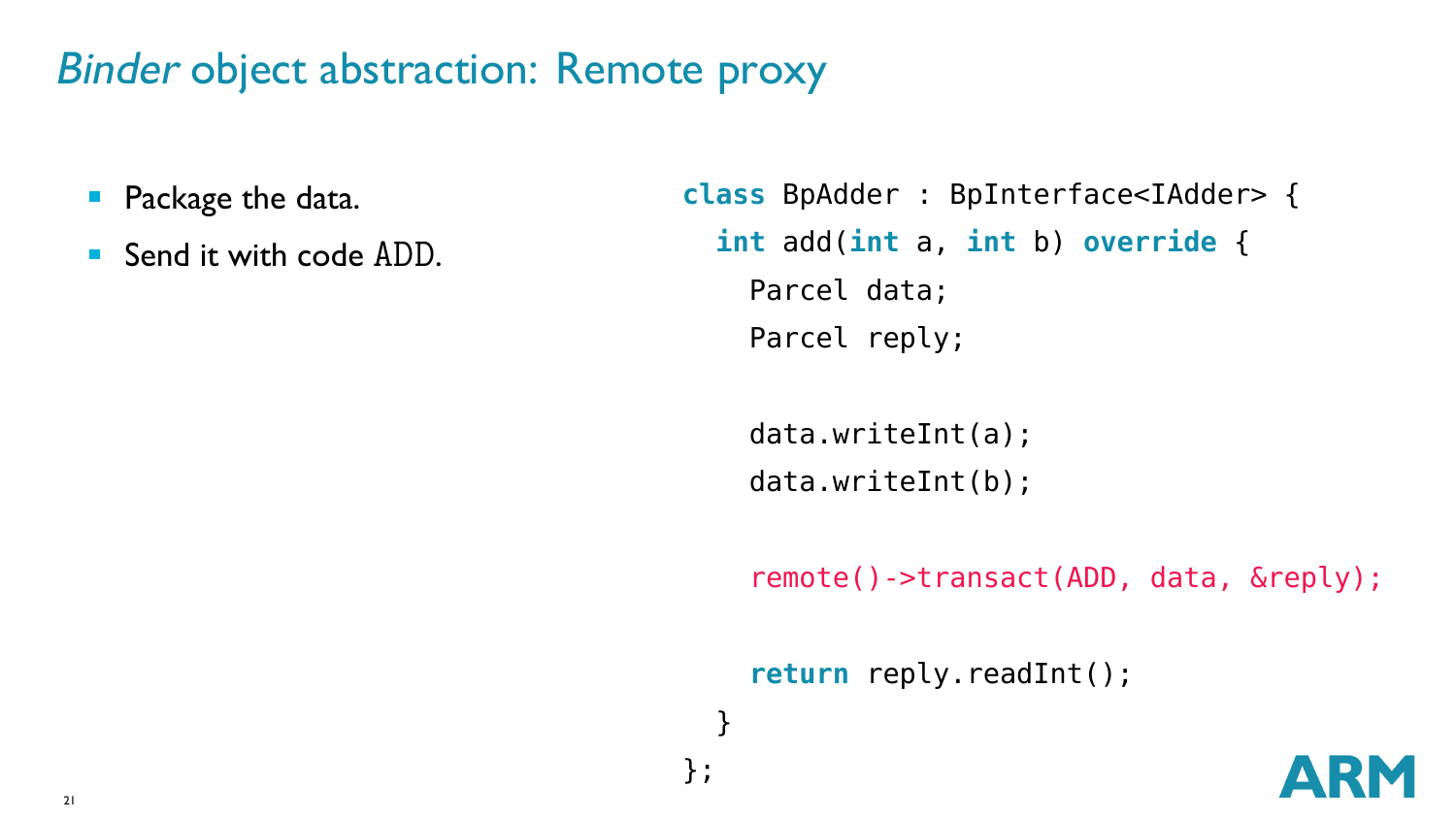- $\blacksquare$ Package the data.
- Send it with code ADD.
- **Unpackage the reply.**

```
class BpAdder : BpInterface<IAdder> {
 int add(int a, int b) override {
   Parcel data;
   Parcel reply;
```
data.writeInt(a); data.writeInt(b);

} };

remote()->transact(ADD, data, &reply);

**return** reply.readInt();

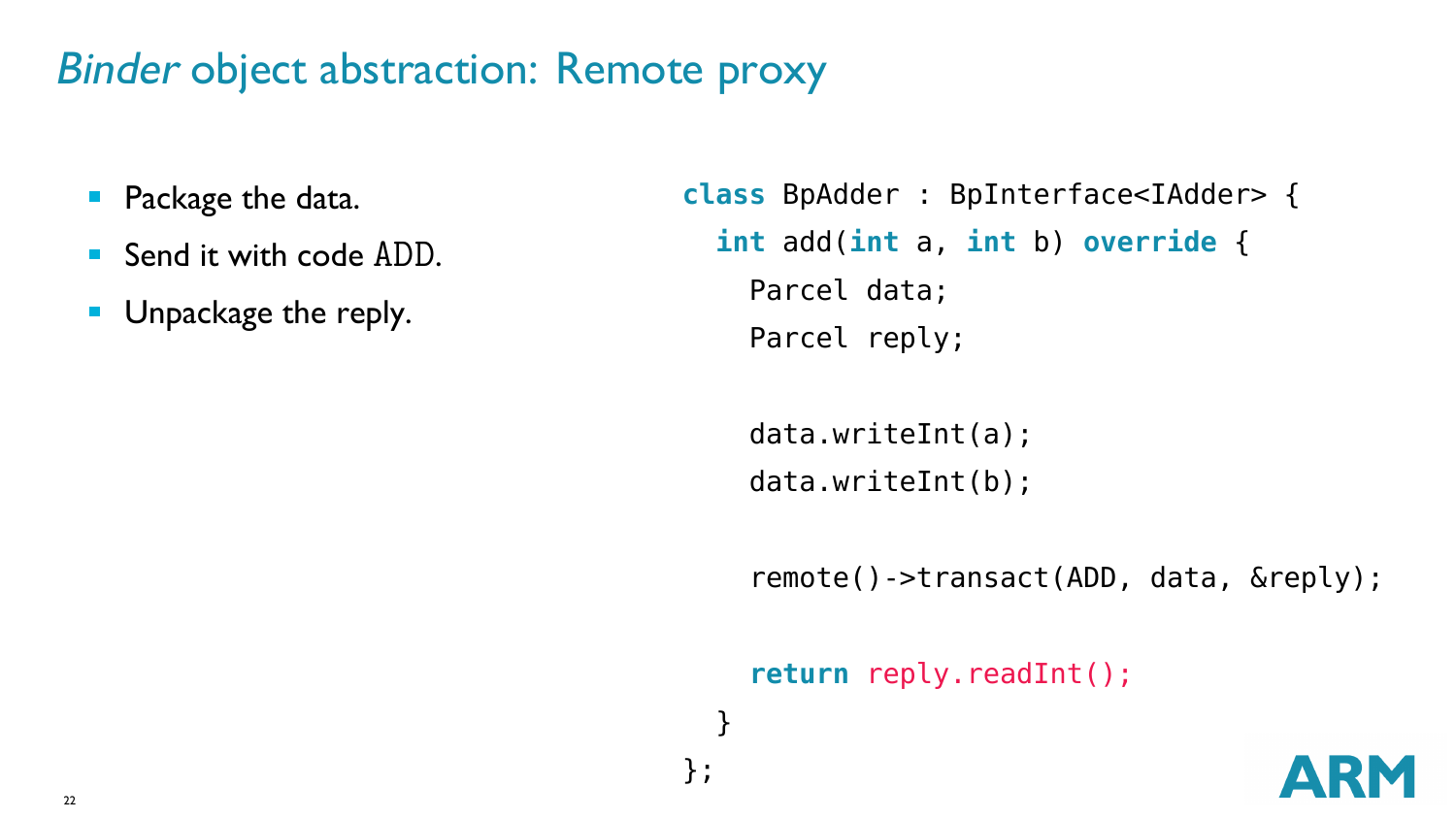# Binder: Searching and registering services

We have a *special* and unique *Binder* object for this: ServiceManager.

**Accessing this special object:** 

```
sp<IServiceManager> service_manager = defaultServiceManager();
```
Registering our new service with it:

```
sp<IBinder> adder = new BnAdder();
service manager->addService("org.compute.adder", adder);
```
**Finding the service:** 

sp<IBinder> adder = service manager->getService("org.compute.adder");

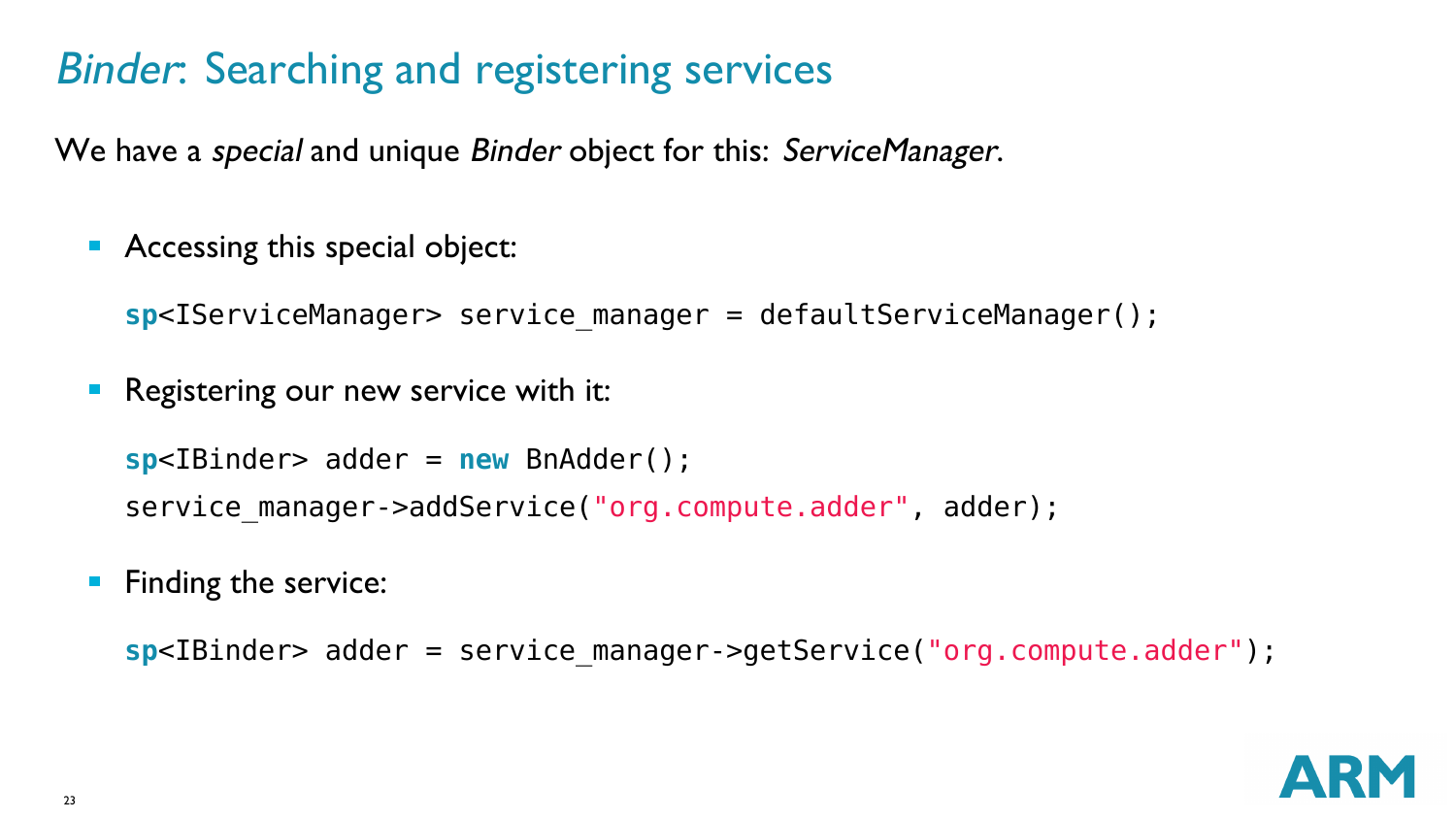#### **Outline**

This was the *Binder* API in a nutshell.

- $\mathbf{m}$ Object abstraction.
- Transaction codes. m.
- Marshalling different kinds of data.  $\blacksquare$
- A special process keeps track of services.

This API is used by services only. We could change it!

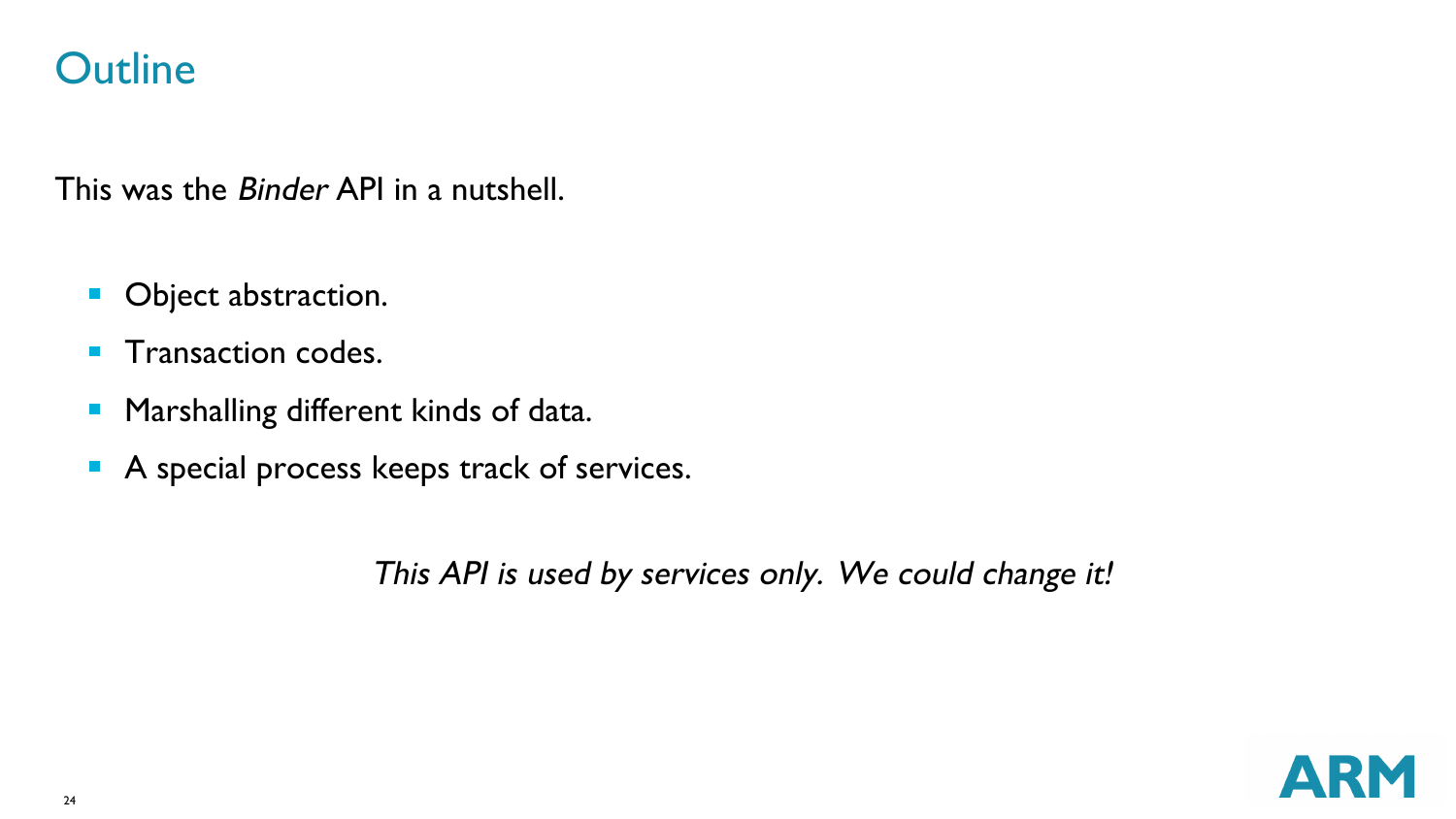# Notes about Binder internals

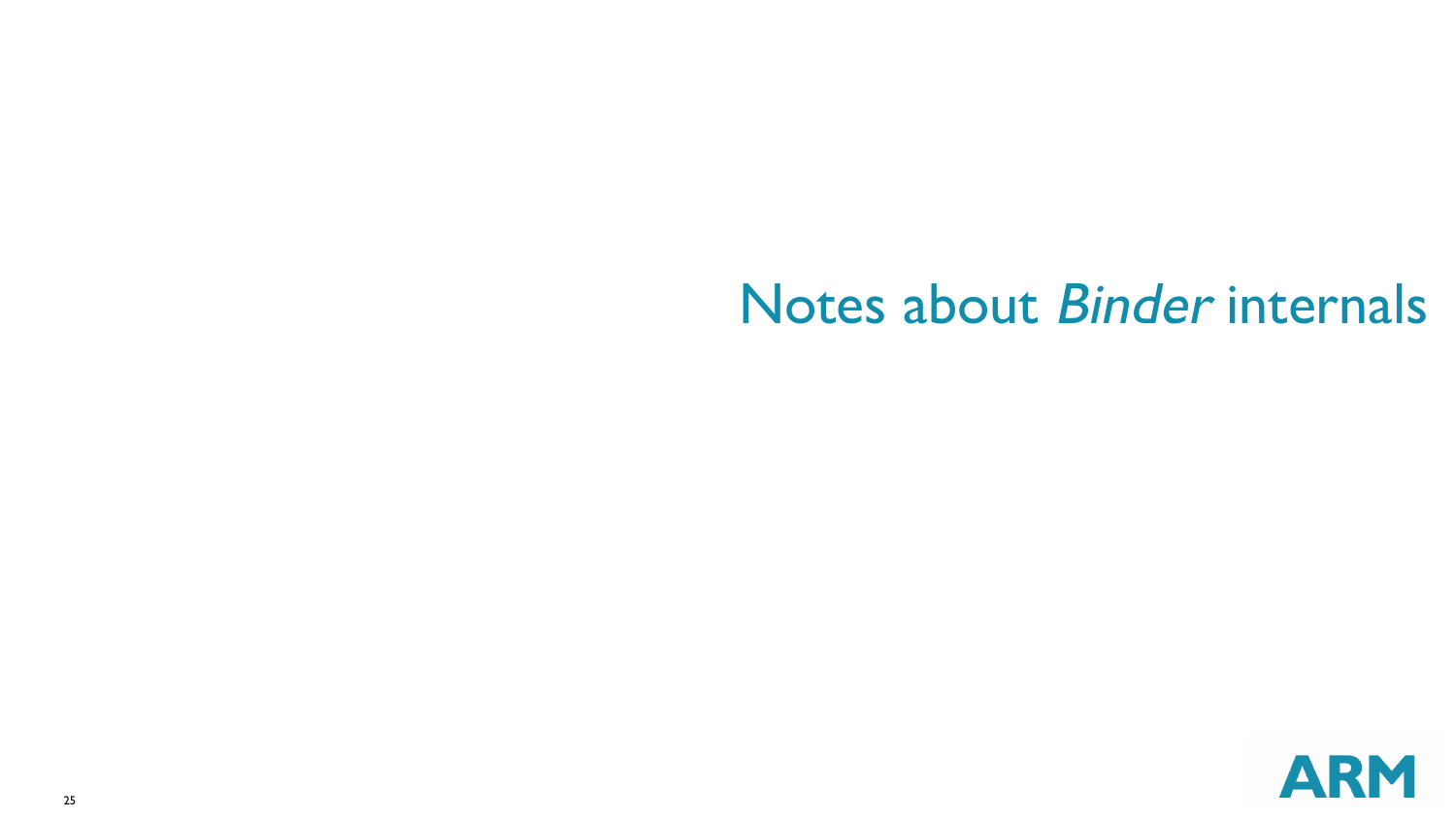#### Binder kernel driver

Kernel driver export a device node: /dev/binder and implements a two-way protocol:

$$
BC_* \leftrightarrow BR_*
$$

- **Maintain per-process memory pools.**
- Manages worker threads.  $\blacksquare$
- Dispatch data from one process to another.  $\blacksquare$

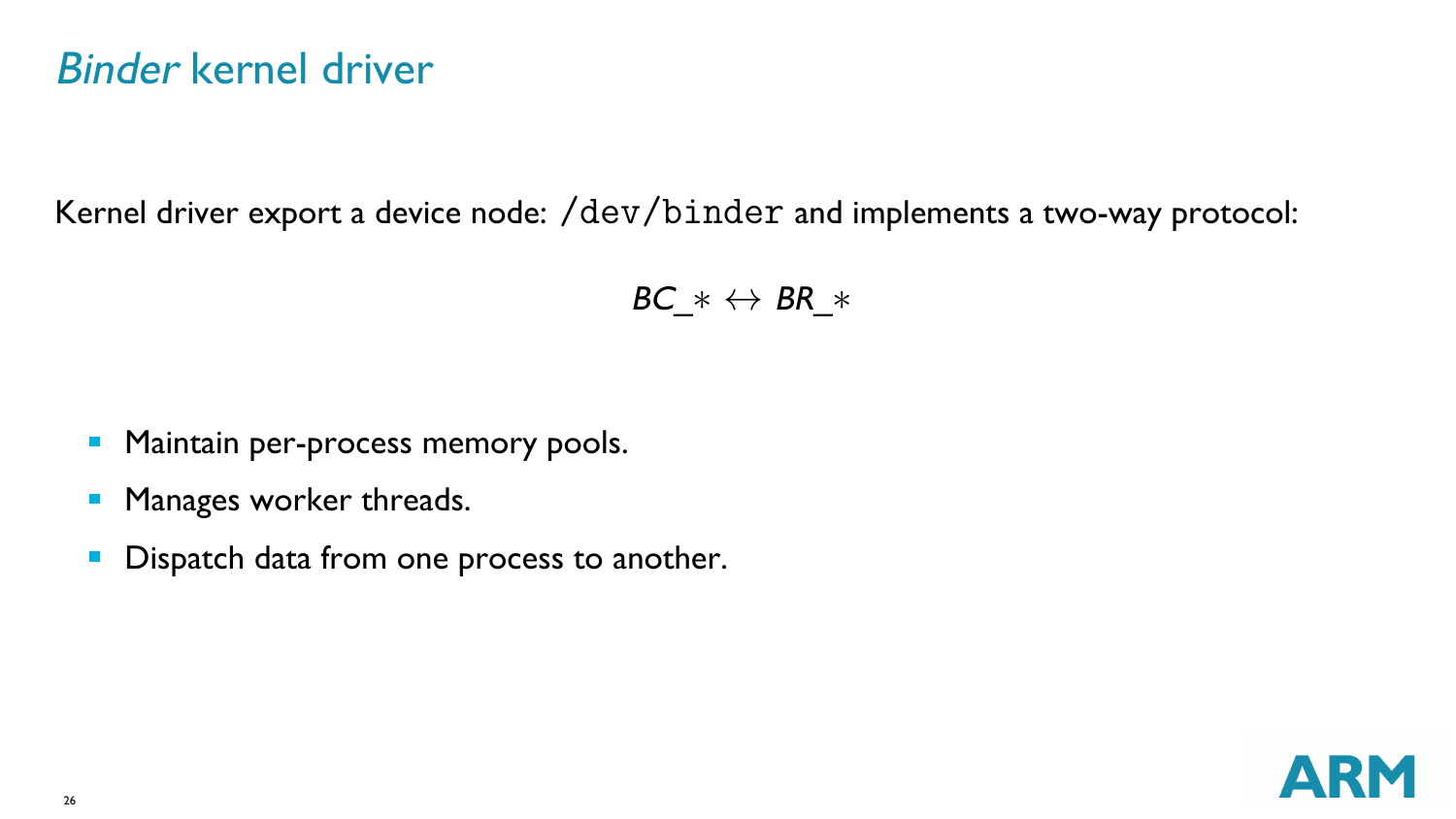# Binder kernel driver: Managing a thread pool

Worker threads are managed by the kernel.

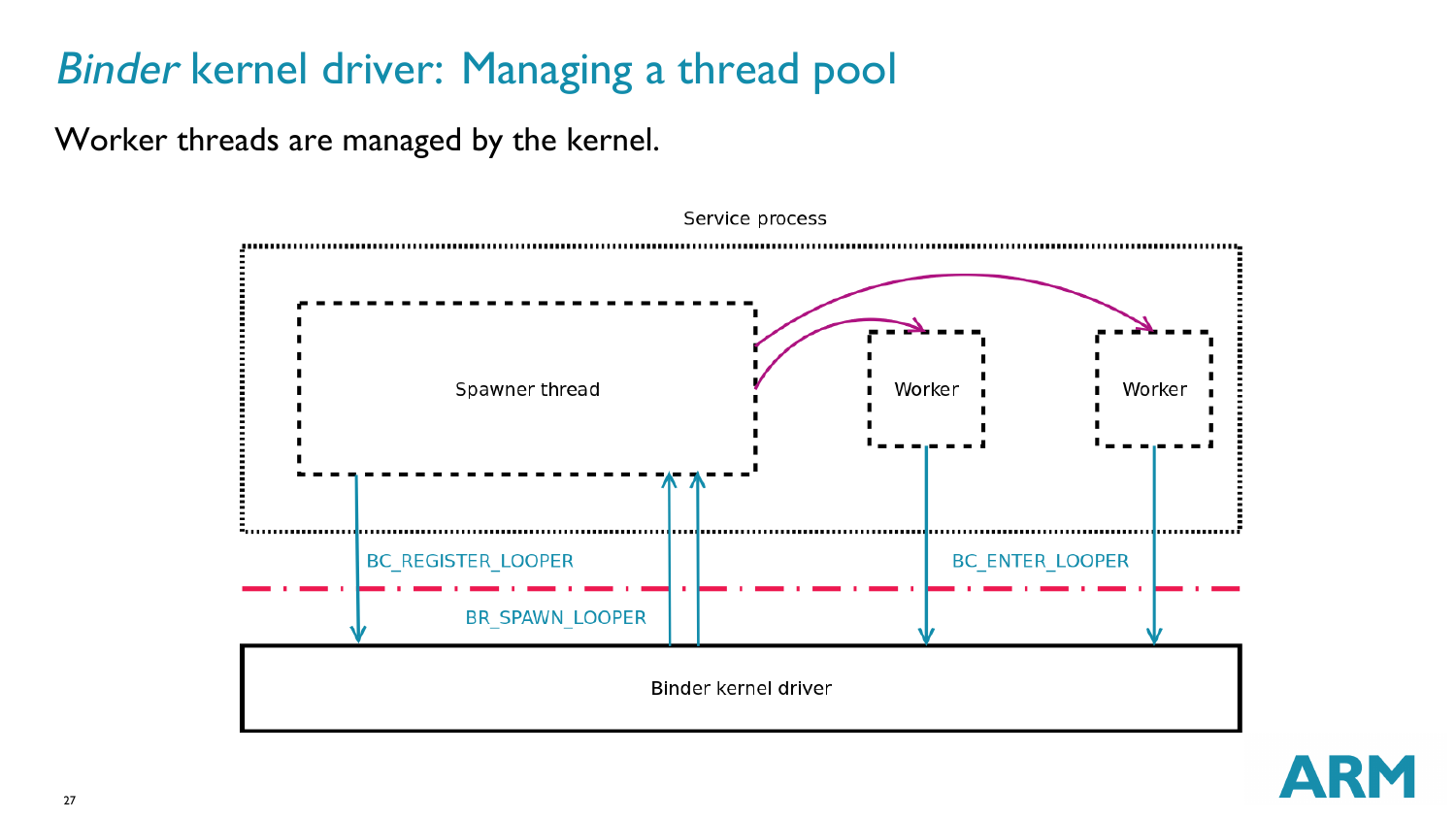### Binder kernel driver overview: Object lifetime

The kernel keeps track of who uses a service with reference counting.

- **BC** ACQUIRE / BC RELEASE: Acquire and release a service.
- BC REQUEST DEATH NOTIFICATION / BC CLEAR DEATH NOTIFICATION / BR\_DEAD\_BINDER: Manage the death of services.

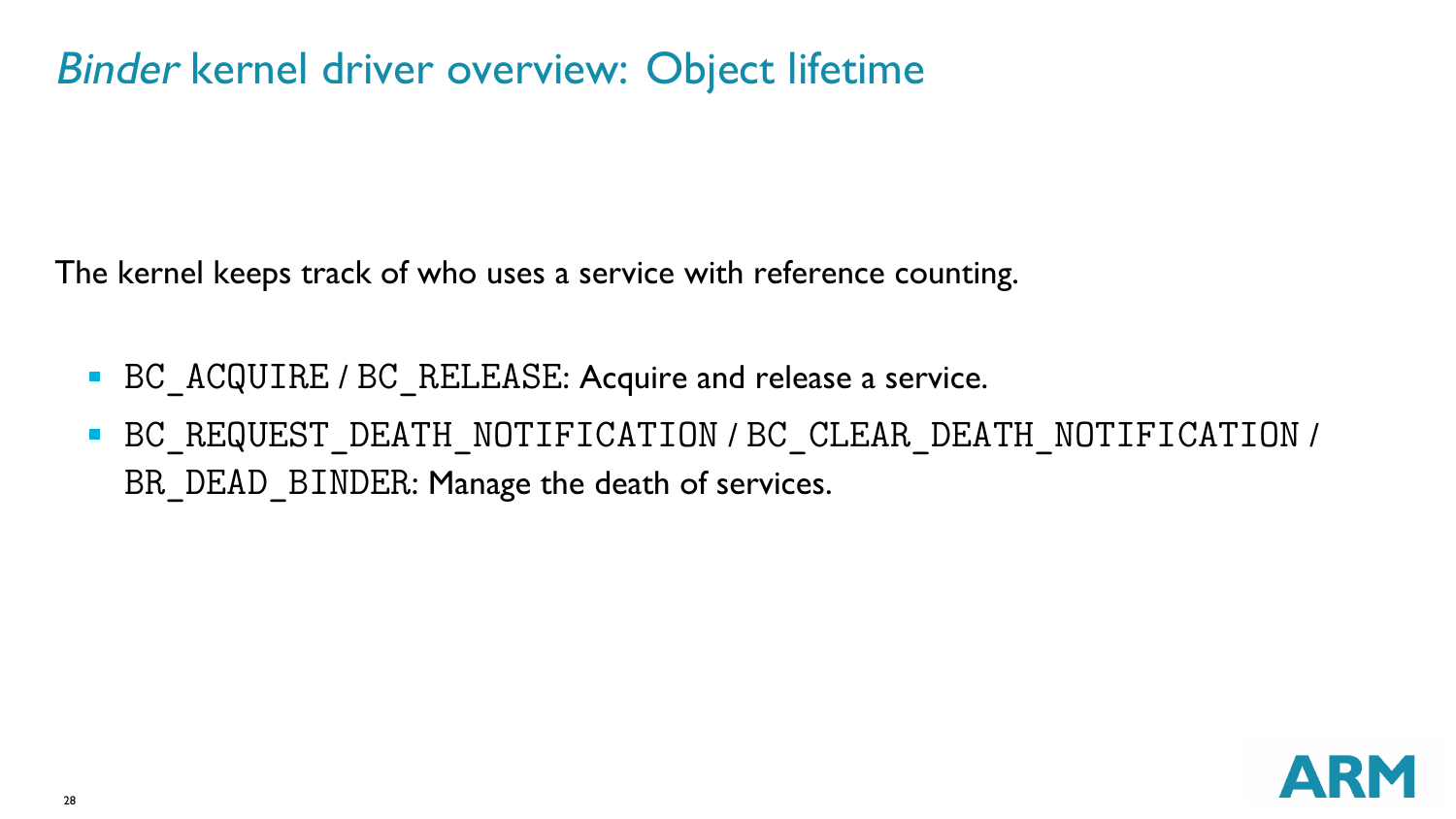A special user-space process keeps track of services.

- **All clients register themselves with it.**
- **There can only be one.**
- The kernel driver implements a BINDER\_SET\_CONTEXT\_MGR ioctl to identify this  $\mathcal{L}_{\mathcal{A}}$ special service.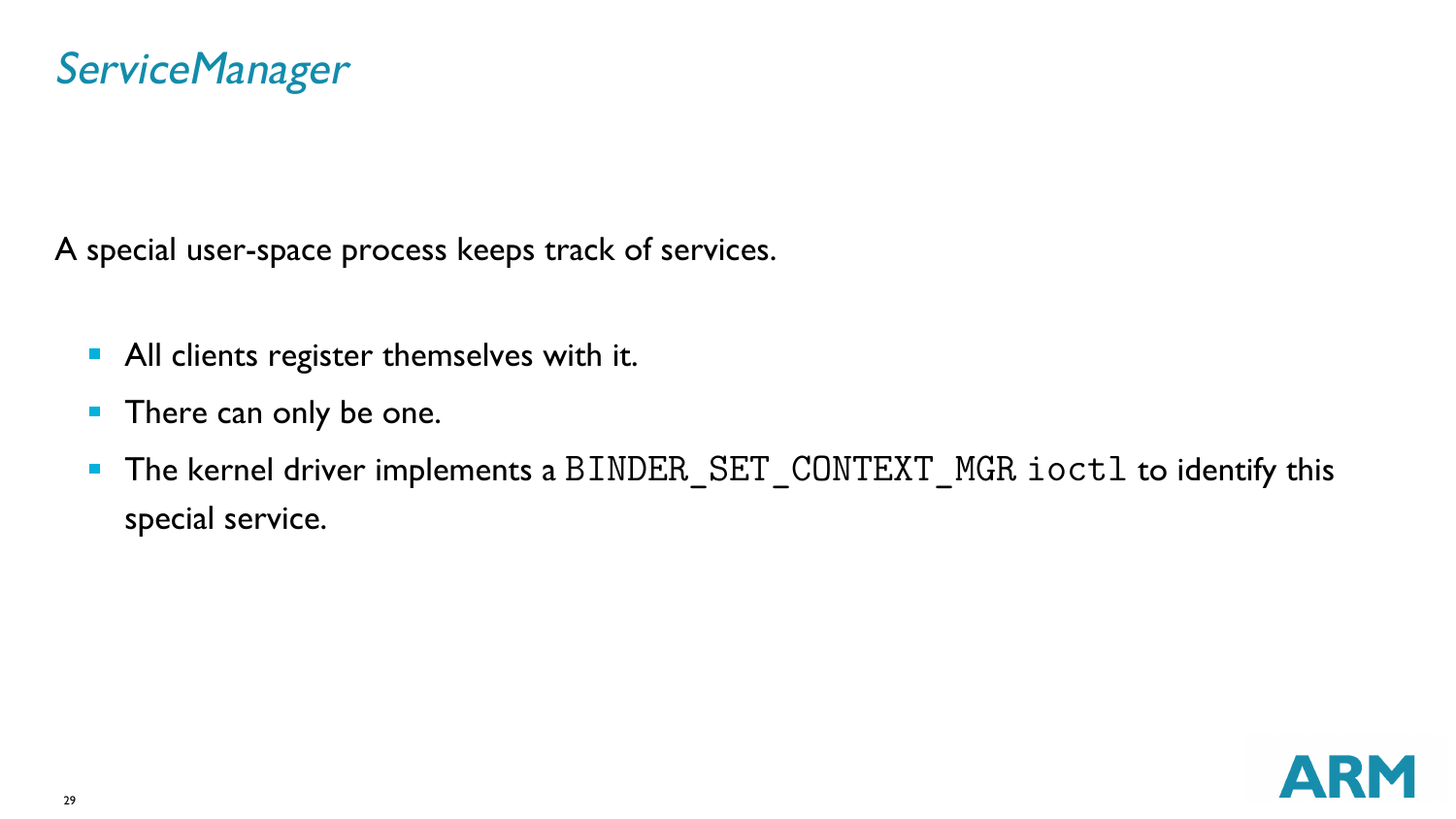#### Outline: Binder internals

This is all abstracted in libbinder:

- $\blacksquare$ Binder object abstraction.
- Marshalling: Packaging data into Parcels.  $\blacksquare$
- Per process thread pool for handling incoming transactions.  $\blacksquare$
- **Accessing ServiceManager.**

We can see the kernel driver and Binder's API are tightly coupled.

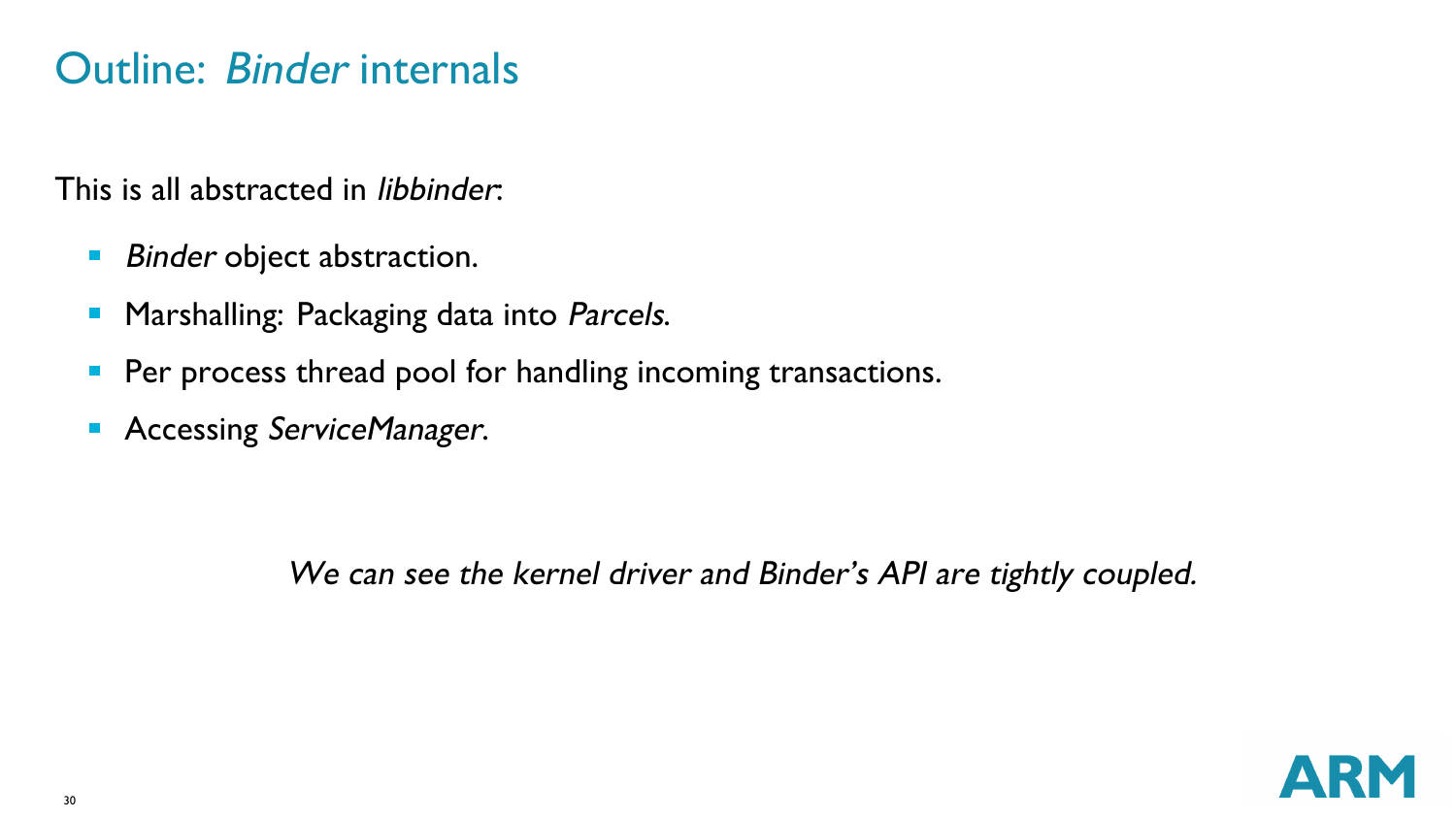# Overview of KDBus

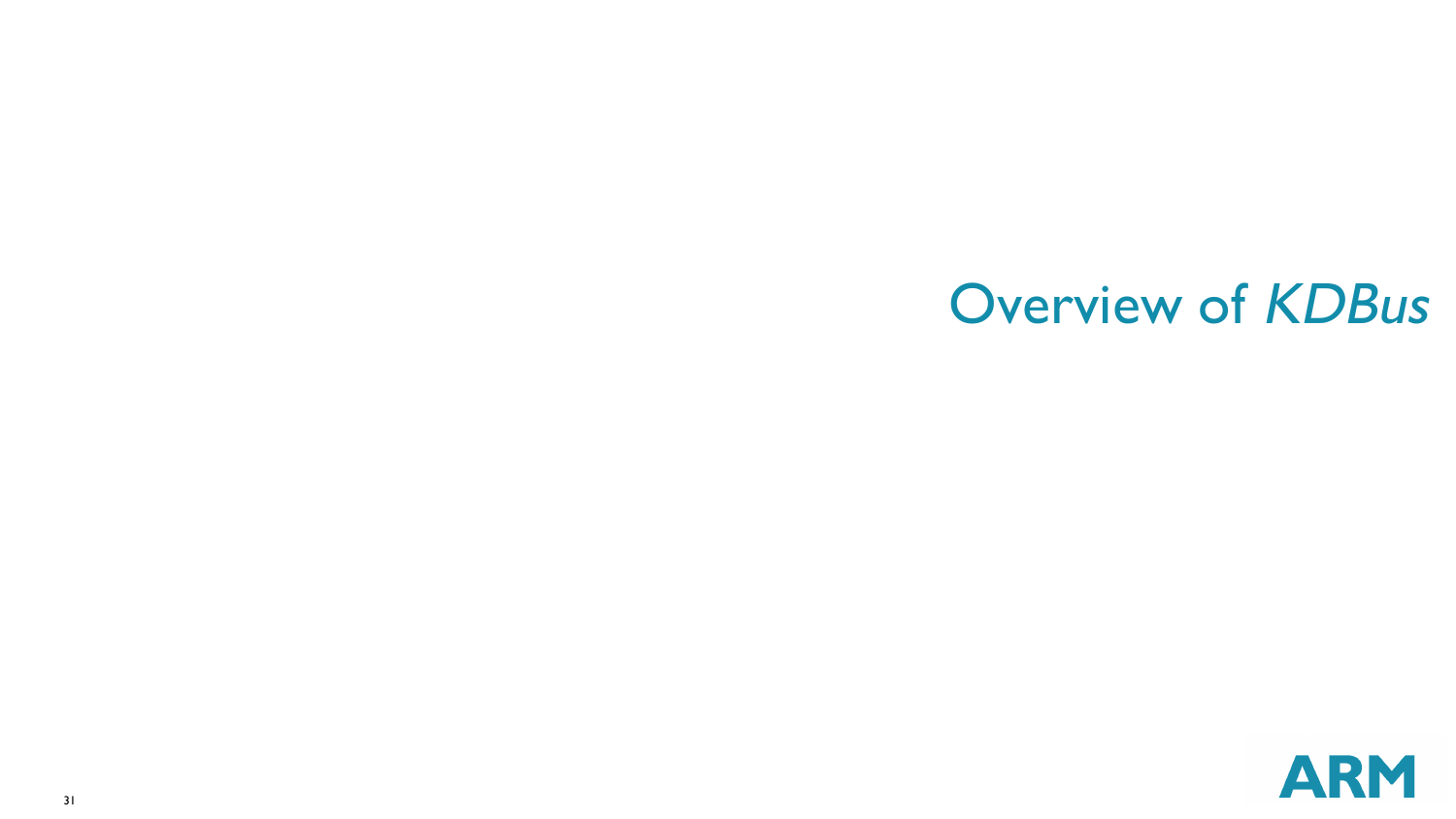# KDBus's kernel interface

- \$ mount -t kdbusfs kdbusfs /sys/fs/kdbus \$ tree /sys/fs/kdbus /sys/fs/kdbus/ ; mount-point |-- 0-system ; bus directory | |-- bus ; default endpoint | `-- 1017-custom ; custom endpoint |-- 1000-user ; bus directory | |-- bus ; default endpoint | |-- 1000-service-A ; custom endpoint
	- | `-- 1000-service-B ; custom endpoint
	-
- 
- 
- 
- 
- 
- 
- 
- 
- `-- control is control in the control file of  $\mathcal{L}$  is control file

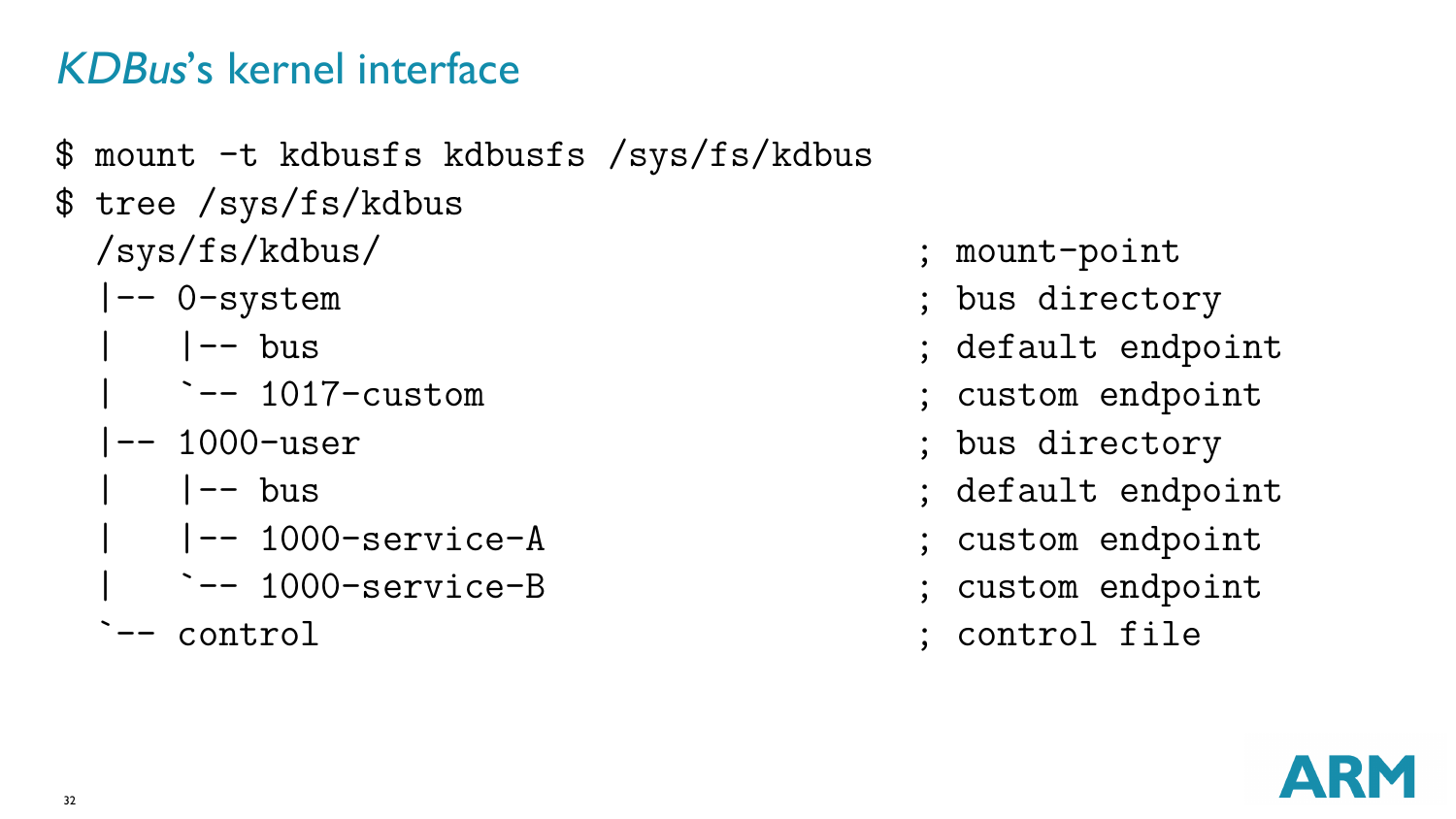#### KDBus: Overview



We built <sup>a</sup> small abstraction library around this and will use it in this talk.

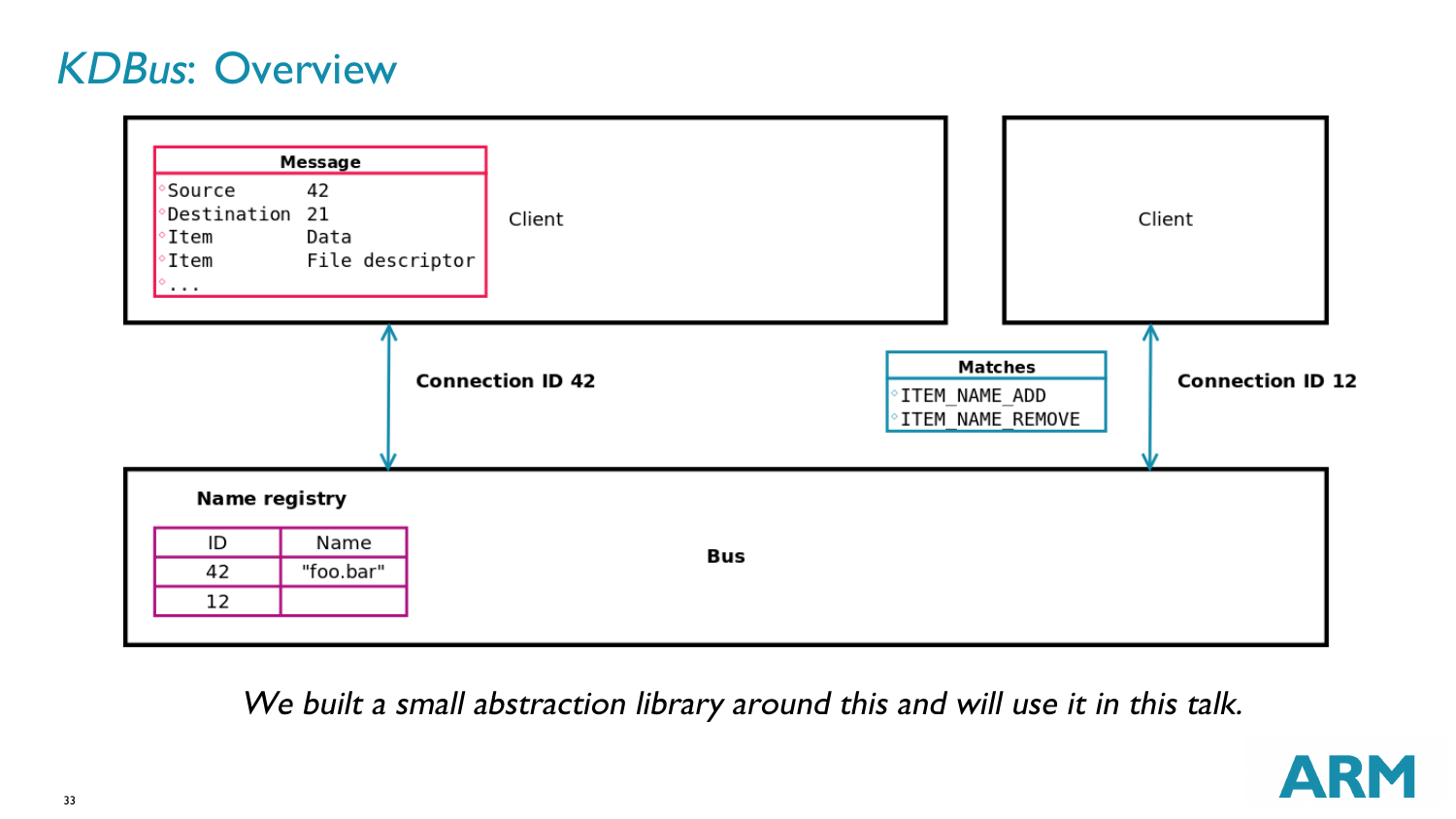### Hello KDBus

Creating a bus:

We hold a file descriptor open for the lifetime of the bus.

```
// Running as PID 42:
auto bus = Bus::make("myname");
assert(bus->name == "42-myname")
```
Connecting to a bus: Each connection to the bus gets assigned a unique 64 bit ID.

**auto** c = Connection::hello("42-myname");

We can also give it a unique name in the bus's name registry.

```
c->acquire_name("foo.bar");
```
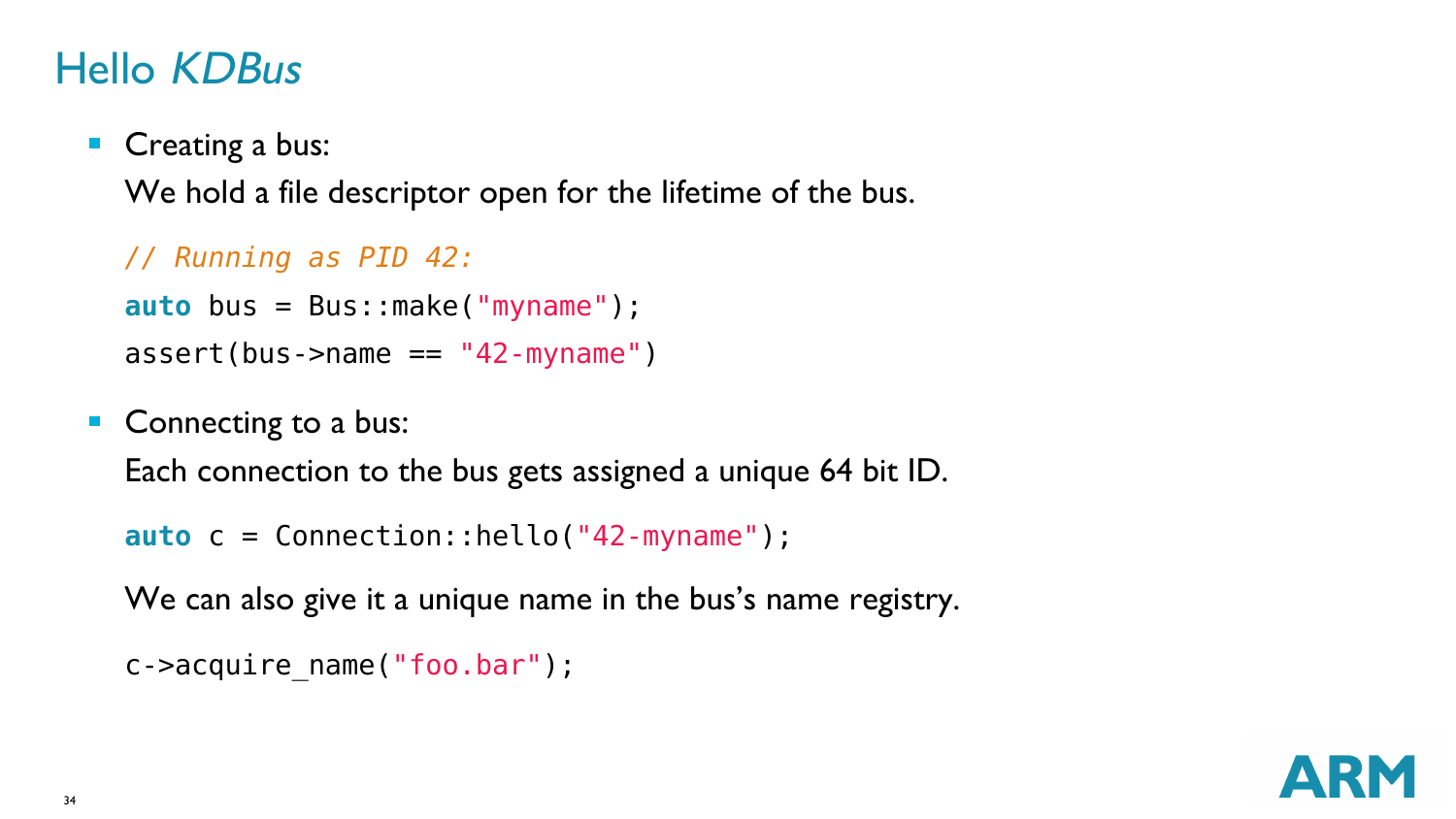# Finding other Connections

Connections can probe the bus:

```
enum ListFlags {
 Unique, // Get all Connection IDs.
 Names, // Get all Connection IDs with a name.
 Queued, // Get all Connection IDs waiting for a name.
};
```

```
auto c = Connection::hello("42-myname");
for (const auto& name : c->list(Names)) {
 // (...)
}
```
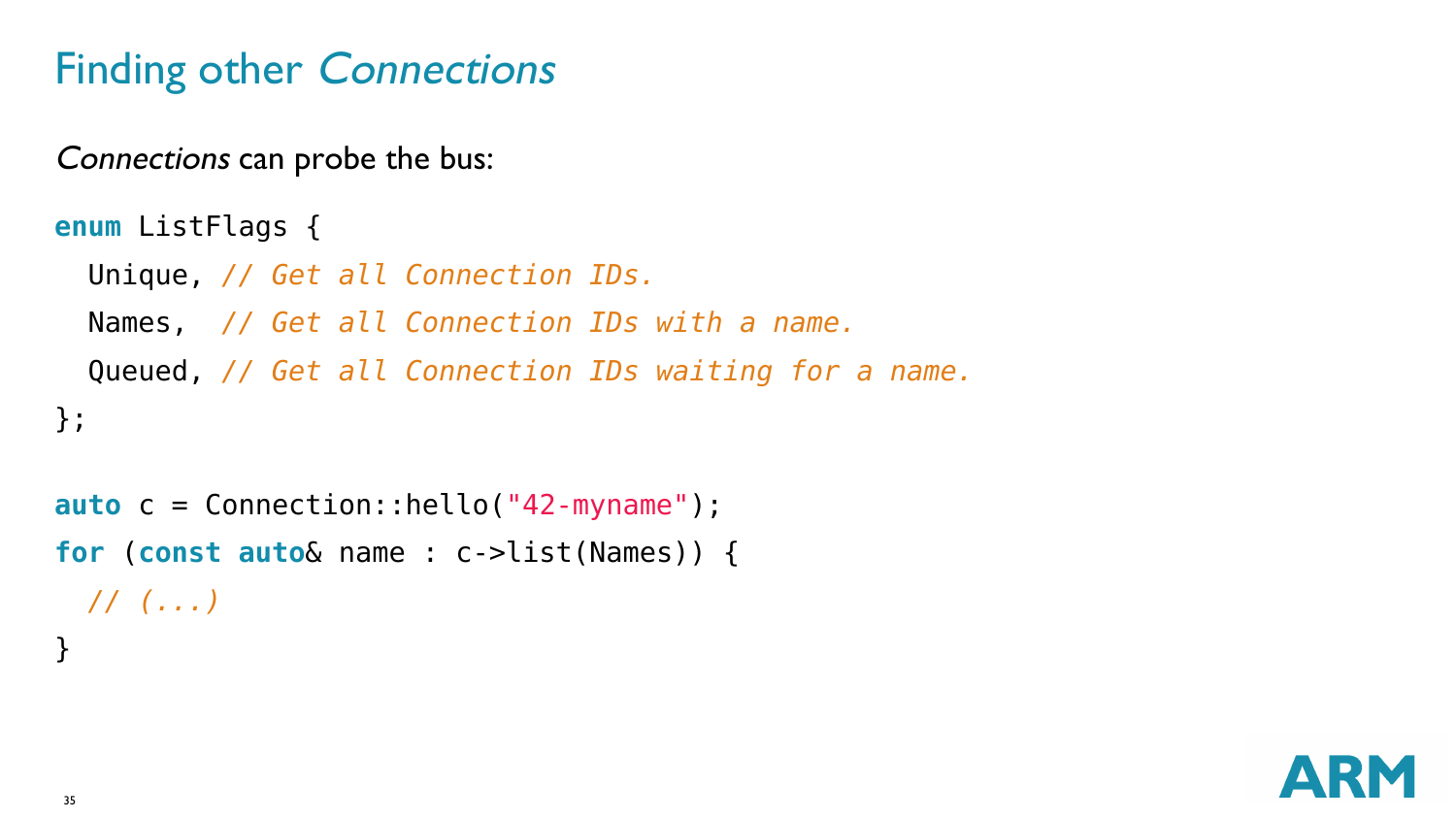#### Items

Everything sent to/from KDBus is an Item:

Plain old data: copied, shared with *memfd* or file descriptor.  $\mathcal{L}_{\mathcal{A}}$ 

**auto** payload = ItemPayloadVec(&some\_data, **sizeof**(some\_data));

■ Identifiers: Name of a bus, a connection, ...etc.

```
auto name = ItemName("org.compute.name");
```
- $\blacksquare$ Misc information: Timestamps, credentials, capabilities ...etc.
- Notifications from the kernel: Dead Connection, new Connection, timeout ...etc.  $\blacksquare$

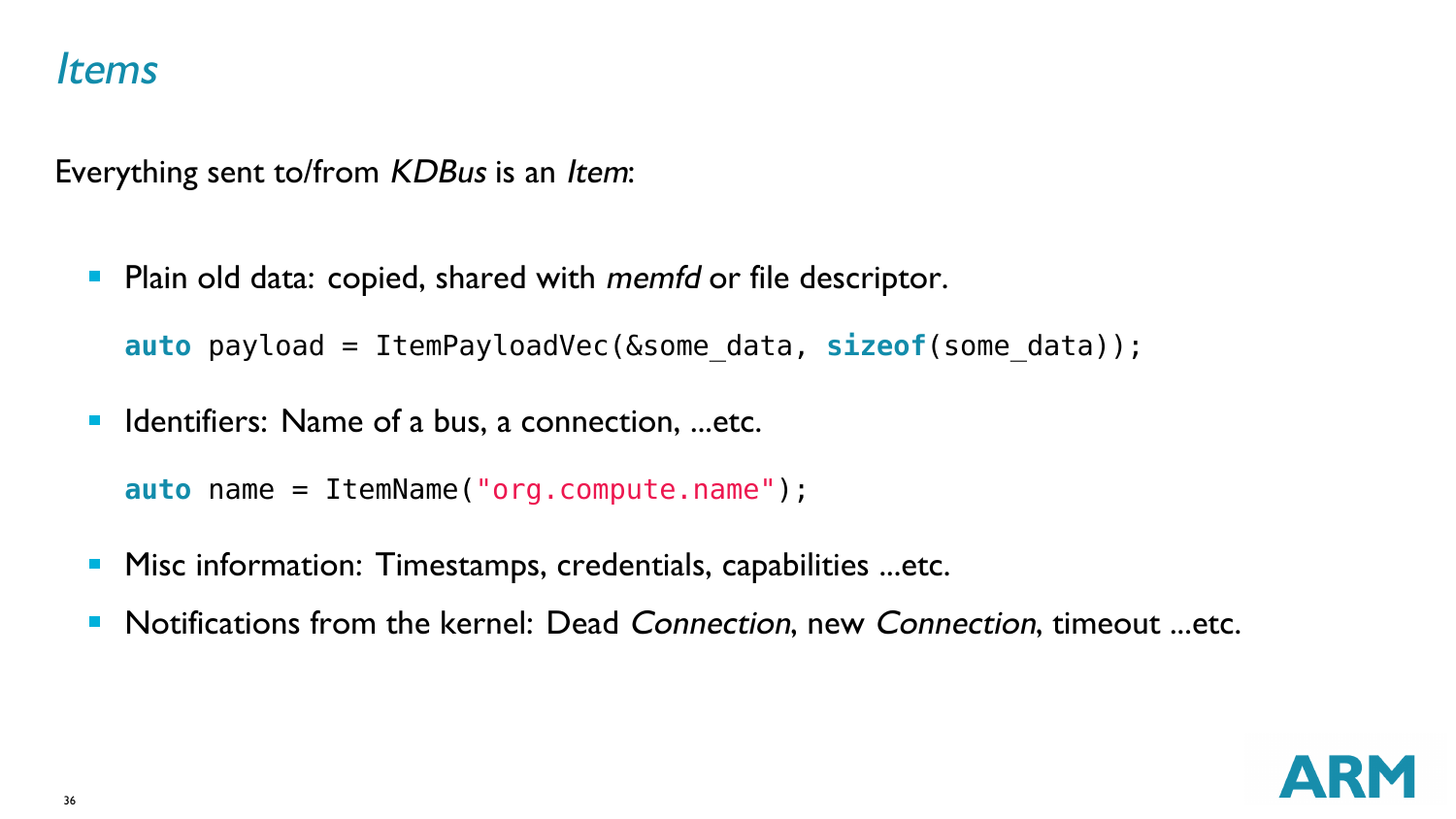#### **Messages**

- **They have a destination and a source.**
- **Messages are asynchronous by default but...**
- $\blacksquare$ They can expect a reply, identified with a *cookie*.
- Messages contain a chain of Items.  $\blacksquare$

MessageSync message(42, *// Source ID.*

12, *// Destination ID.* 123456789, *// Unique cookie.* 1000, *// One second timeout.* ItemPayloadVec(&some\_data, **sizeof**(some\_data)), ItemPayloadVec(&more\_data, **sizeof**(more\_data)));

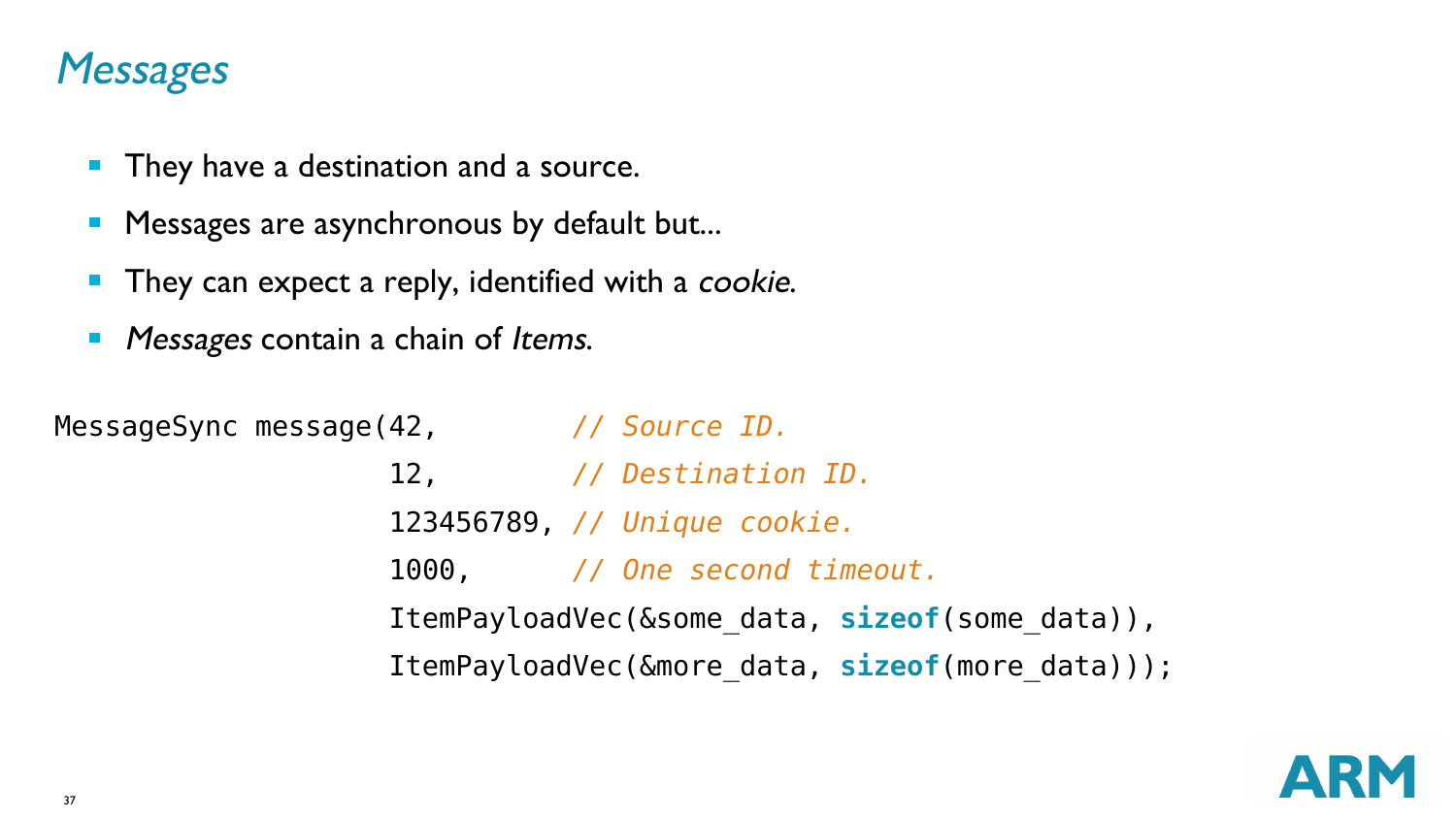# Subscribing to notifications

KDBus gives us Items describing rules that can be bundled together to form a match.

For example, if we apply the following rules:

- KDBUS\_ITEM\_NAME\_ADD
- **KDBUS ITEM NAME REMOVE**

A given connection will receive messages every time a connection acquires or releases a well-known name.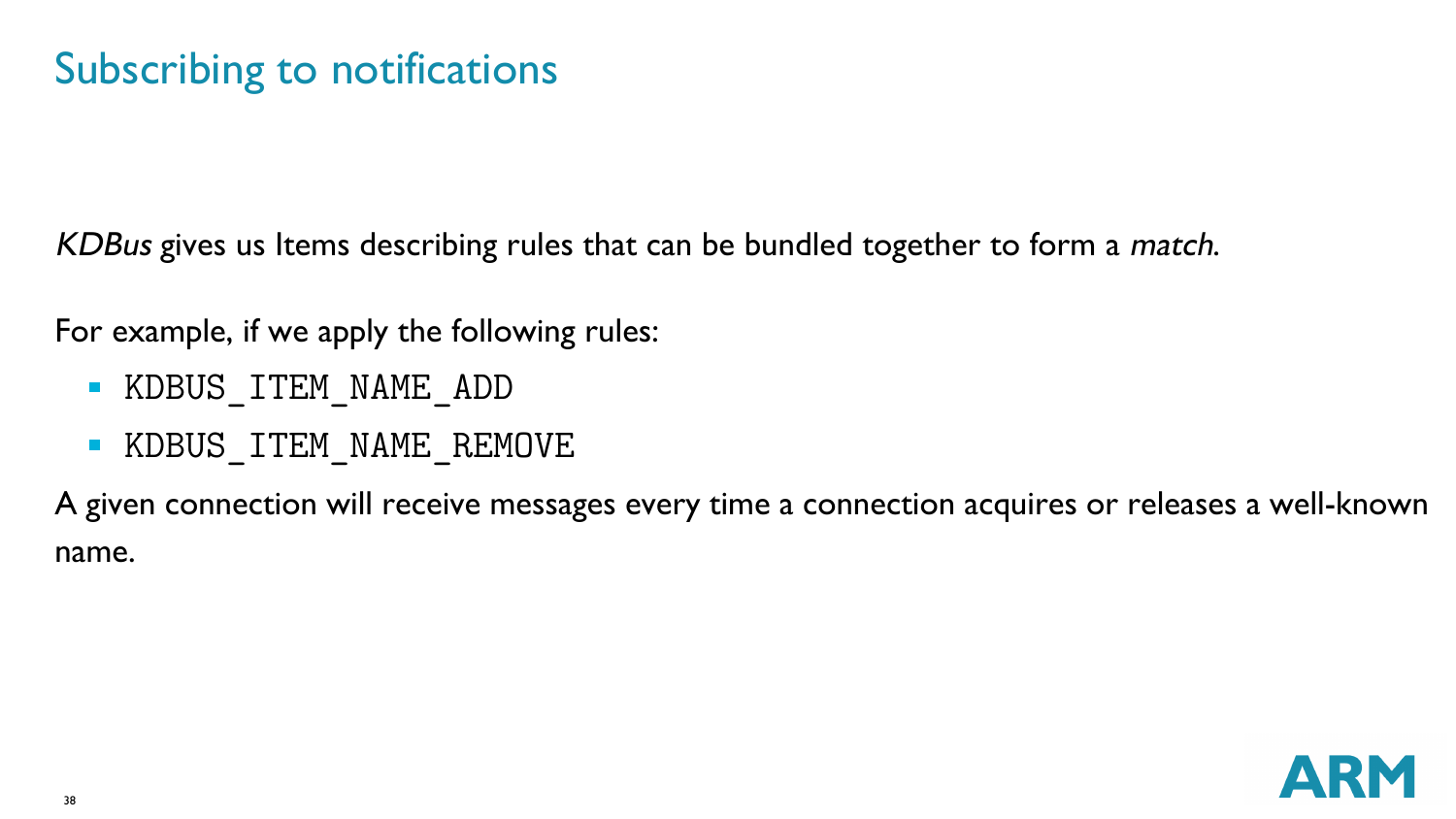#### **Outline**

- $\overline{\phantom{a}}$ KDBus gives us a transport layer.
- **Provides synchronisation guarantees.**
- **Notification and monitoring.**
- Name registry.

We have all we need to implement transactions!

... KDBus will not manage threads for us.

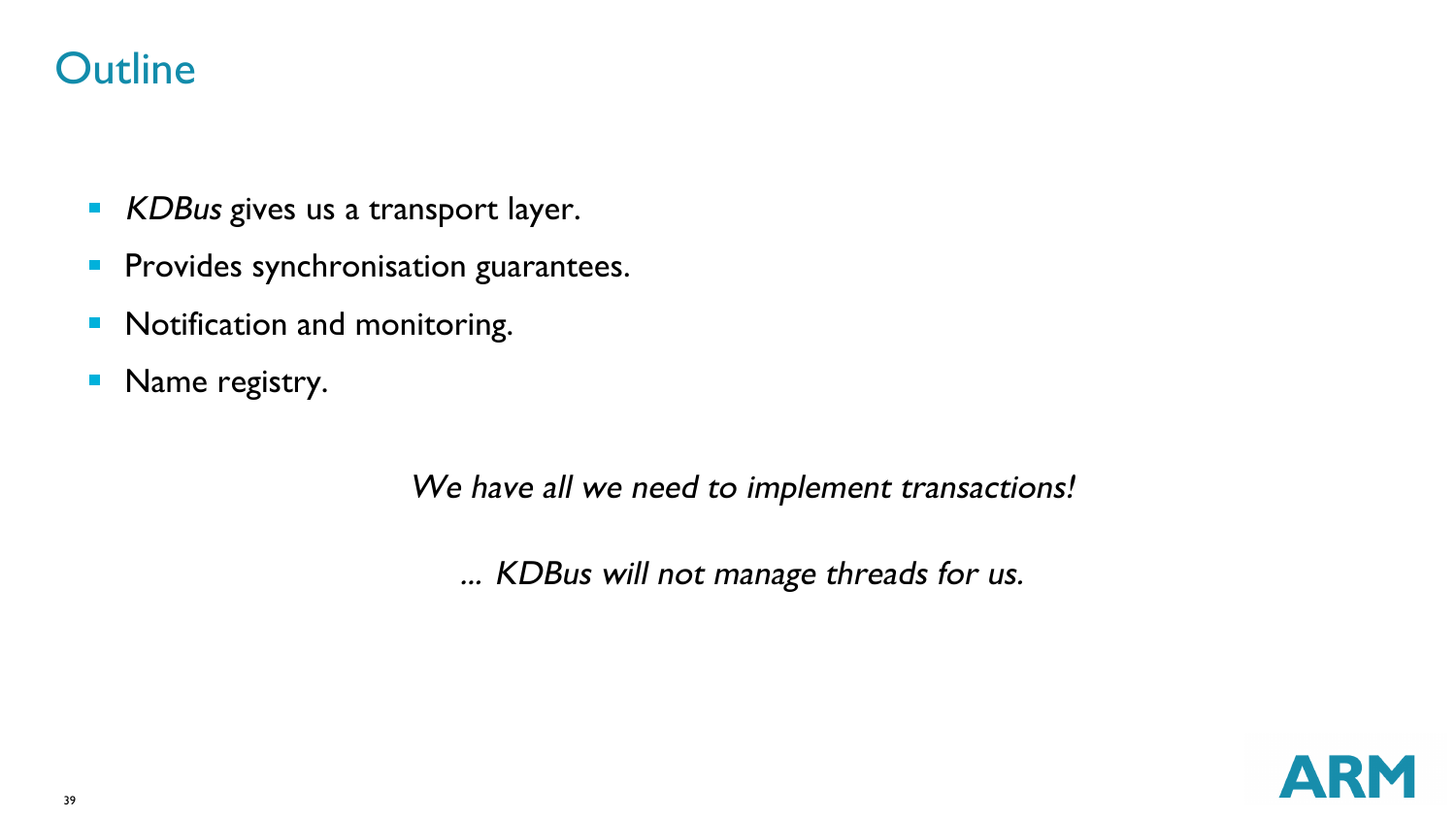# Implementing libbinder's API with KDBus

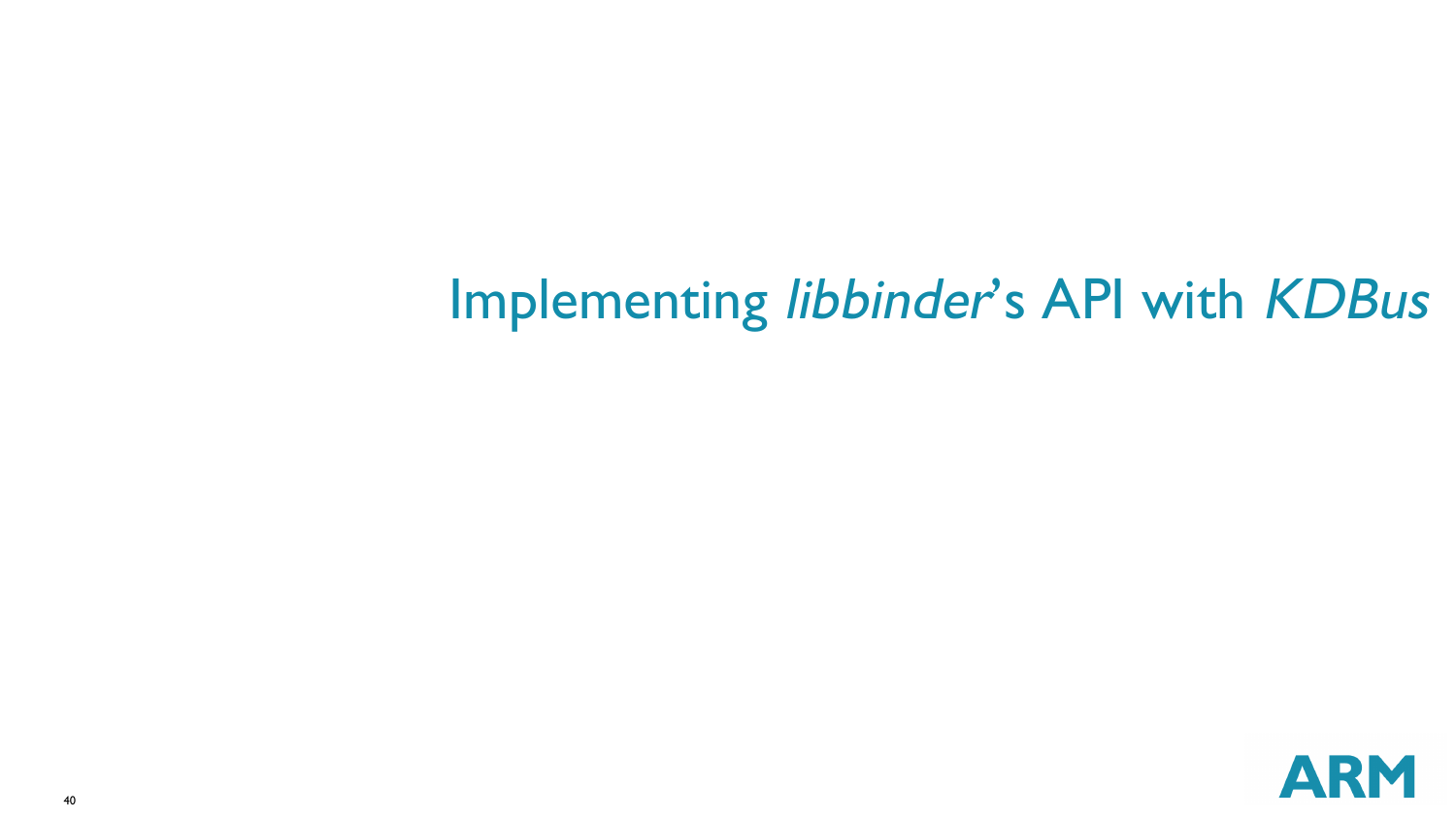### Introducing libkdbinder



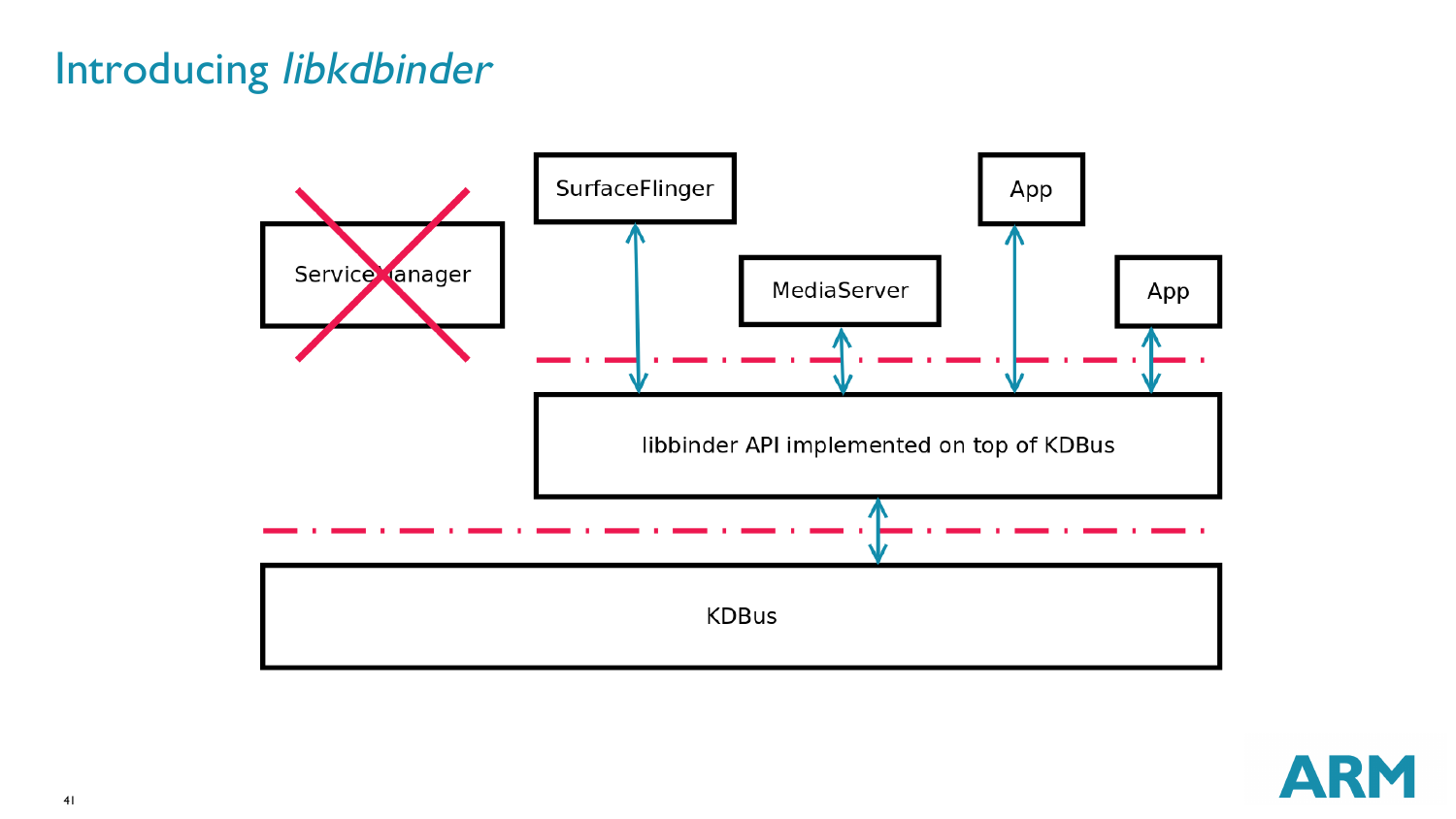# Registering a service with KDBus

Binder relies on the ServiceManager, we don't!

**sp**<IServiceManager> service\_manager = defaultServiceManager();

**Create a per process object implementing the ServiceManager API.** 

**sp**<IBinder> adder = service\_manager->getService("org.compute.adder");

- Send a list command to KDBus and find the Connection with this name.
- Create a Binder object around this Connection's ID.  $\blacksquare$

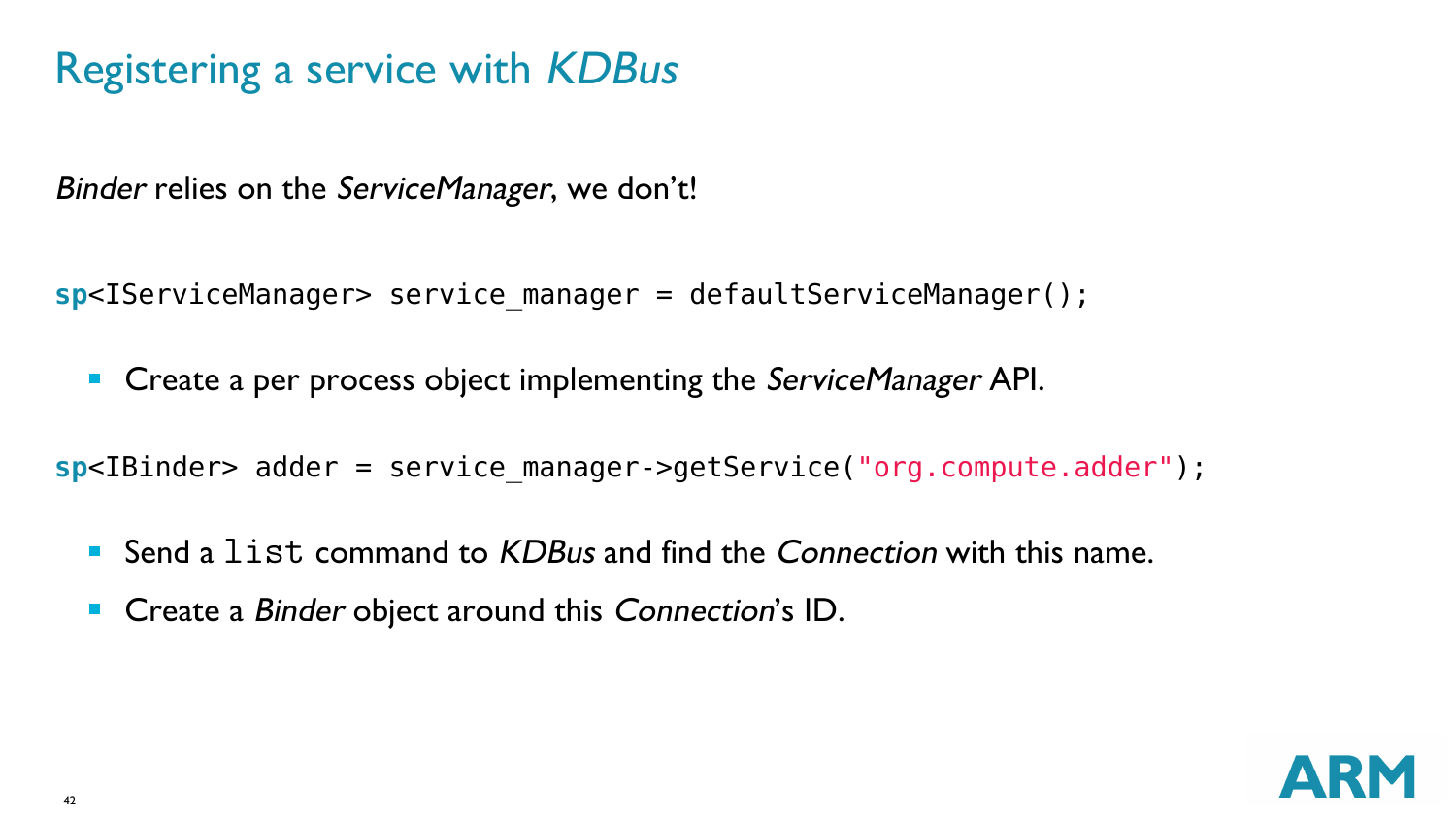# Registering a service with KDBus

```
sp<IBinder> adder = new BnAdder();
```
service manager->addService("org.compute.adder", adder);

■ Create a *Connection* to *KDBus* with a well-known name.

ż.

**Register it in a local per process table:** 

| Connection to KDBus   Binder object |                              |
|-------------------------------------|------------------------------|
| "org.compute.adder"                 | sp <lbinder> adder</lbinder> |
| $\ddotsc$                           | $\ddotsc$                    |

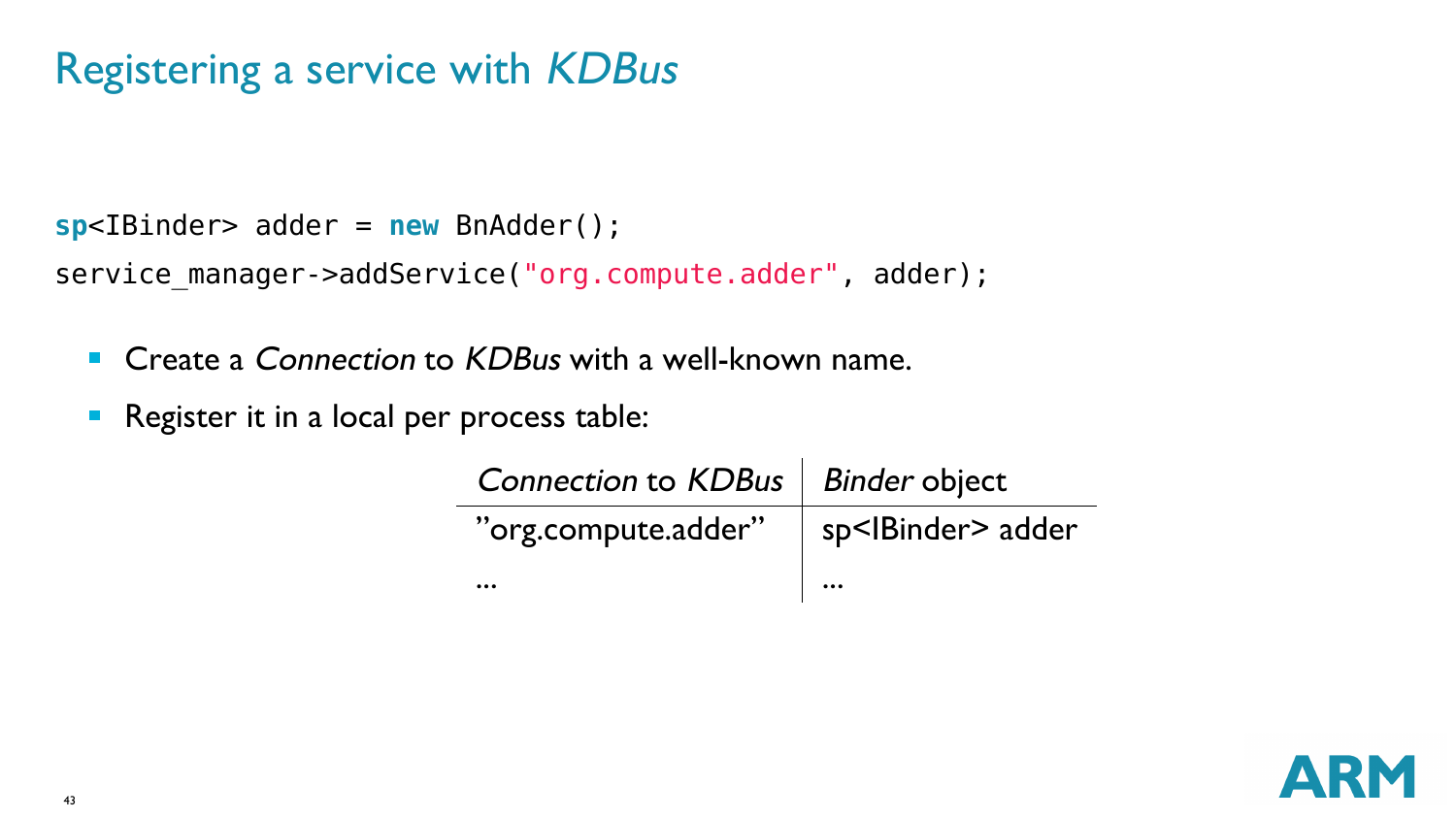# Handling requests: Per process thread pool

Reminder: The Binder driver manages threads for us.



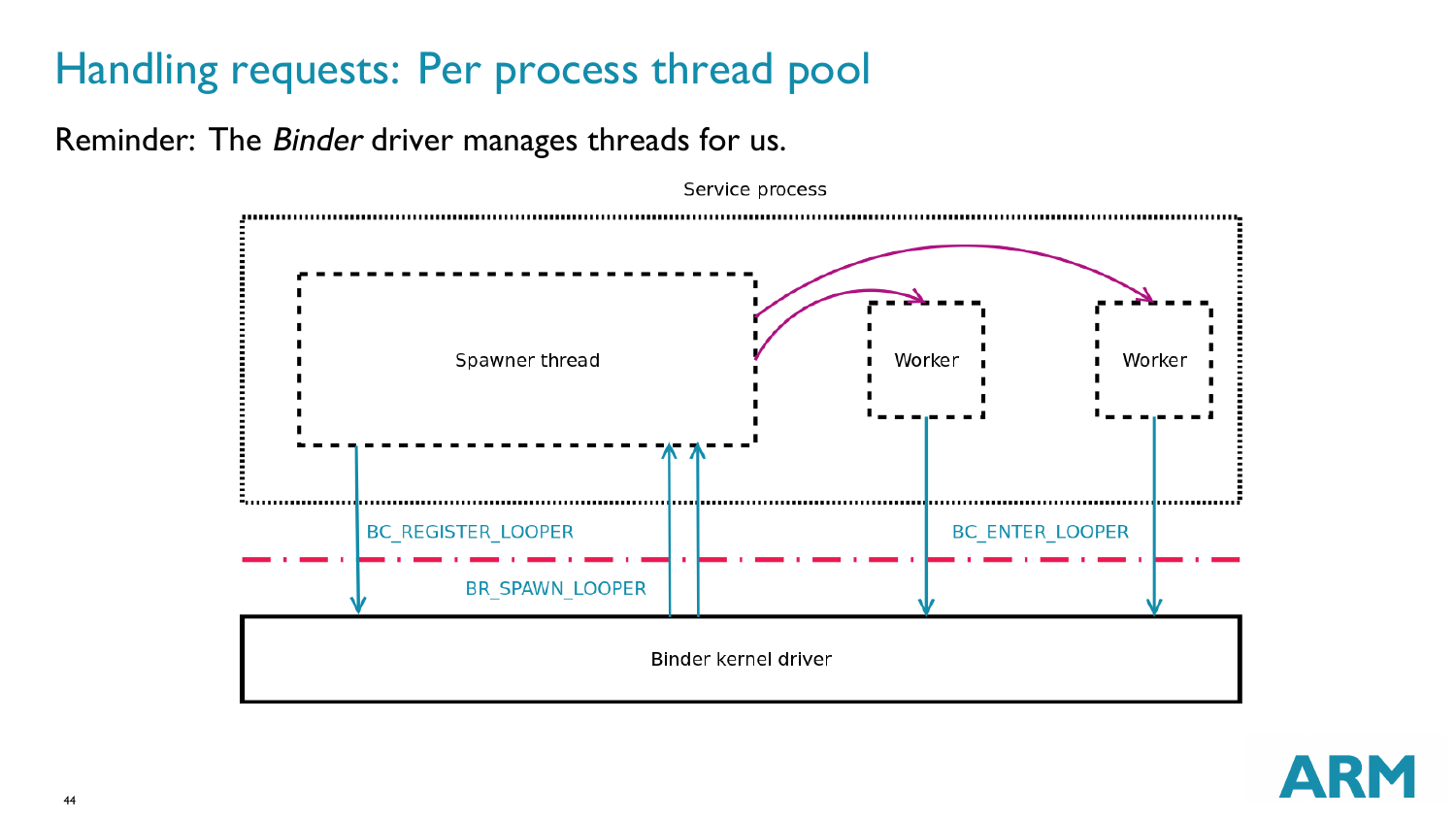# Handling requests: Per process thread pool

KDBus does not, let's simply spawn  $X$  threads.



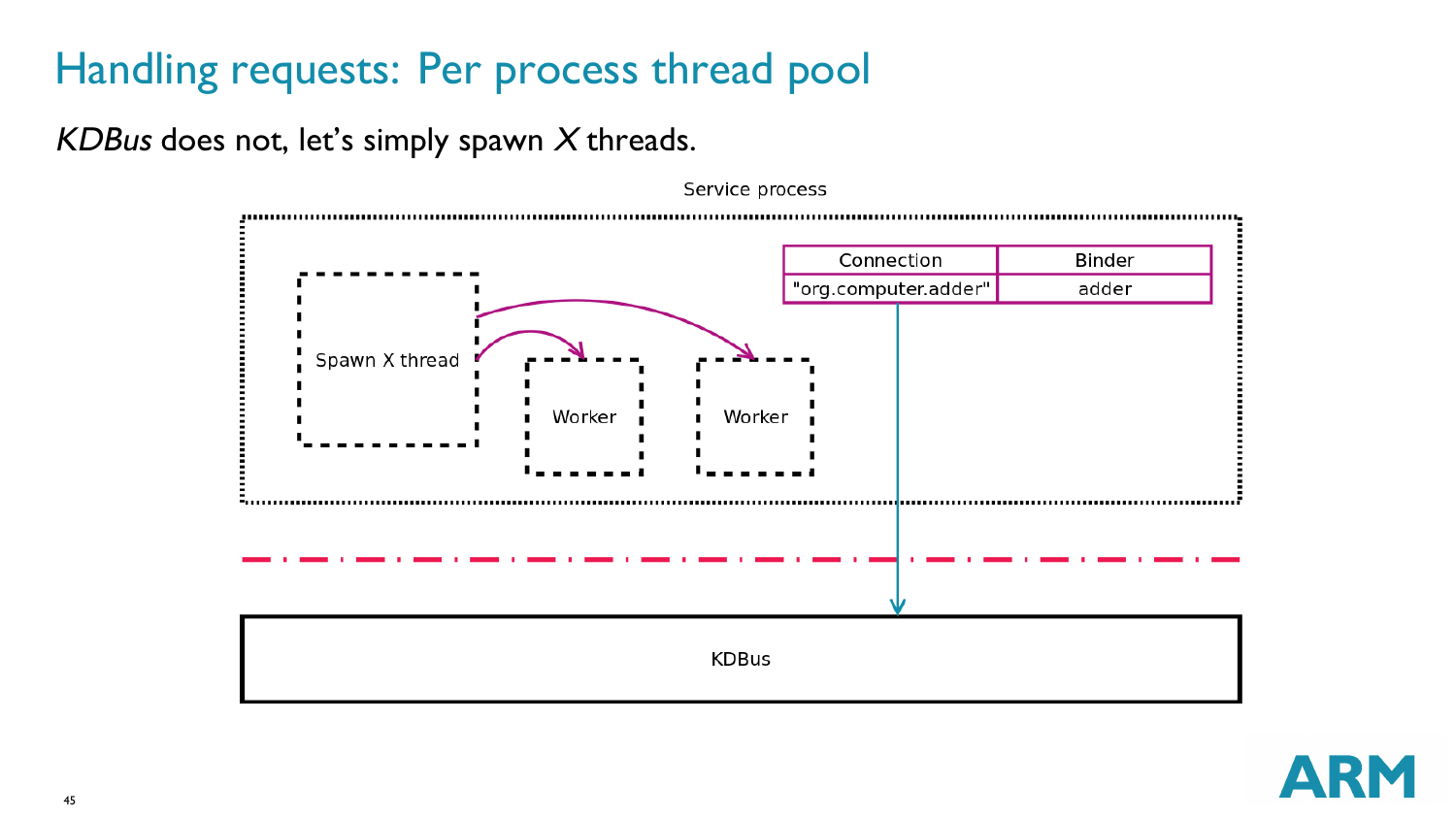# Handling requests: Per process thread pool

And let them handle transactions concurrently.



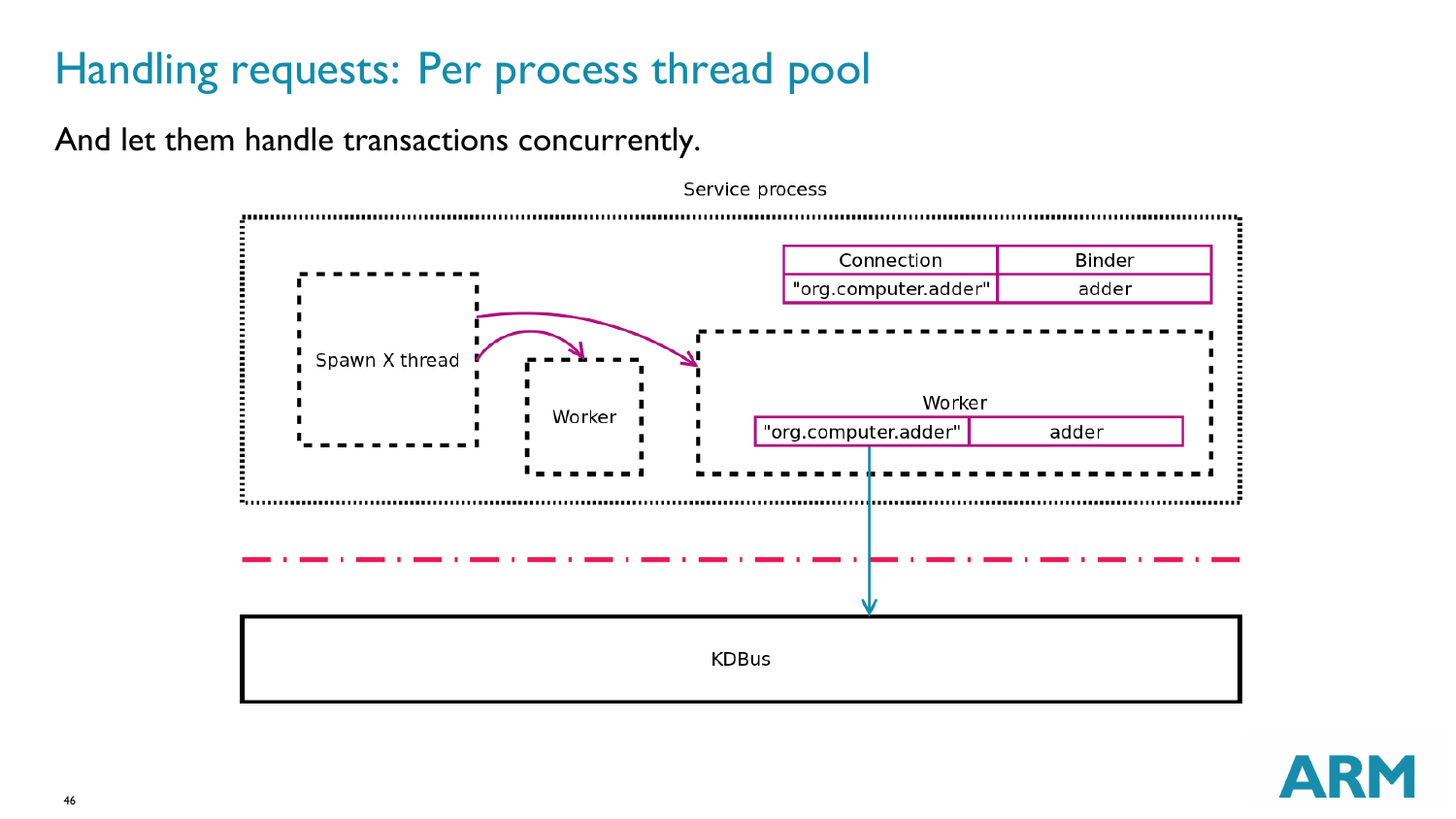# Final step: Issuing a Binder transaction with KDBus

- We have a *Parcel* and a transaction code as input.
- $\blacksquare$ Create a KDBus synchronous Message:

| MessageSync                |             |
|----------------------------|-------------|
| <sup>•</sup> Source        | 42          |
| <i><b>•Destination</b></i> | 12          |
| <b>Cookie</b>              | 0x123456789 |
| <b>Timeout</b>             | 1000        |
| $\circ$ Ttem               | Code        |
| $\circ$ Ttem               | Parcel data |

■ We get a *Message* back:

| MessageReply       |             |
|--------------------|-------------|
| Source             | 12          |
| <b>Oestination</b> | 42          |
| <b>Cookie</b>      | 0x123456789 |
| $\circ$ Item       | Parcel data |

Unpack the Item in a Parcel  $\overline{\phantom{a}}$ 

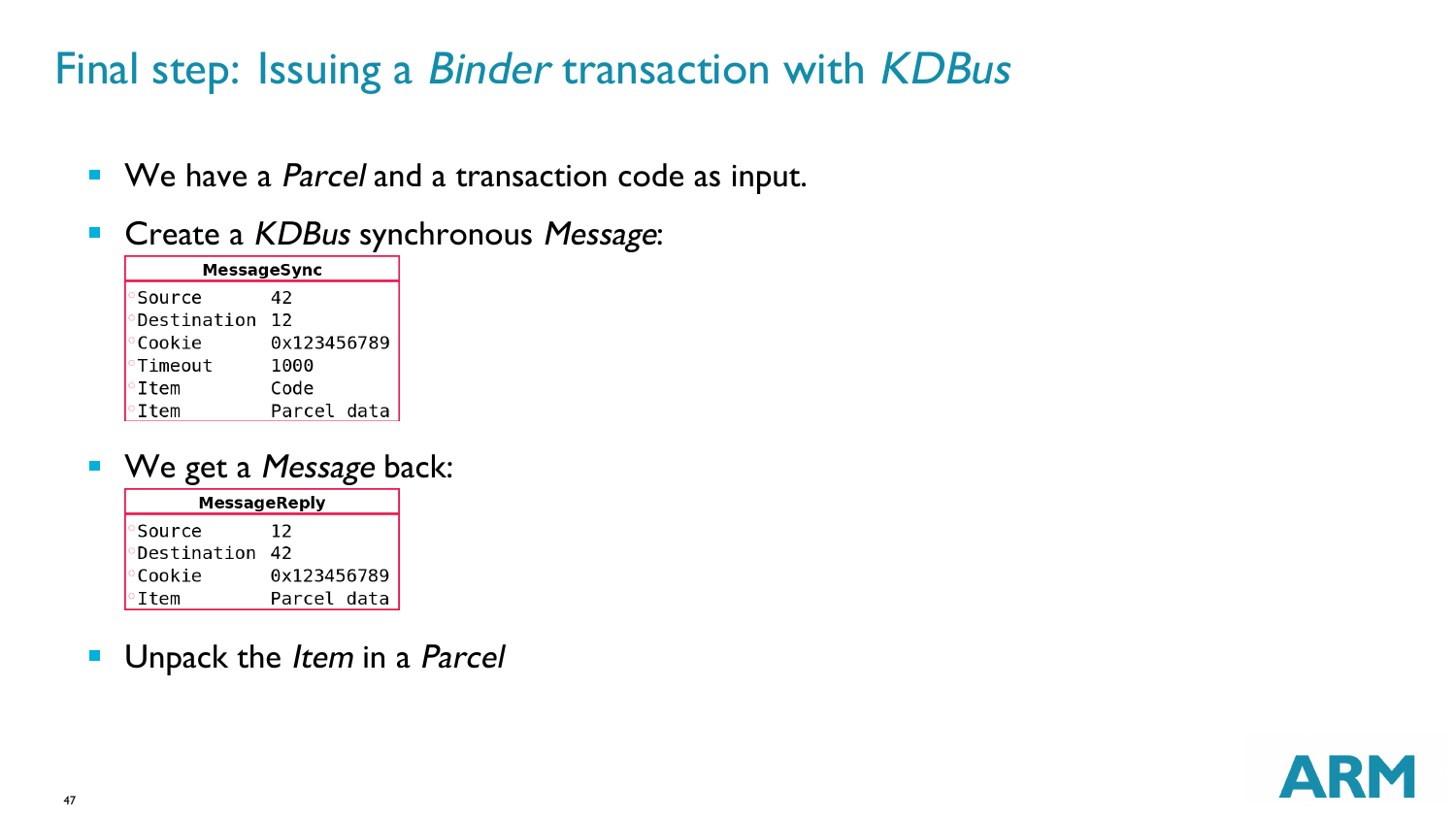# Current state and future work

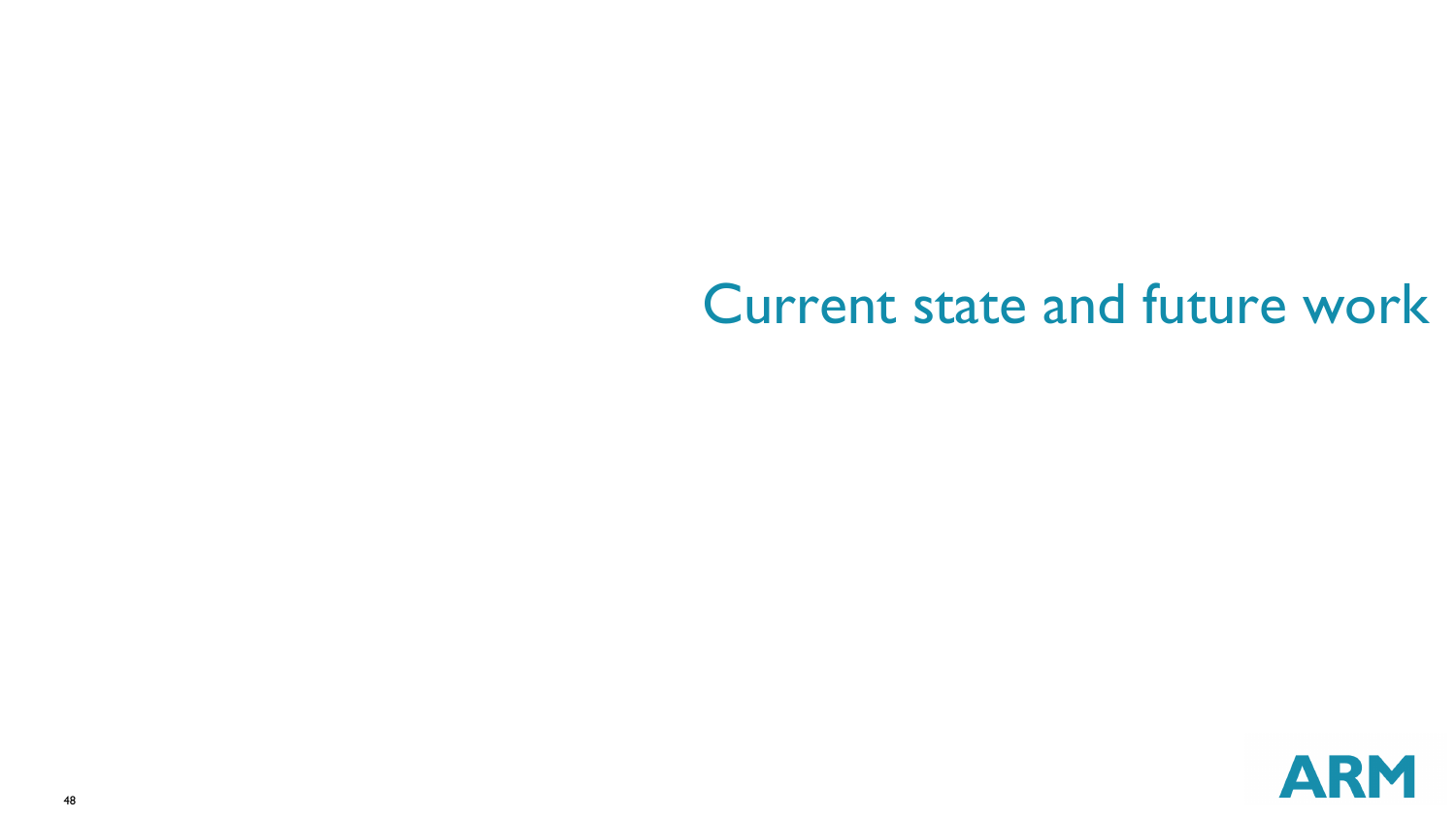# Covering a subset a Binder with tests

We have a working proof-of-concept for isolated test cases.

- BinderAddInts benchmark functional
- **binderLibTests test cases pass with KDBus.**

It's too early for optimisations and profiling.

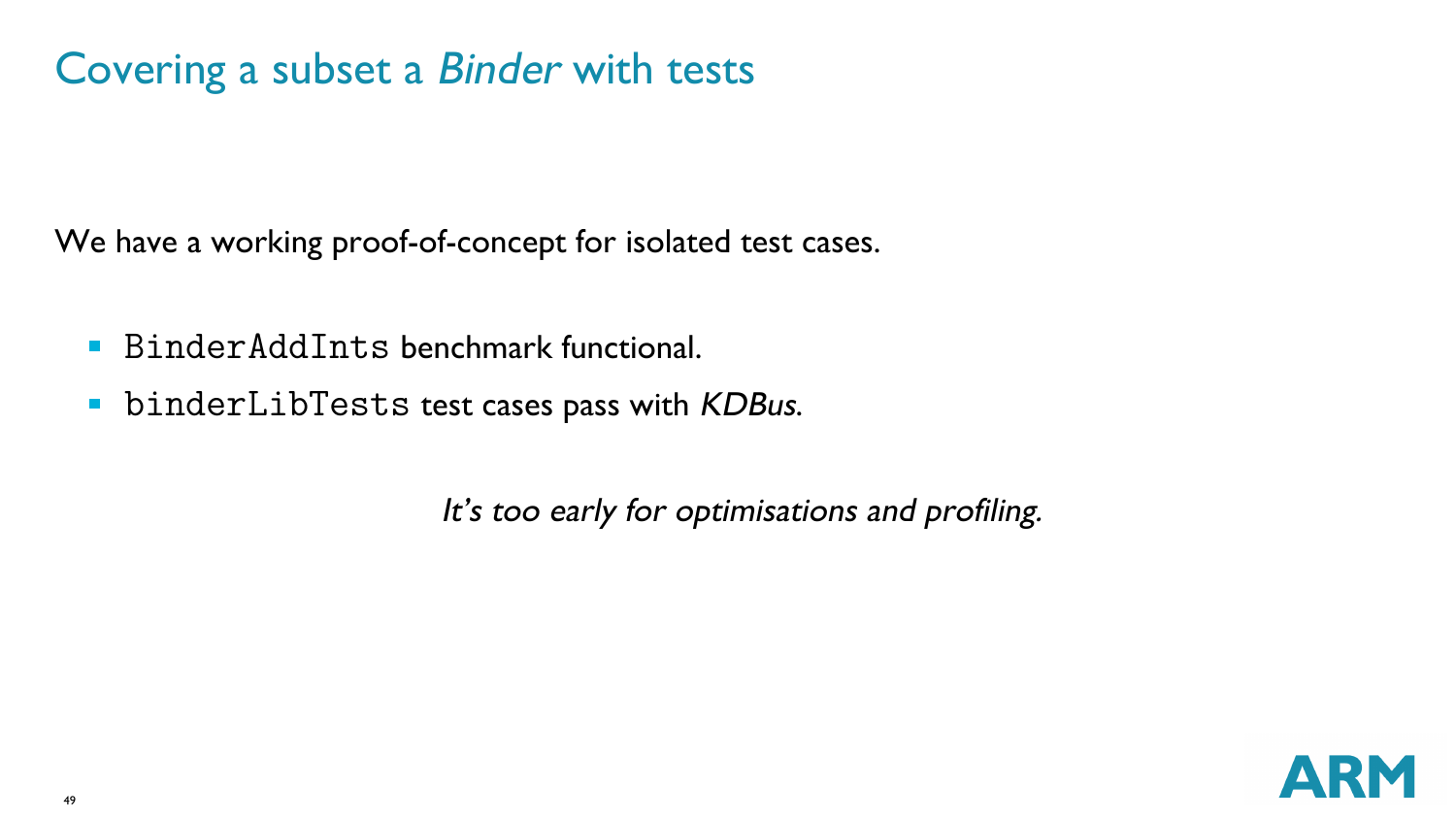# Future work: memfd as a replacement for ashmem?

KDBus does not recognize ashmem file descriptors.

- Is replacing ashmem with memfd possible in Android<sup>™</sup>?
- KDBus forces us to pass sealed memfd descriptors, is it OK? П
- Should KDBus support ashmem or should Binder support memfd.  $\blacksquare$

We need to pass big amount of data (frames). This is a potential blocker.

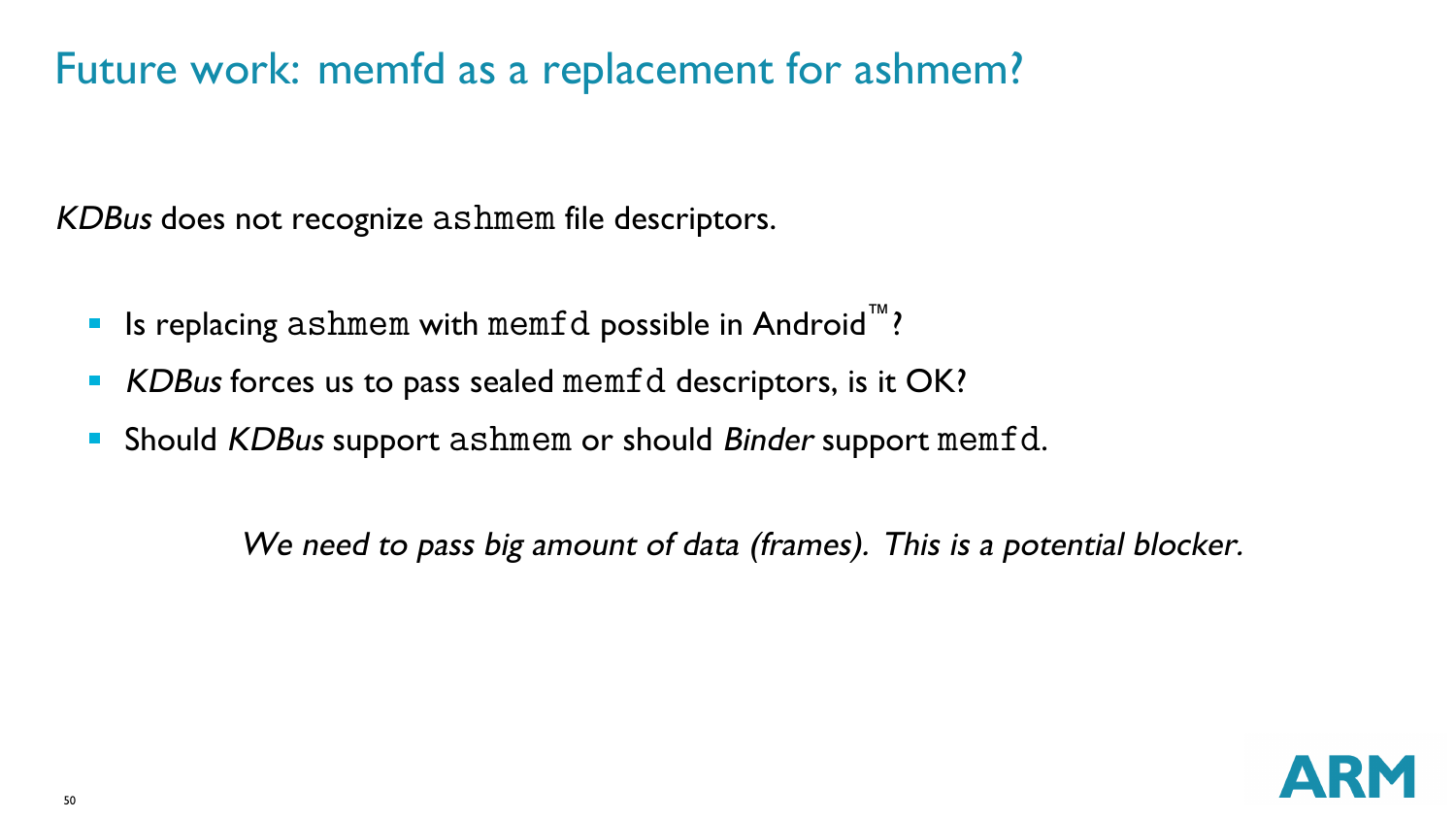The next milestone will be displaying the Android™logo with KDBus.

- **Enough of the API is implemented to build SurfaceFlinger!**
- ashmem is a blocker. п
- Other issues will likely be uncovered.  $\blacksquare$

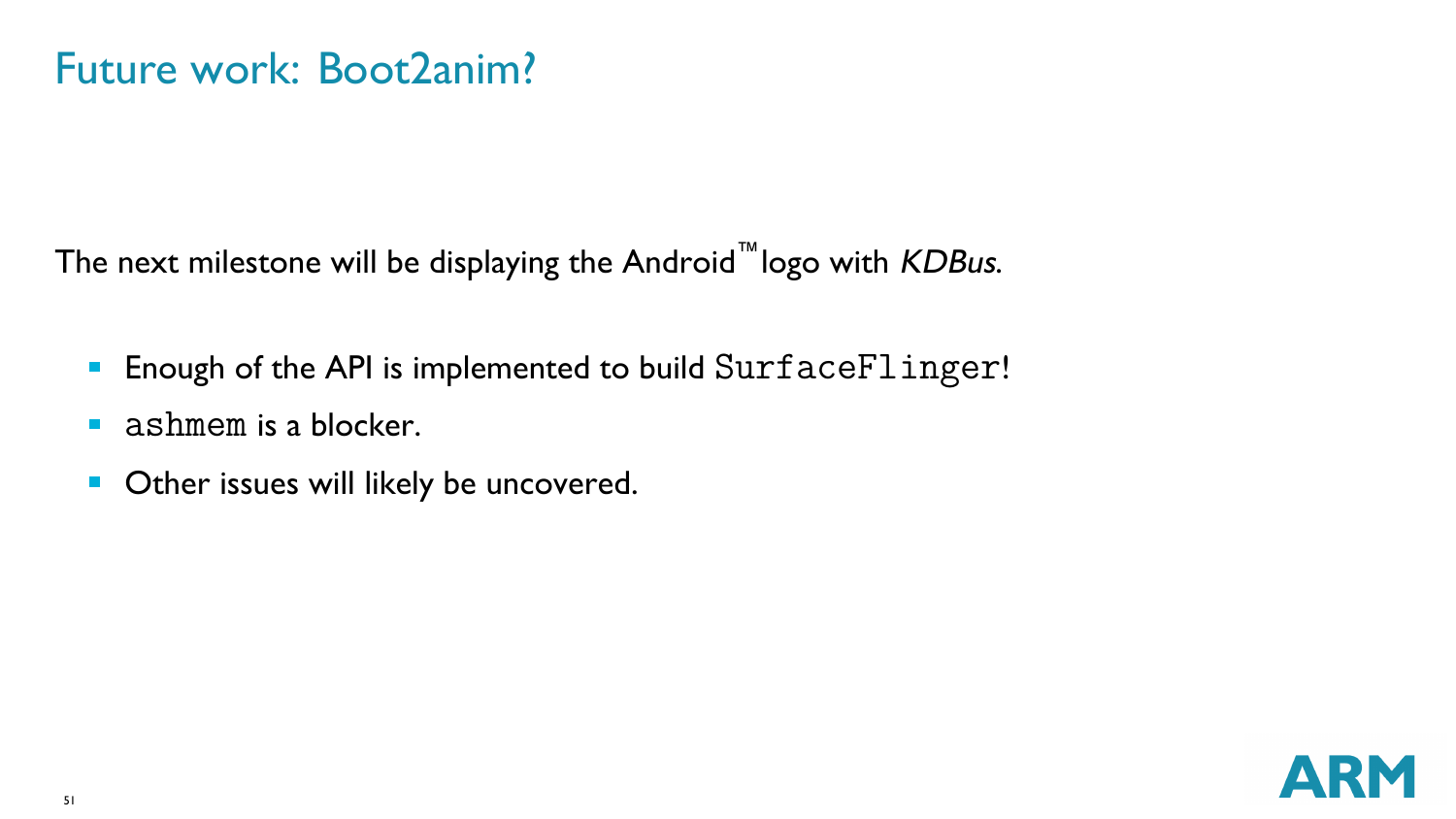# Future work: find better ways!

Our current implementation is purposely simple.

- Using more than one bus?
- **Should services be connections or endpoints?**
- We need to look at security as soon as possible.
- × ... etc.

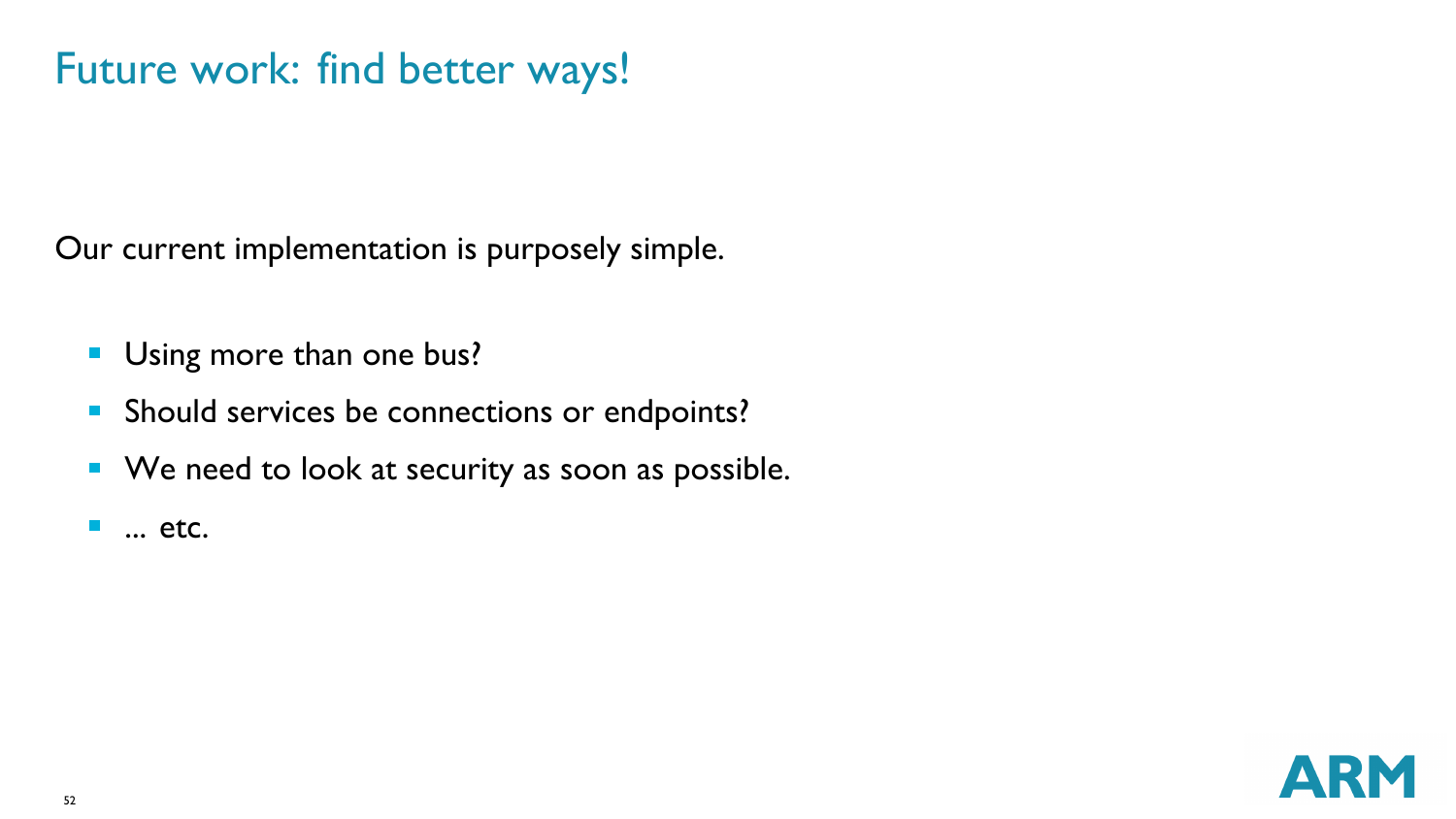# Conclusion: Can it work?

Short answer is: Yes of course!

Long answer:

- **Feature parity is feasible.**
- **If will involve implementing Binder specific features in user-space.**
- Be at least as efficient as *Binder*. m.
	- *→* It needs more work and investigation.

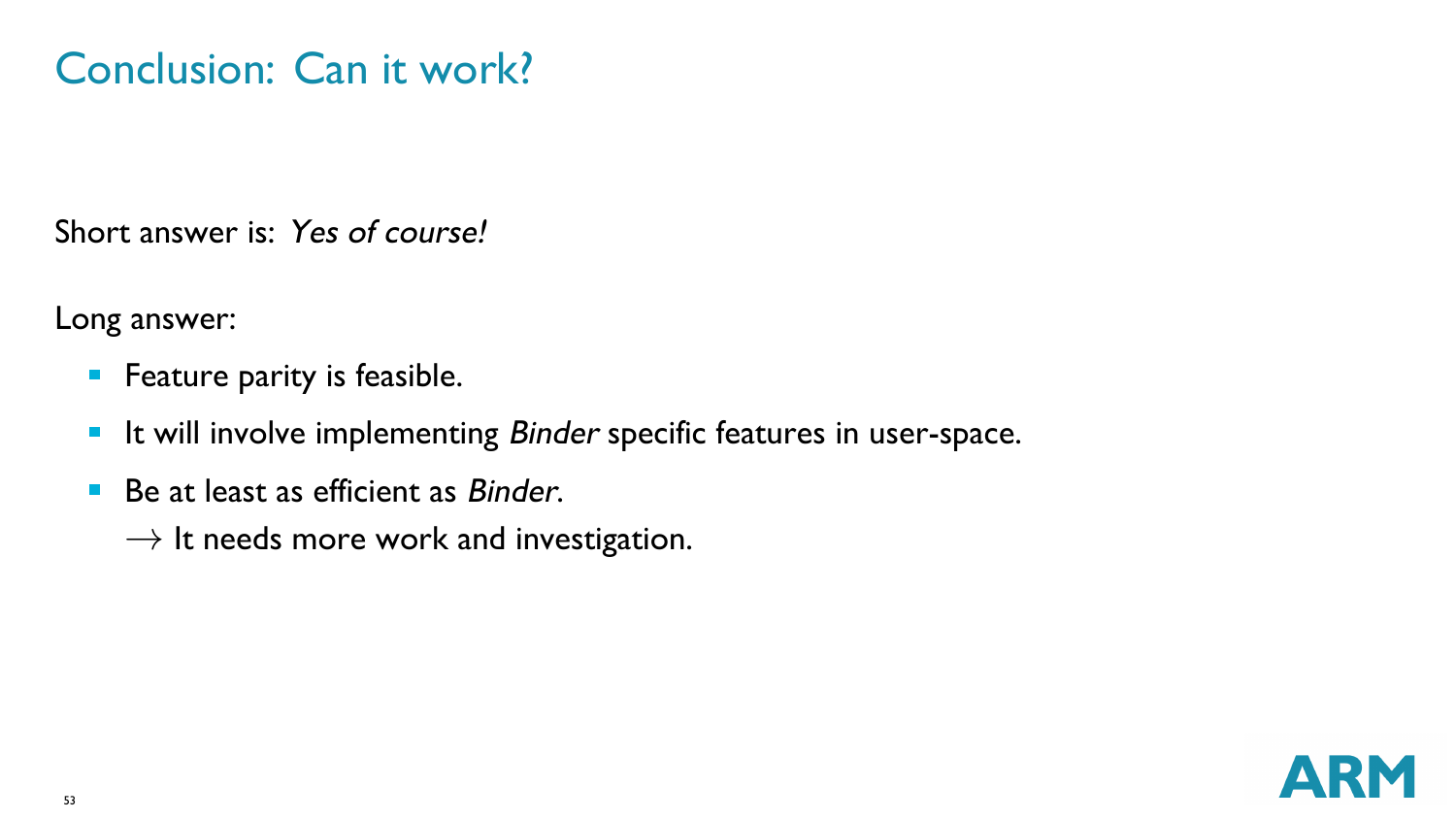# Thank You

The trademarks featured in this presentation are registered and/or unregistered trademarks of ARM limited (or its subsidiaries) in the EU and/or elsewhere. All rights reserved. All other marks featured may be trademarks of their respective owners.

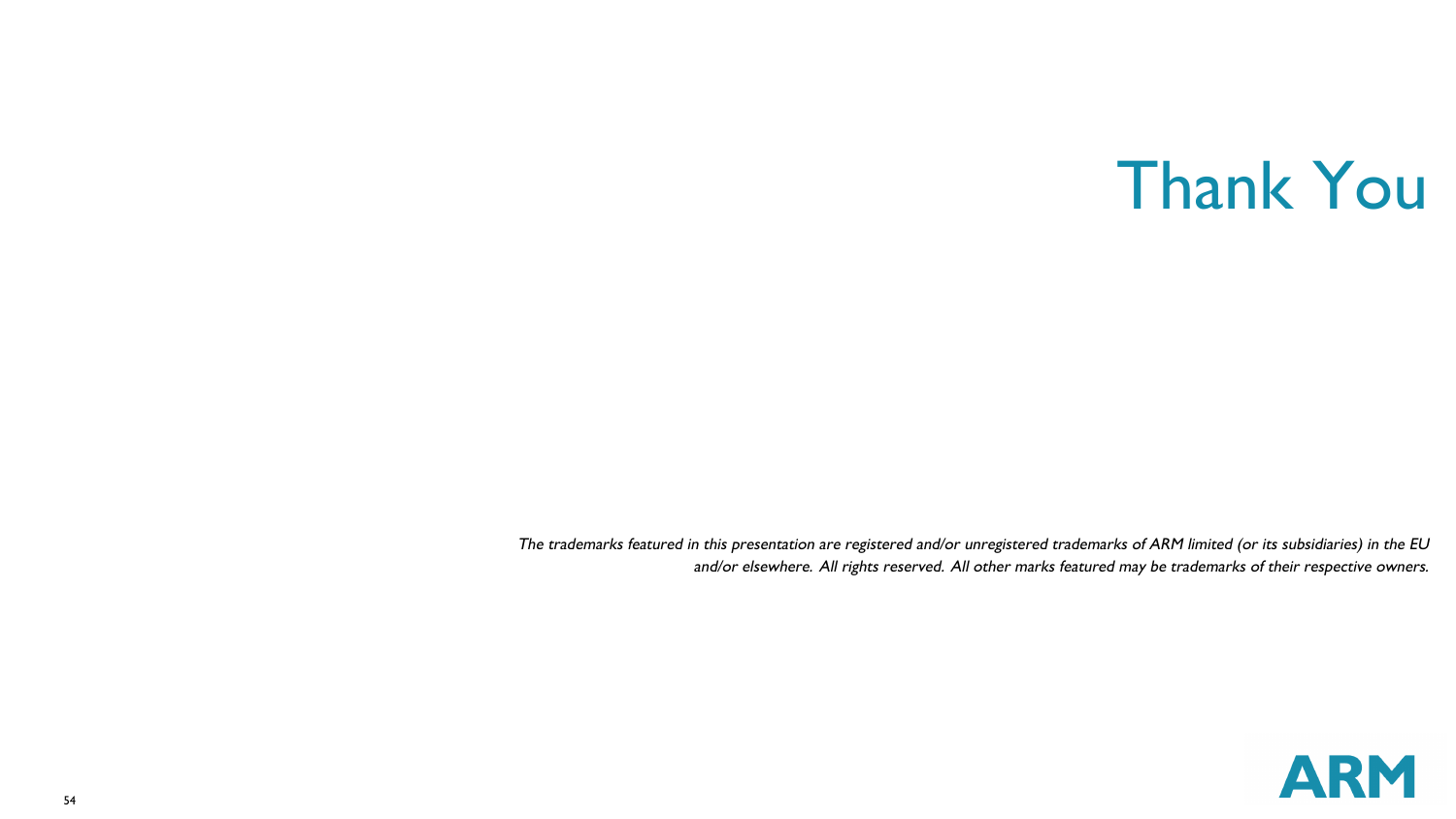# Backup slides

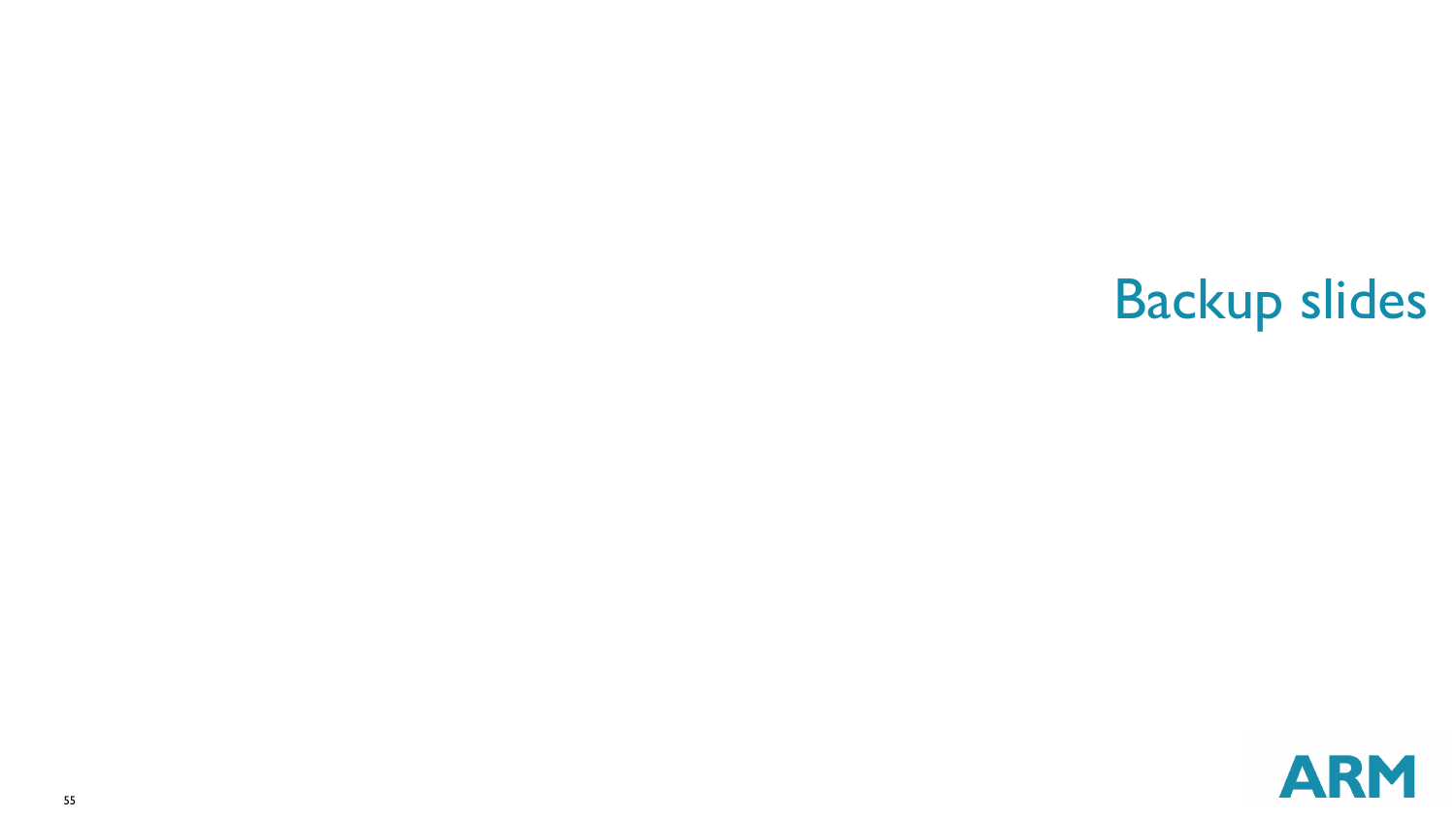### KDBus: Asynchronous example

```
// Create two clients on the bus
auto c1 = Connection::hello("42-myname", "a-client");
auto c2 = Connection::hello("42-myname", "another-client");
```

```
// Data to send across the bus.
uint8_t data = 42;
```

```
// Create a message from c1 to c2.
```

```
Message msg(c2->id, c1->id, 0, 0, ItemPayloadVec(&data, sizeof(uint8_t)));
```

```
// Queue the message on c2's memory pool.
c1->queue_message(msg);
```

```
// Block until a message is on c2's pool.
auto reply = c2->dequeue message blocking();
```
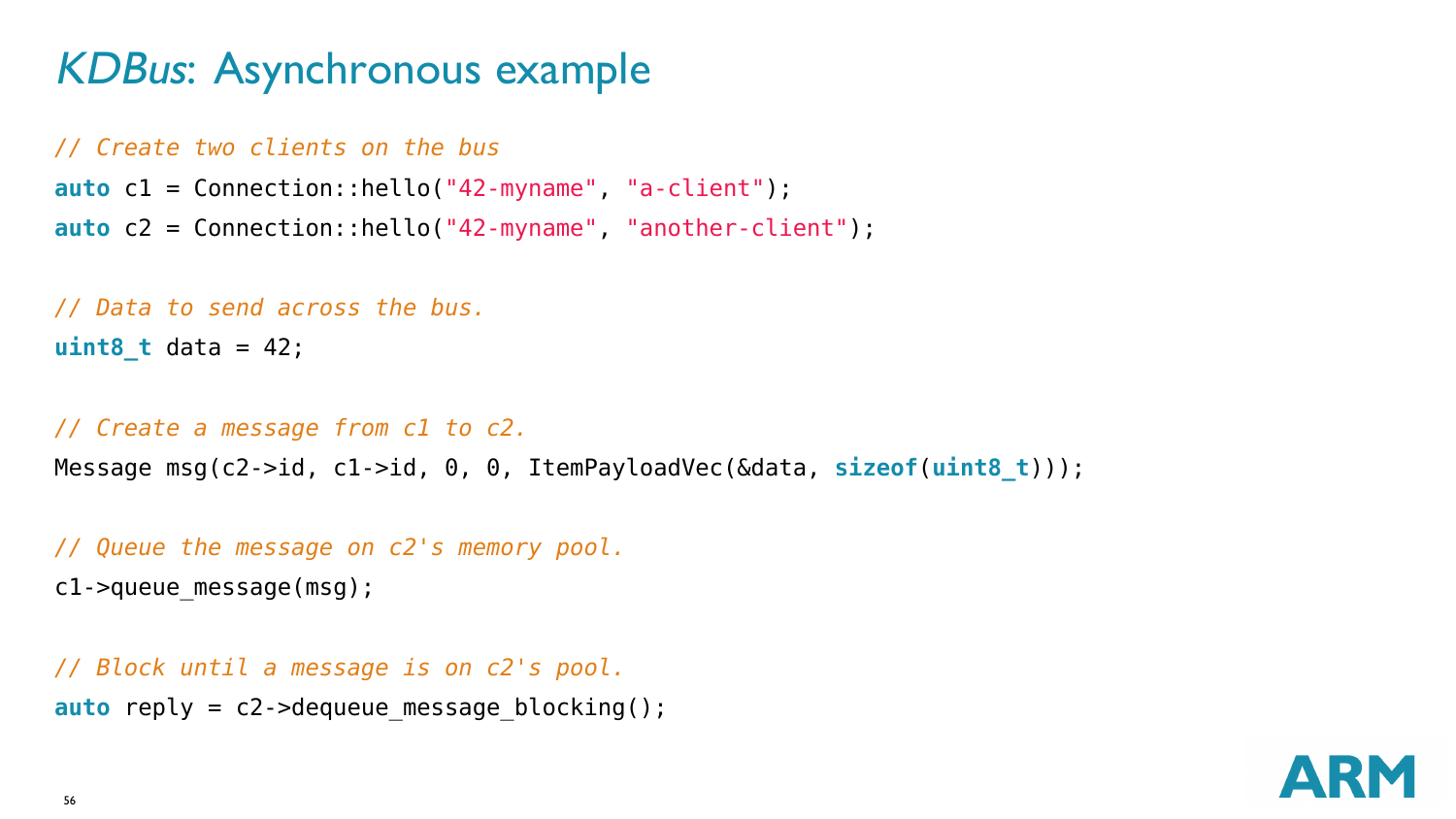# KDBus: Synchronous example

**auto** c1 = Connection::hello("42-myname", "a-client");

```
auto c2 = Connection::hello("42-myname", "another-client");
uint8 t data in = 42;
// We pass this value to identify the transaction.
uint64_t cookie = 123456789;
// Create a server thread. Gets a message and replies 1.
std::thread server([&c1, &c2] {
 uint8_t data_out = 1;
 auto reply = c2->dequeue message blocking();
 MessageReply message(c1->id, c2->id, reply.cookie, ItemPayloadVec(&data_out, sizeof(uint8_t)));
 c2->reply(message);
});
```
MessageSync message(c2->id, c1->id, cookie, 1000, ItemPayloadVec(&data\_in, **sizeof**(**uint8\_t**)));

```
auto reply = c1->transact(message);
```
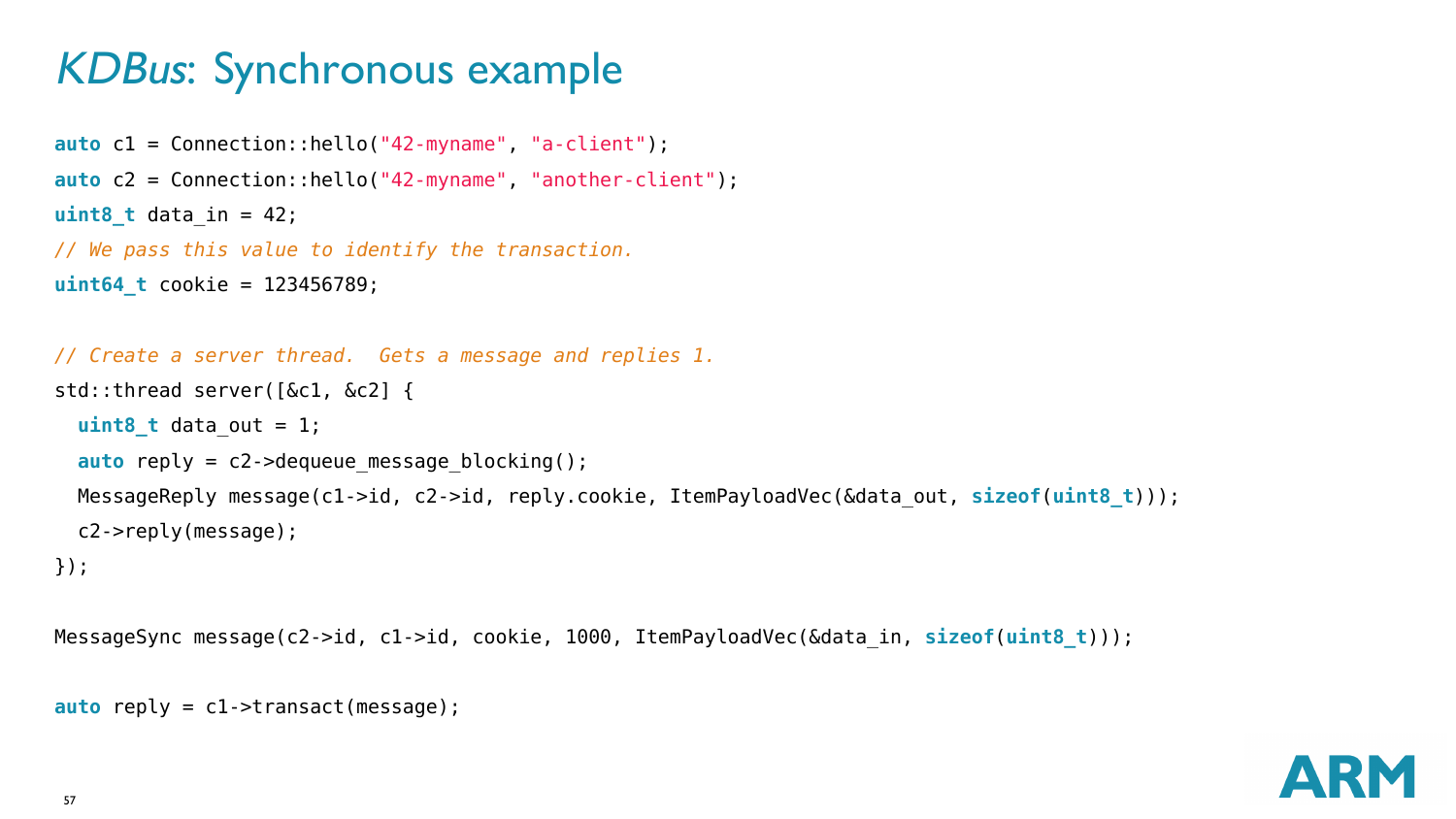# Handling requests: Worker thread execution

We have done this the simplest we could think of:

- 1: for all entry in the service table do
- 2: entry *←* Copy entry, protected by a per process mutex.
- 3: message *←* Dequeue a message from the connection's memory pool.
- 4: if not time out then
- 5: cookie *←* Read cookie value from message.
- 6: code *←* Read transaction code from message.
- 7: Parcel in *←* Read data from message.
- 8: Parcel out *←* Call the Binder object with code and in.
- 9: message *←* Write out into a KDBus message.
- 10: Send the *msg* reply with the same cookie.
- $11:$  end if
- 12: end for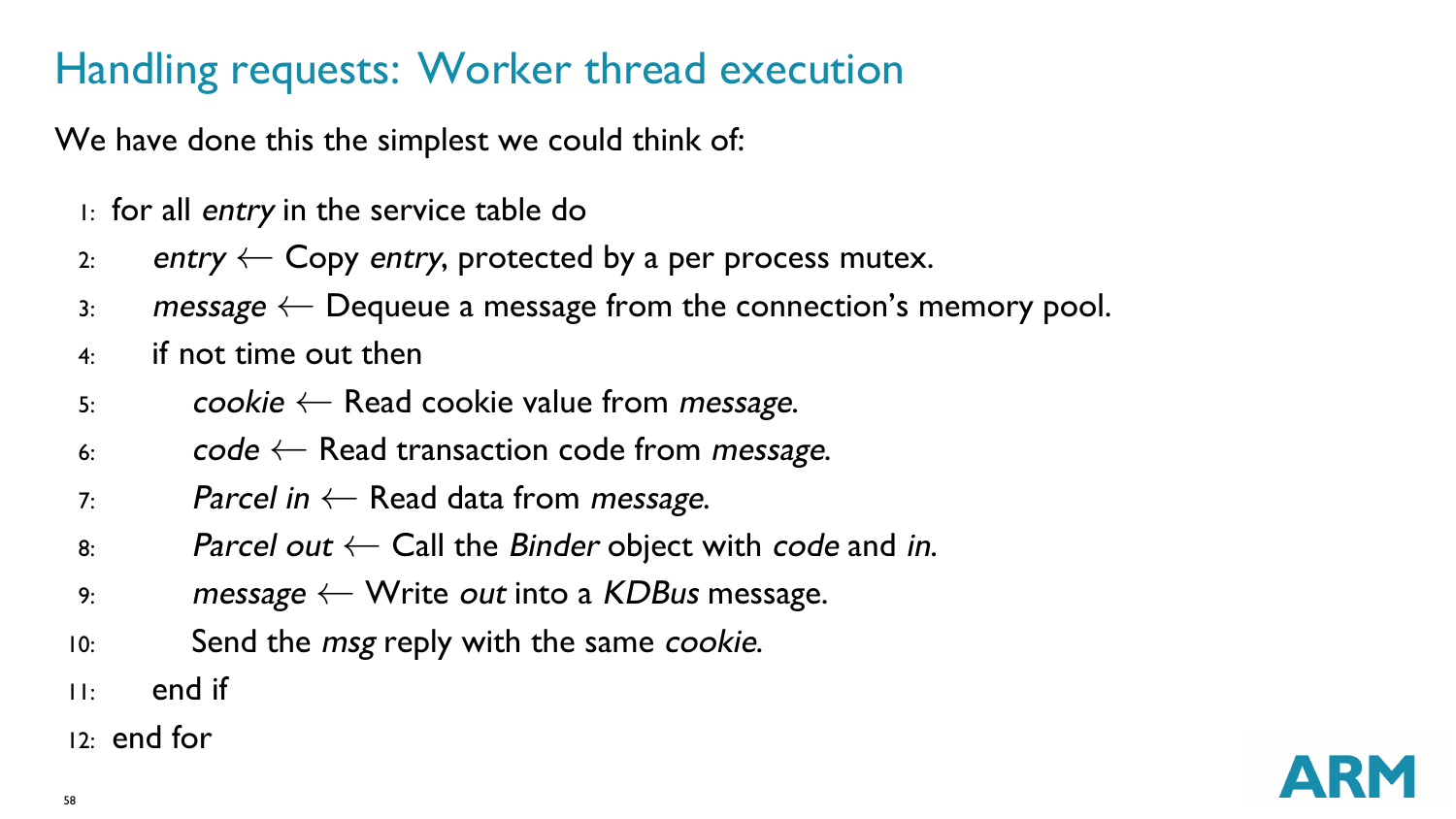# Sending a request: Parcel in / Parcel out

We have a remote Binder object *→* we know the KDBus connection ID.

- 1: connection *←* Create a new temporary connection to the bus.
- 2: cookie *←* Create a unique transaction cookie.
- 3: item\_code *←* Bundle the transaction code into an item.
- 4: item\_data *←* Bundle the in Parcel into an item.
- 5: message *←* Create a synchronous message with item\_code and item\_data.
- 6: reply *←* Send message with cookie. Receive another message back.
- 7: out *←* Copy the reply message data.

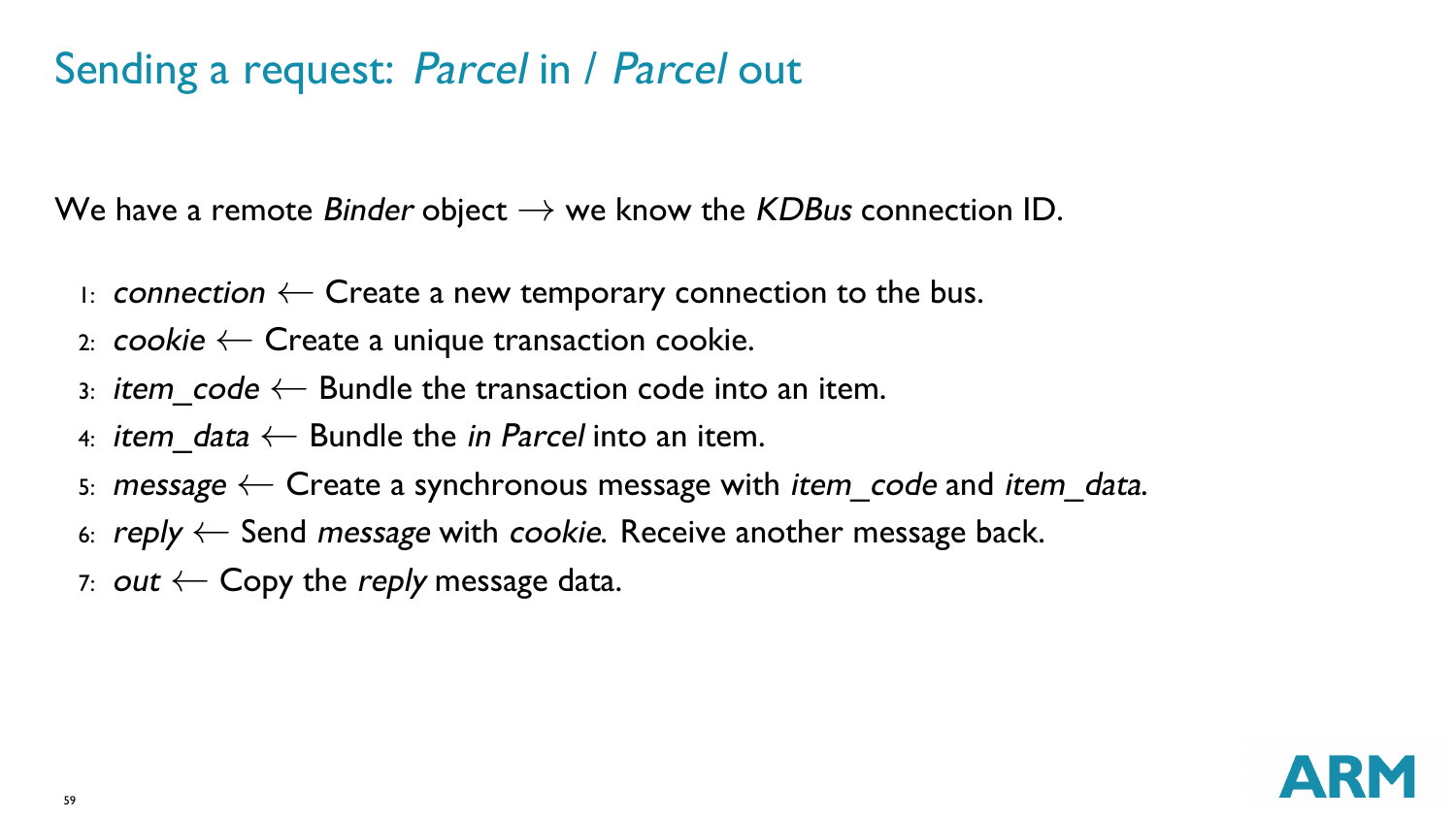# Packaging data into Parcels

Just a matter of copying data from KDBus's Items to Binder's Parcels... Except we can send/receive Binder objects!

```
Example taken for SurfaceFlinger:
```

```
virtual sp<ISurfaceComposerClient> createConnection()
{
  Parcel data, reply;
  remote()->transact(BnSurfaceComposer::CREATE_CONNECTION, data, &reply);
  return interface cast<ISurfaceComposerClient>(reply.readStrongBinder());
}
```
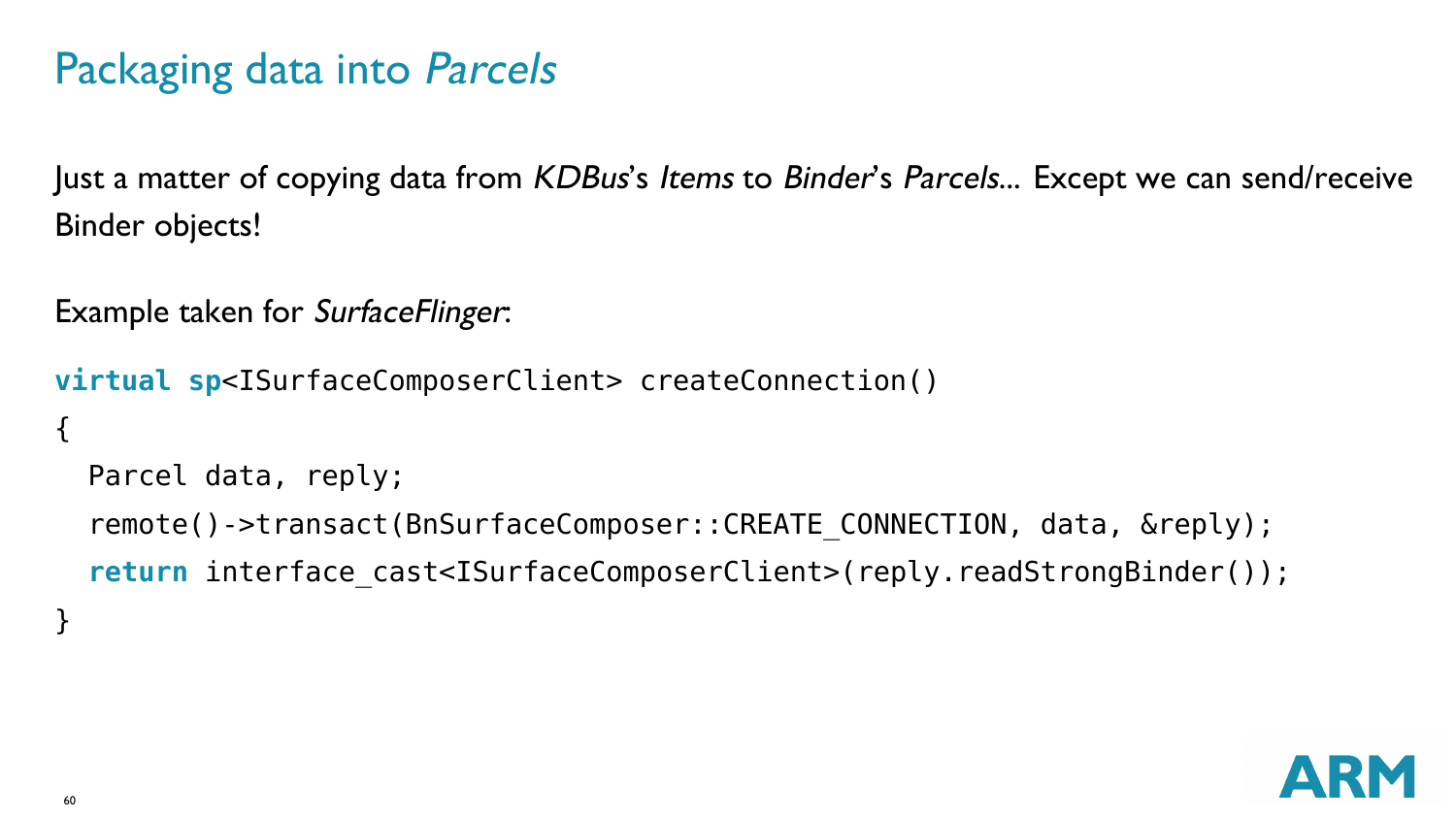#### Packaging Binder objects into Parcels

We can pass Binder objects by sending their KDBus connection ID over the bus.

Sending a service reference:  $\blacksquare$ 

status\_t Parcel::writeStrongBinder(**const sp**<IBinder>& val);

- Remote: send the connection ID.  $\mathbf{u}$
- Local: get the connection ID from the table and send it.
- $\mathcal{L}_{\mathcal{A}}$ Receiving a service reference:

**sp**<IBinder> Parcel::readStrongBinder() **const**;

- Remote: create a new remote Binder object from the ID.
- Local: return the local Binder object with this ID. m,

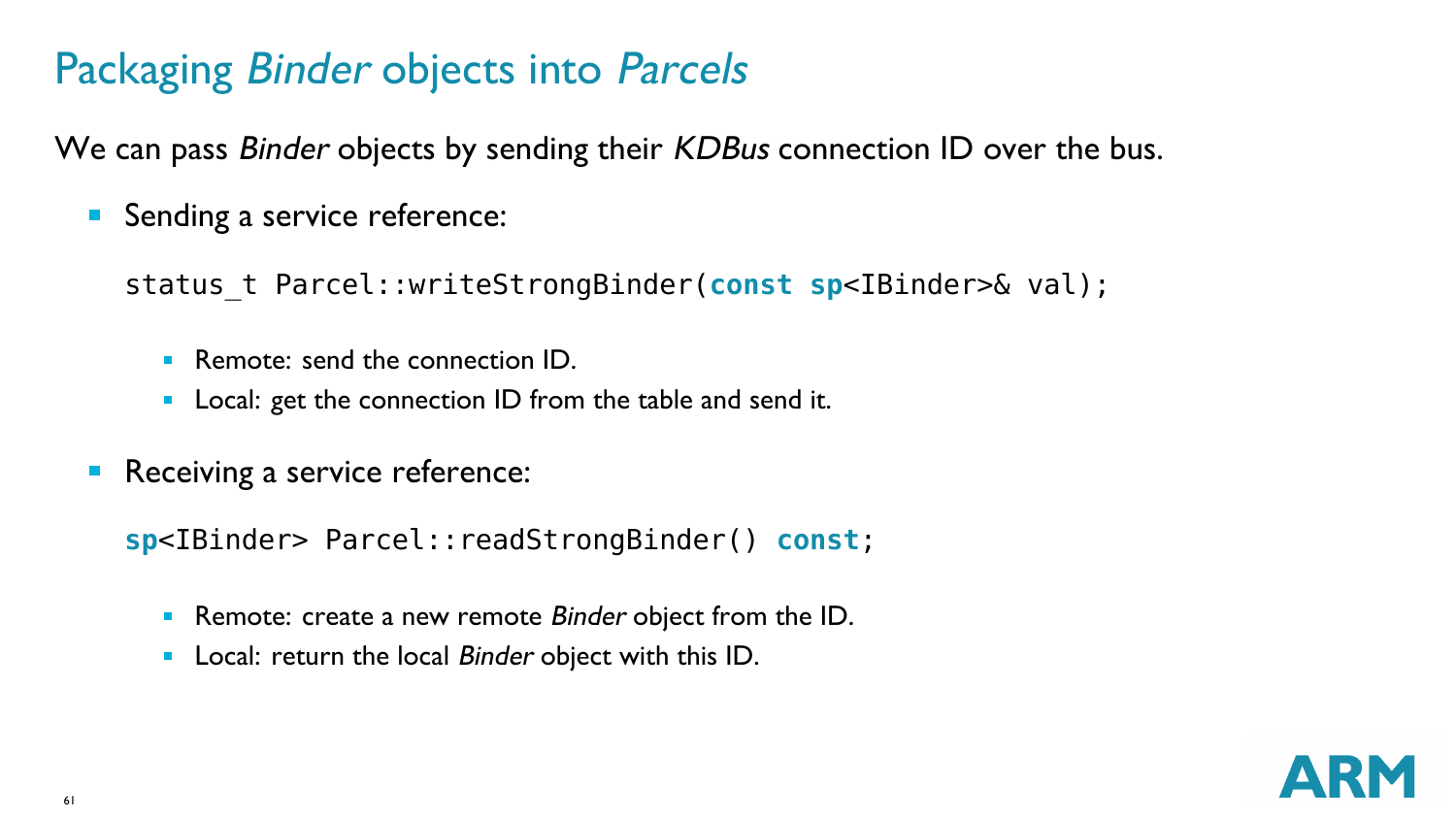# Binder: Getting notified when a service dies

A client can register an object with a remote Binder:

```
class WhatToDo : public IBinder::DeathRecipient {
 public:
  virtual void binderDied(const wp<IBinder>& who) override {
    // Complain.
  }
};
```
If the service dies, the binderDied method will be called.

```
sp<IBinder> adder = service_manager->getService("org.compute.adder");
adder->linkToDeath(new WhatToDo);
```